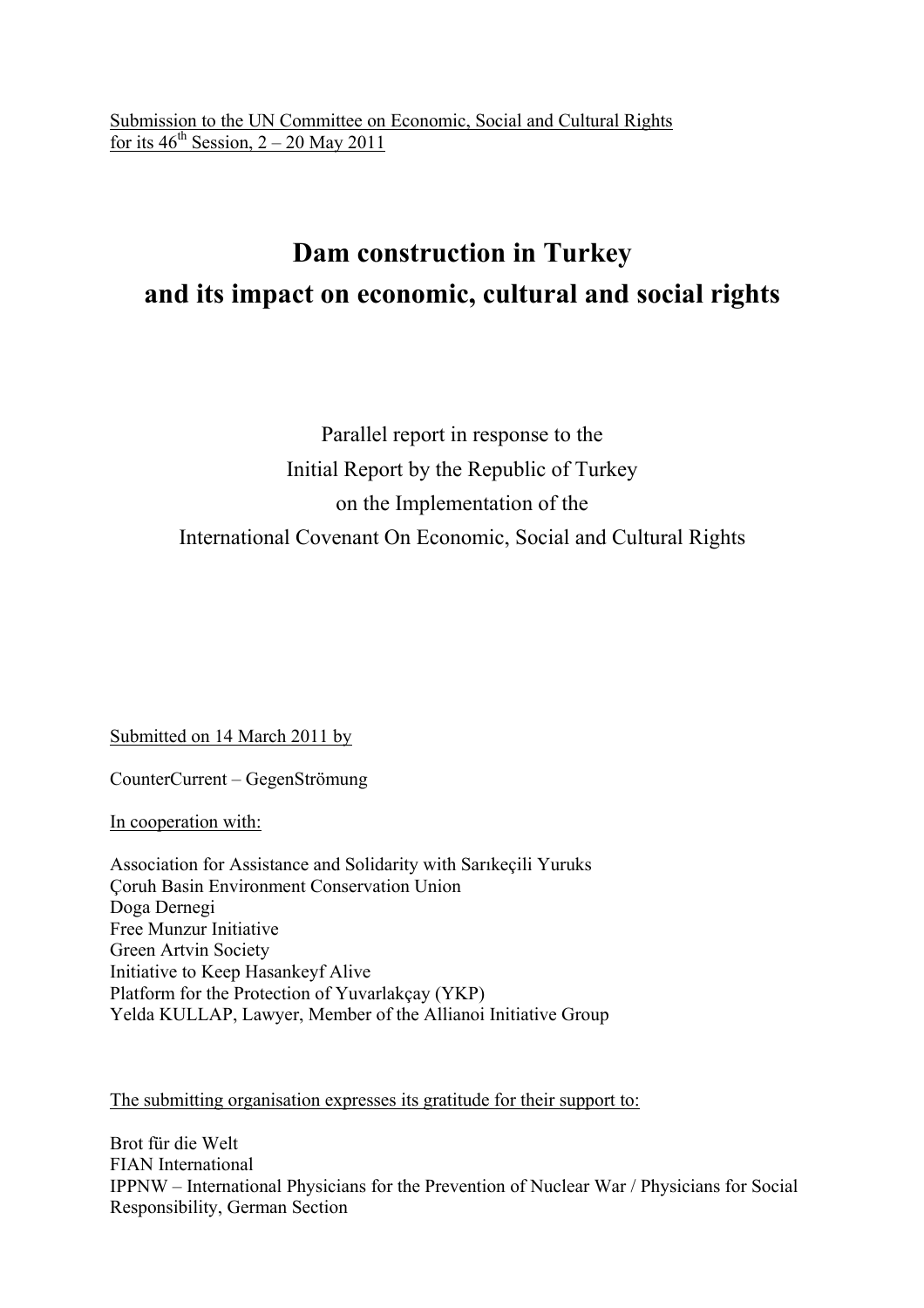# **Table of contents**

|         |                                                                                                      | page           |
|---------|------------------------------------------------------------------------------------------------------|----------------|
|         | <b>Information on submitting organisations</b>                                                       | 3              |
|         | <b>Maps and Photo Credits</b>                                                                        | $\overline{3}$ |
|         | <b>Executive Summary</b>                                                                             | 5              |
|         | <b>Introduction</b>                                                                                  | 8              |
|         | 1. Comment on the state party's reply to question no. 26 in the list<br>of issues $(E/C.12/TUR/Q/1)$ | 9              |
| key     | 2. Economic, social and cultural rights and dam building in Tur-                                     | 12             |
| 2.1     | The right to an adequate standard of living (Art. 11)                                                | 12             |
| 2.1.1   | The State party's Legislation and the right to an adequate standard of living                        | 12             |
| 2.1.1.1 | Turkish legislation on expropriation                                                                 | 12             |
| 2.1.1.2 | Turkish legislation on resettlement                                                                  | 14             |
| 2.1.1.3 | Turkish legislation on the environment                                                               | 16             |
|         | 2.1.2 Case Studies                                                                                   | 19             |
| 2.1.2.1 | Case Study 1: The Ilisu Dam                                                                          | 19             |
| 2.1.2.2 | Case Study 2: The Munzur Valley                                                                      | 22             |
| 2.1.2.3 | Case Study 3: The Coruh River                                                                        | 23             |
| 2.1.2.4 | Case Study 4: The Yortanlı Dam                                                                       | 25             |
| 2.1.2.5 | Case Study 5: HEPP Construction on the Yuvarlakçay River                                             | 26             |
| 2.1.2.6 | Case Study 6: Impacts on the Nomadic Population                                                      | 28             |
| 2.1.2.7 | Case Study 7: Impacts on Biodiversity                                                                | 29             |
| 2.1.3   | The State party's extraterritorial obligations                                                       | 31             |
| 2.2     | The right to the highest attainable standard of health (Art. 12)                                     | 32             |
| 2.3     | The right to take part in cultural life (Art. 15)                                                    | 34             |
|         | <b>3. Conclusion and Recommendations</b>                                                             | 37             |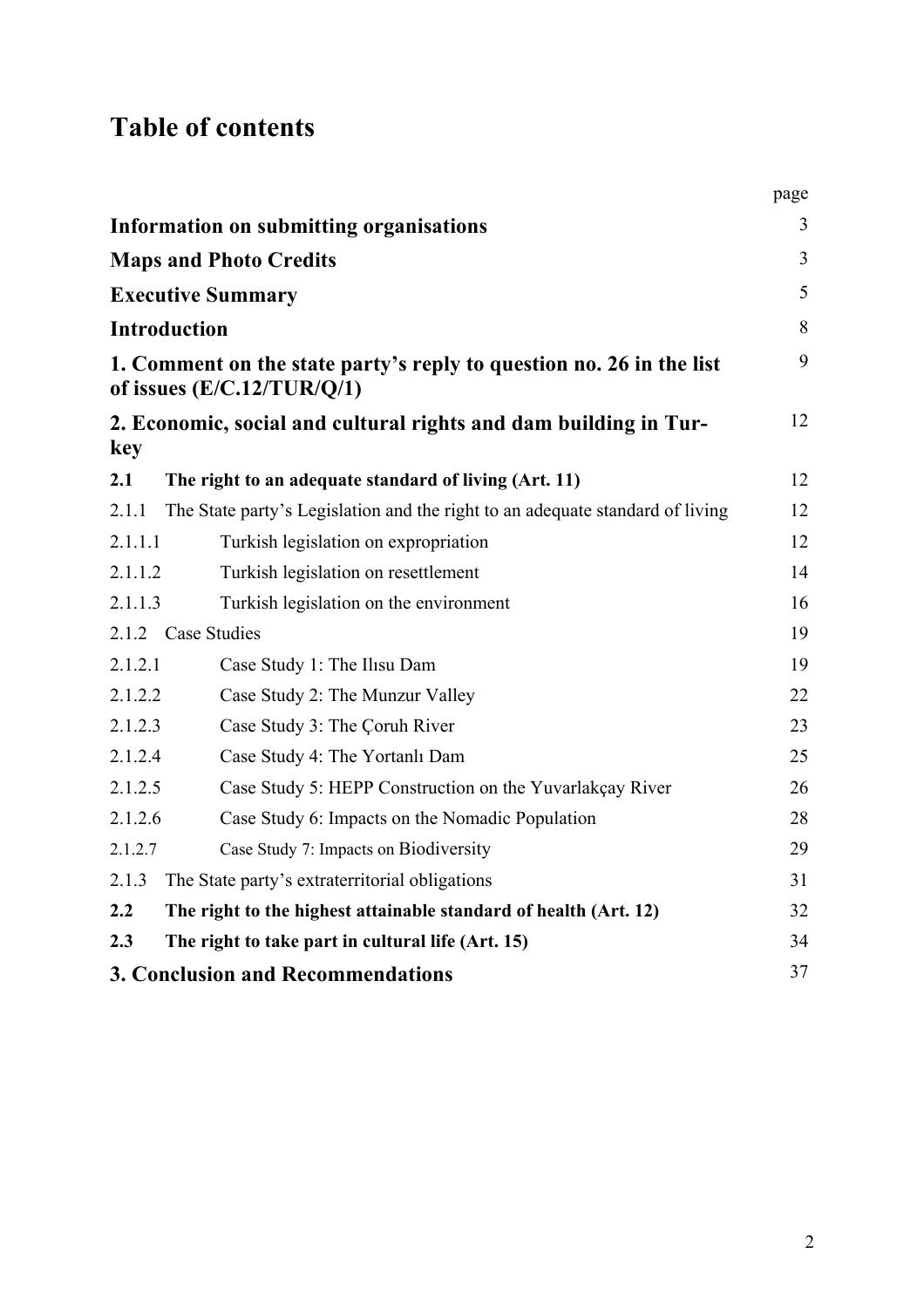## **Information on contributing organisations**

The following report has been compiled by non-governmental organisations and initiatives in Turkey and Europe that represent dam affected people or have monitored one or more dam projects over a long period of time. It has been coordinated by CounterCurrent.

**CounterCurrent - GegenStrömung** is an initiative of non-governmental organisations in Germany founded to monitor the involvement of the German export credit agency (ECA) in the Ilısu dam project in Turkey. It campaigns for compliance with international standards by the German government, German banks and companies in their economic activities abroad. After the withdrawal of German ECA coverage for the Ilısu project, GegenStrömung - CounterCurrent continues to support the campaigns in Turkey demanding the observance of human rights in relation to dam building.

Contact: Heike DRILLISCH Siemensstr. 10, 14482 Potsdam, Germany. Tel: +49 (0)331-704 8212, heike.drillisch@gegenstroemung.org, www.gegenstroemung.org

**Association for Assistance and Solidarity with Sarıkeçili Yuruks - Sarıkeçililer Yardımlaşma ve Yaşatma Derneği:** Sarıkeçili Yuruks are Turkish nomads in Anatolia who have lived their traditional nomadic culture for 900 years. There are more than 200 families today. The Association was formed in 2004 when the Yuruks' way of life was disabled by the prohibition of goat grazing and of entering forests with their goats. Conact: Pervin Çoban Melike Hatun Çarsısı, kat1 no: 137 Karatay Konya, Turkey Tel: +90 (0)538 520 3788

The **Çoruh Basin Environment Conservation Union – Çoruh Havzası Çevre Koruma Birligi** fights against the Yusufeli dam project in the Çoruh valley. It is a voluntary working group comprising members in Europe and the Çoruh valley. Contact: Zeycan WIEDEWILD and Güner ARKI

**Doğa Dernegi (DD)** is a leading conservation non-governmental organization in Turkey and is the partner organisation of BirdLife International in Turkey, a member of the IUCN, WSPA and the Alliance of Zero Extinction (AZE); and it is a signatory of United Nations Global Compact. Doğa Dernegi aims to protect Turkey's threatened species, Key Biodiversity Areas and priority habitats, through a national grassroots network. Contact: Engin YILMAZ Director General Hürriyet Cad. 43/12 Dikmen / Ankara, Turkey Tel: +90 312 481 25 45, Faks: +90 312 481 25 09 engin.yilmaz@dogadernegi.org, www.dogadernegi.org

The **Free Munzur Initiative – Özgür Munzur Girişimi** i spart of the greater campaign against planned dams on the Munzur River and its tributaries in the province of Dersim (Tunceli). It was founded in February 2010 in Europe and works closely together with the Munzur Nature Activists and the municipality of Dersim which are the main coordinators of the local campaign.

Contact: Ercan AYBOĞA info@freemunzur.org, http://www.freemunzur.org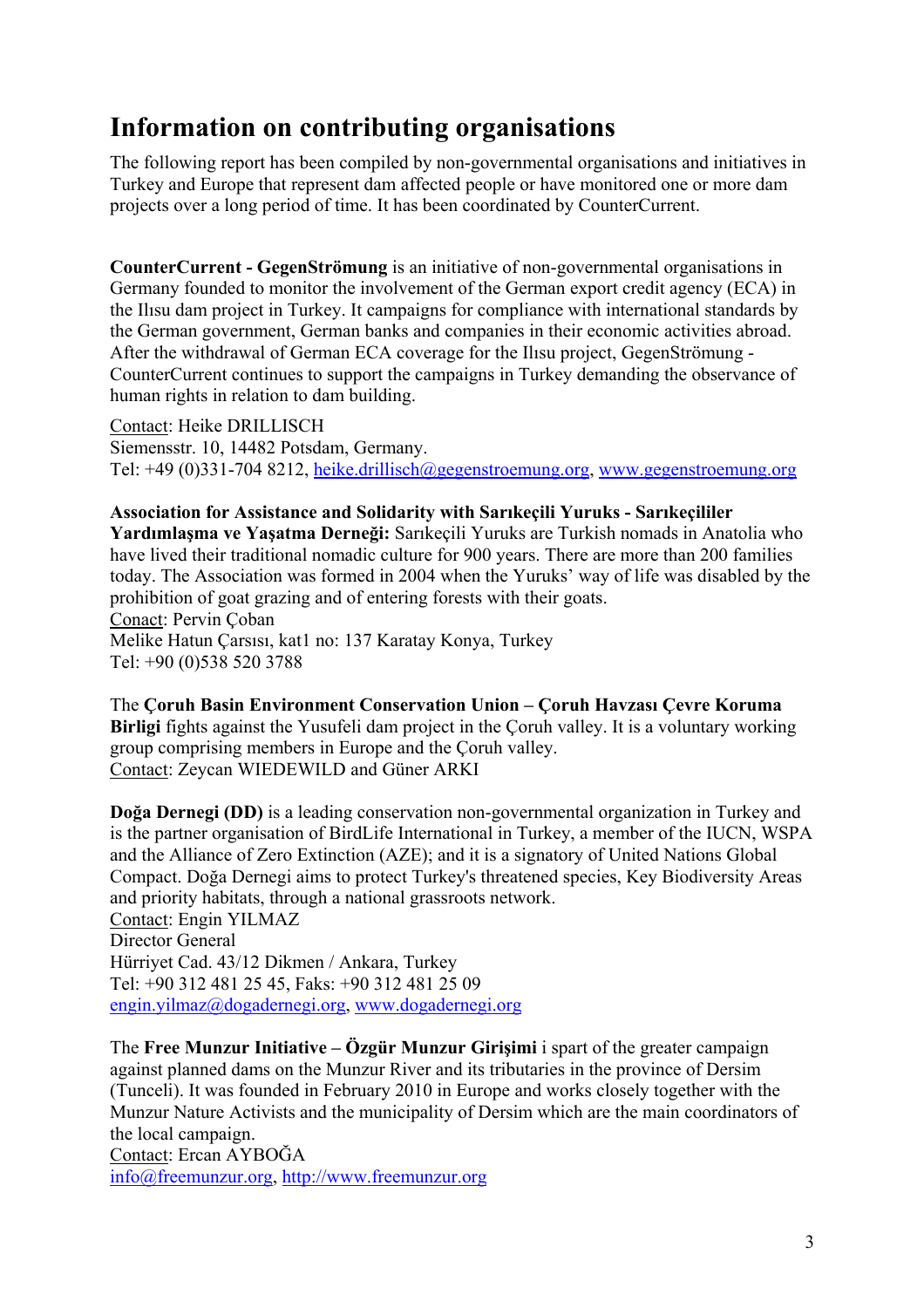The **Green Artvin Society – Yeşil Artvin Dernegi** was founded in 1995. Since 2007 the organisation works voluntarily against the construction of hydro-electric stations. Contact: Bedrettin Kalın Yeşil Artvin Dernegi, Kapalı Otopark Üstü, Artvin, Turkey Tel: +90 (0)533 776 7652 bedrettinkalin@hotmail.com

The **Initiative to Keep Hasankeyf Alive - Hasankeyf'i Yaşatma Girişimi** was founded in January 2006 to stop the Ilisu dam project. Its more than 86 members comprise human rights, women's, environmental, culture and social NGOs, the local authorities of all affected communities, professional organizations and unions from the affected 5 provinces. The initiative demands that alternatives to the Ilisu dam should be developed with all relevant stakeholders in order to enhance the socio-economic situation of the people in the region, to develop the cultural heritage and save the nature.

Contact: Hasankeyf'i Yaşatma Girişimi Ipek TAŞLI Diyarbakır Caddesi, Turgut Özal Bulvarı, Bulvar İş merkezi, Kat.1 No.9, Batman, Turkey Tel. / Fax 0090 488 212 50 53 batmanhasankeyfgirismi@gmail.com, www.hasankeyfgirisimi.com

#### The **Platform for the Protection of Yuvarlakçay (YKP) – Yuvarlakçay'ı Koruma**

**Platformu** is a non-profit organization working voluntarily to stop a 3.4 MW hydro-electric power plant project (HEPP) to be built on Yuvarlakçay river near Koycegiz, in Mugla province of SW Turkey. The Platform is not a legal entity, a society, nor an association, but rather a voluntary grouping that gathers all supporting the cause, mainly from Mugla. Therefore, any individual or organization can be a member as long as they support the cause. Contact: Berna BABAOLĞLU ULUTAŞ, Lawyer President, Dalyan Tourism, Culture & Environment Protection Assoc. On behalf of the Platform for the Protection of Yuvarlakçay Dalyan Turizm Kültür ve Çevre Koruma Derneği, Dalyan, Muğla 48840 Turkey Tel (office): +90 (0)252 284 5092, Tel (mobile): +90 (0)542 236 4407 destek@yuvarlakcay.org, www.yuvarlakcay.org

#### **Yelda KULLAP, Lawyer**

Member of the **Allianoi Initiative Group - Allianoi Girişim Grubu**, an initiative developed by volunteer lawyers, associations and non-governmental organisations struggling against the flooding of the antique city of Allianoi by the Yortanlı dam. It has organised various manifestations, coordinated various meetings and brought 14 cases to court. Contact: Av. Yelda KULLAP Fevzi Çakmak Cad., Türegün İşhanı No/2 -402, 35040 Bornova-İzmir, Turkey Tel: +90 (0)232 373 03 59, Fax +90 (0)232 373 03 59 yelda@yeldakullap.av.tr, www.yeldakullap.av.tr, http://allianoigirisimgrubu.org

#### **Maps and Photo Credits:**

All maps were provided by Doğa Dernegi. Pictures: Ilısu 1: View of Hasankeyf (Marion Böker) Ilısu 2: Woman in Tigris valley in front of Tomb of Zeynel Bey (Giampaola Heather) Munzur: Protests against Pülümür Dam, 8 Jan 2011 (Free Munzur Initiative) Çoruh: Deriner Dam (Doğa Dernegi) Yortanlı: Roman thermal bath (Doğa Dernegi) Yuvarlakçay: River springs (Platform for the Protection of Yuvarlakçay)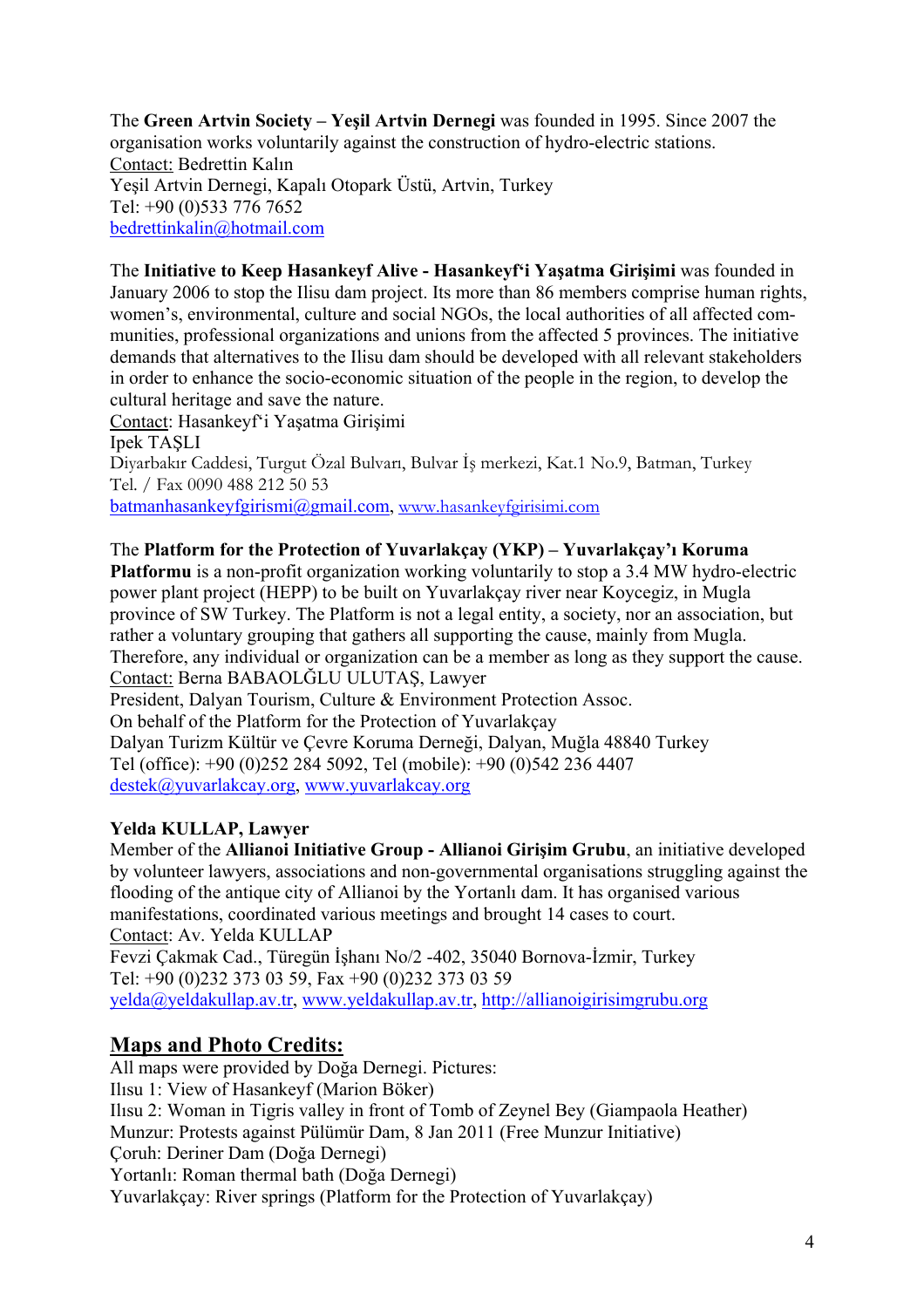## **Executive Summary**

The State party is one of the major dam building countries in the world, intending to build over 1,700 dams and hydro-electric power plants (HEPP) in addition to over 2,000 existing ones. Despite the extraordinary size of this plan, leaving hardly any river in the country unaffected, no environmental or social impact assessments at the basin or country level have been conducted. Impacts on the water resources and the livelihoods of possibly up to 2 million people are therefore undetermined. In its reply to a question raised by the Committee in its list of issues, the State party contends inter alia that the laws on expropriation and settlement as well as Resettlement Action Plans conducted for large dams are designed to protect the rights of those affected. Contrasting with this answer however, dam and HEPP projects implemented in the past or currently under construction reveal severe human rights violations, and the relevant legislation shows great deficits in relation to human rights, raising great concern about impending infringements on economic, social and cultural rights in the future.

#### **Dam-related legislation infringing upon economic, social and cultural rights**

The State party's legislation displays significant deficiencies in fulfilling the rights covered by the Covenant as well as relevant international guidelines designed to prevent human rights violations through development and infrastructure projects. These include the Basic Principles and Guidelines on Development-Based Evictions and Displacement, the recommendations of the World Commission on Dams as well as the World Bank Safeguard Policies which are also used as a benchmark by export credit agencies.

Ignoring the above mentioned standards, **legislation on expropriation** (Law No. 2942) **and resettlement** (Law No. 5543) do not provide for the restoration of livelihoods and impose a high risk of impoverishment on dam affected people, as compensation paid for lost assets does not reflect replacement value and is too little to build up new means of existence. Resettlement programs are not open to all affected persons, constitute a high risk of indebtedness as they are loan-based and do not provide a secure title to the new houses. The laws therefore constitute a violation of the rights to food as well as housing.

Both laws do not provide for the participation of project affected people, an issue repeatedly dealt with by the Committee, e.g. in General Comments No. 15, para 48 on the right to water and General Comment No. 21, para 55 (e) describing participation of affected communities and the obtainment of their free and informed prior consent concerning the preservation of their cultural resources as a core obligation of State parties. Of special concern are the facts that art. 27 of the expropriation law allows for immediate expropriation even before court cases are dealt with, and that resettlers lose their entitlement to resettlement if they do not accept the resettlement site offered by the authorities.

**Regulation on Environmental Impact Assessments** (EIAs) further aggravates the situation as it defines various grounds on which project sponsors are exempt from the duty to provide an EIA which should allow for a certain degree of participation.

Further **environmental legislation** – notably recent changes to the Renewable Energy Resource Law as well as the draft Law on Nature and Biodiversity Conservation – infringes upon the rights to an adequate standard of living (art. 11), health (art. 12) and to take part in cultural life (art. 15). General Comments relating to all three articles state the importance of healthy natural environments<sup>1</sup>, of sufficient and safe water for present and future generations<sup>2</sup>,

 $<sup>1</sup>$  Gen. Comm. 14 on health, para 12.2(b)</sup>

<sup>2</sup> Gen. Comm. 15 on water, para 28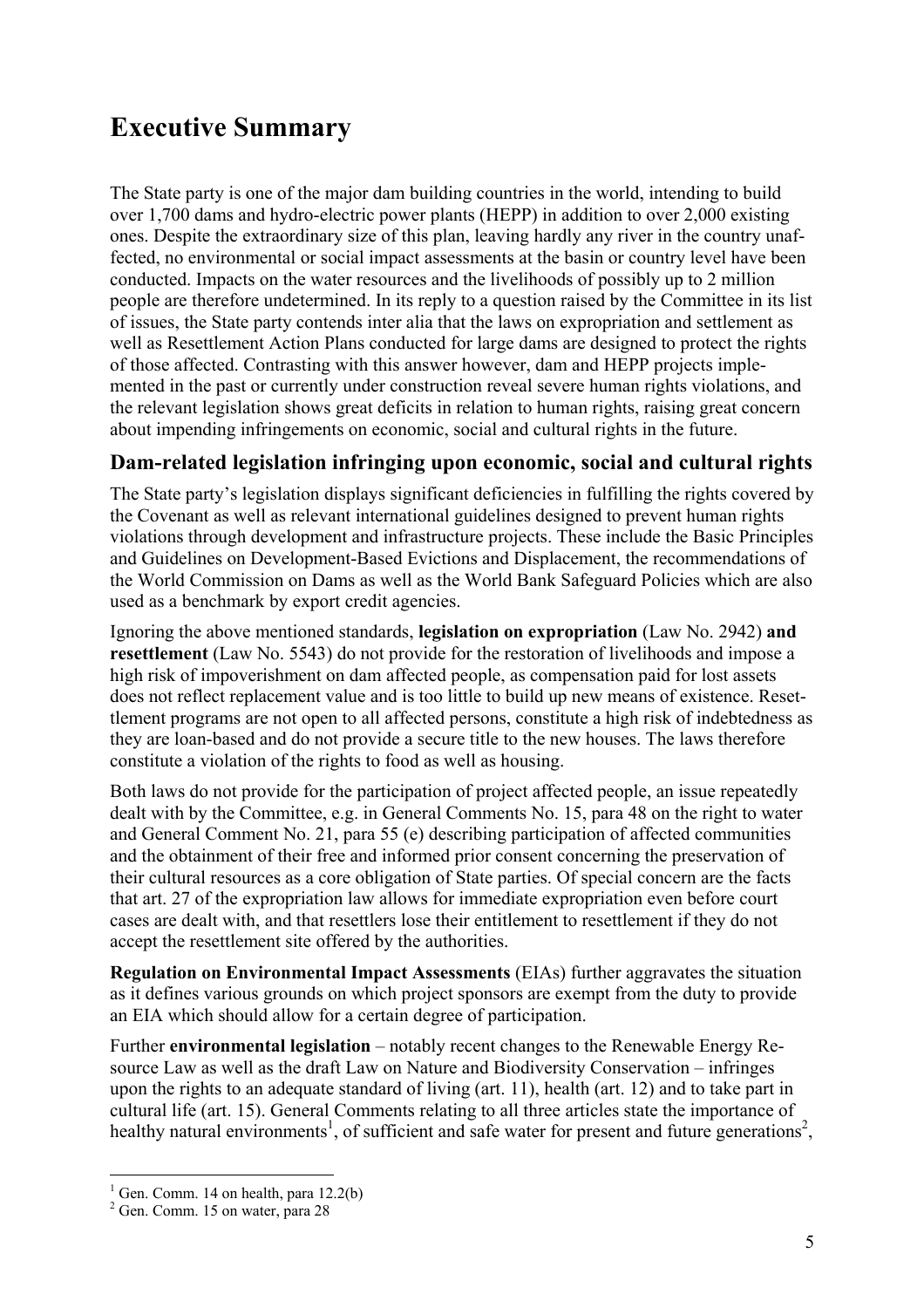and of the availability of "nature's gifts, such as seas, lakes, rivers, mountains, forests and nature reserves, including the flora and fauna found there, which give nations their character and biodiversity"<sup>3</sup>. By allowing the construction of dams and HEPPs in and near protected areas and by creating an administrative body authorized to revoke decisions by the local Boards for the Protection of Natural and Cultural Artefacts to establish nature protection areas, the laws constitute a retrogressive measure regarding the above mentioned rights.

#### **Case studies of violations of economic, social and cultural rights**

Case studies from various regions of Turkey illustrate the deficits in the legal system and constitute severe violations of economic, social and cultural rights in themselves.

The **Ilısu dam** on the Tigris river in Southeast Turkey will affect up to 78,000 mainly Kurdish people in Turkey and many thousands more downstream in Iraq. It will inundate 400 km of riverine ecosystem hosting dozens of threatened species, about 300 archaeological sites and the 12,000 year old town of Hasankeyf. The **Munzur valley** in Eastern Turkey is a protected nature reserve hosting 1,528 plant species out of which 227 are endemic to Turkey and 55 to the Munzur valley. 20 dams out of which 3 have been constructed threaten the reserve and the core of Alevi culture and will interrupt access between towns and villages. Like the Munzur valley, the **Çoruh river** and its tributaries is a highly attractive place for tourists which provide income for the region in Northeast Turkey. The valley hosts five different climatic zones offering very fertile conditions in the valley bottom allowing for three harvests a year. A series of dams including the large Yusufeli dam is planned which would destroy the riches of the valley and its inhabitants. The **Yortanlı dam** in Western Turkey led to the flooding of the Roman spa Allianoi in February 2011 despite court cases still pending. A small HEPP on the **Yuvarlakçay river** in the Southwest of Turkey threatened the water source of six villages; it is currently stopped due to massive protests by affected people and court decisions overturning several permissions for the project. **Nomads** are specifically affected by dams in the Göksu-Ergene-basin and the Tigris valley, as they will lose their livelihoods as well as their culture.

In all the cases studied, **participation** of the affected people was either non-existent or very indadequate. Nomads have not been informed at all about the numerous dams and HEPPs impacting on their lives. In case of the HEPP on the Yuvarlakçay river and the Arkun dam on upstream Çoruh river, villagers learned about the planned project when construction machinery appeared at the site. In other cases like the Ilisu dam and newly planned dams in the Munzur valley, public hearings took place, but partly under intimidating circumstances and without observable effect on the project planning. Alternative projects to safe the cultural heritage of Allianoi and Hasankeyf as well as alternative proposals regarding the resettlement site for Ilisu were ignored by the State party, as well as the huge public protests sparked by the dam projects.

**Expropriations** in several cases were conducted on basis of art. 27 of the expropriation law No. 2942 allowing for evictions to go ahead before court cases are resolved. Expropriation money paid to owners of land and houses was very low in all cases with people striving to survive in cities throughout the country. Villagers of Ilisu have received some 20,000 Turkish lira (TL), while the new houses cost 70,000 TL. This severely infringes on the people's right to an adequate standard of living including the right to food and housing.

In many cases the affected population was not offered any **resettlement** program at all, but was left on its own with the meagre compensation they had received. In cases where support of export credit agencies was envisaged (Yusufeli, Ilisu), resettlement action plans were conducted but utterly failed to fulfil international standards and to protect the rights covered by

 $\overline{a}$  $3$  Gen.Comm. 21 on the right to take part in cultural life, para. 16(a)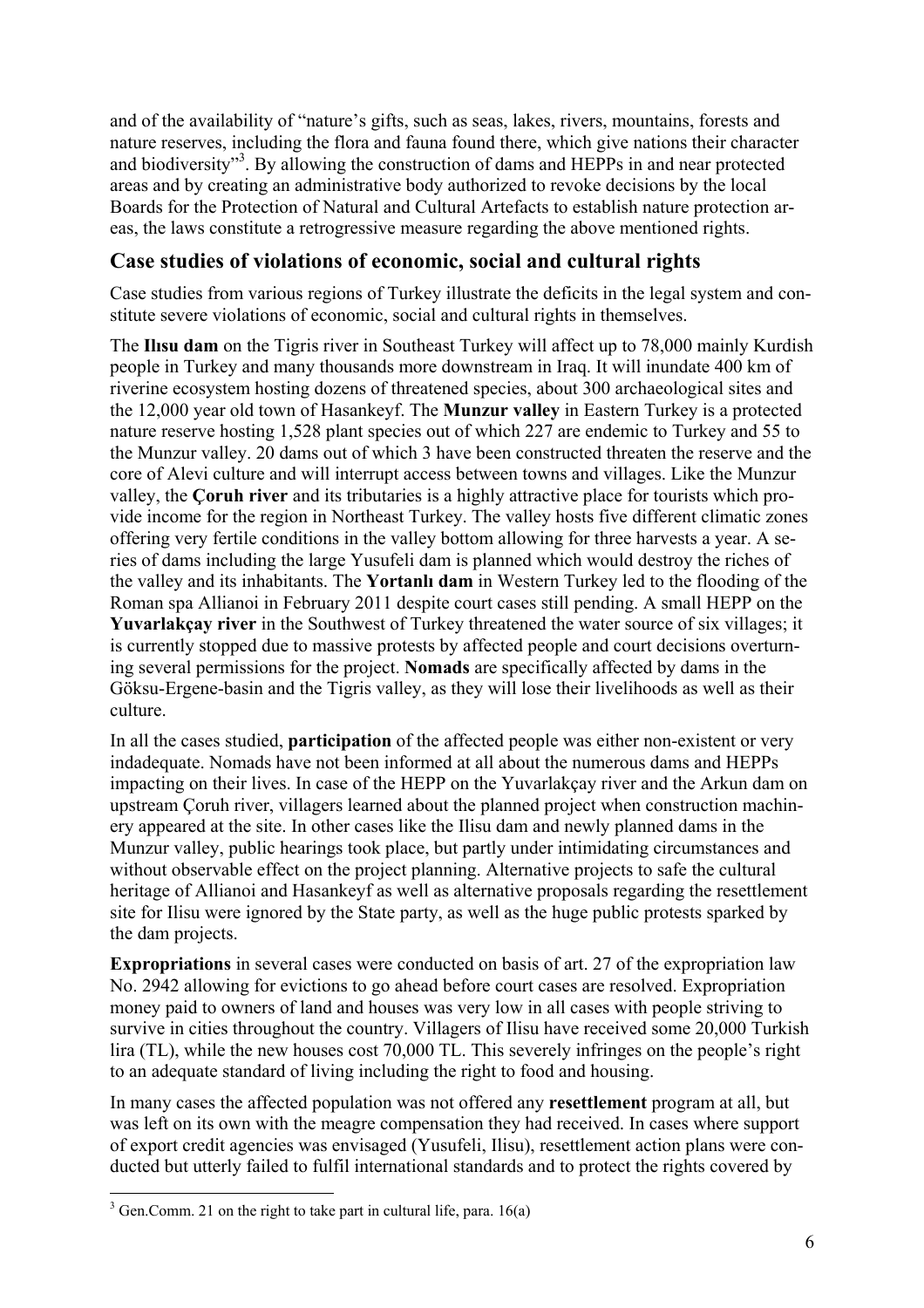the Covenant. Residents of Ilısu found the houses in New Ilısu of poor quality and unhealthy design, preventing them from growing food and raising livestock and without sustainable and adequate income opportunities accessible. Construction of the Yusufeli dam was re-initiated in 2010 despite the absence of feasible resettlement sites for 17,000 people. The resettlement practice of the State party therefore results in serious violations of the rights to food, housing and health.

Large dam schemes like on the Tigris, Munzur and Çoruh rivers as well as small HEPPs like on the Yuvarlakçay river severely violate the **rights to water and to health** by destroying access to safe water, leading to a sharp deterioration of the water quality, and resulting in a huge loss of biodiversity. Furthermore all the case studies illustrate violations of the right to take part in **cultural life** by destroying access to cultural and natural sites; dams in the Göksu-Ergene and Tigris basins additionally infringe upon the cultural rights of the nomadic population by impeding the continuation of the nomadic lifestyle.

Although the vast majority of the affected population belongs to **vulnerable groups** like the rural poor, nomads, Alevi or Kurds, the State party fails to address this issue in violation of art. 2.2 of the Covenant. The State party also fails to fulfil its **extraterritorial obligations** in respecting the right to food and water in Iraq, where hundreds and thousands of farmers would be affected by construction of the Ilisu dam, as it has failed to conclude an agreement with the neighbouring country on a fair and equitable sharing of the water.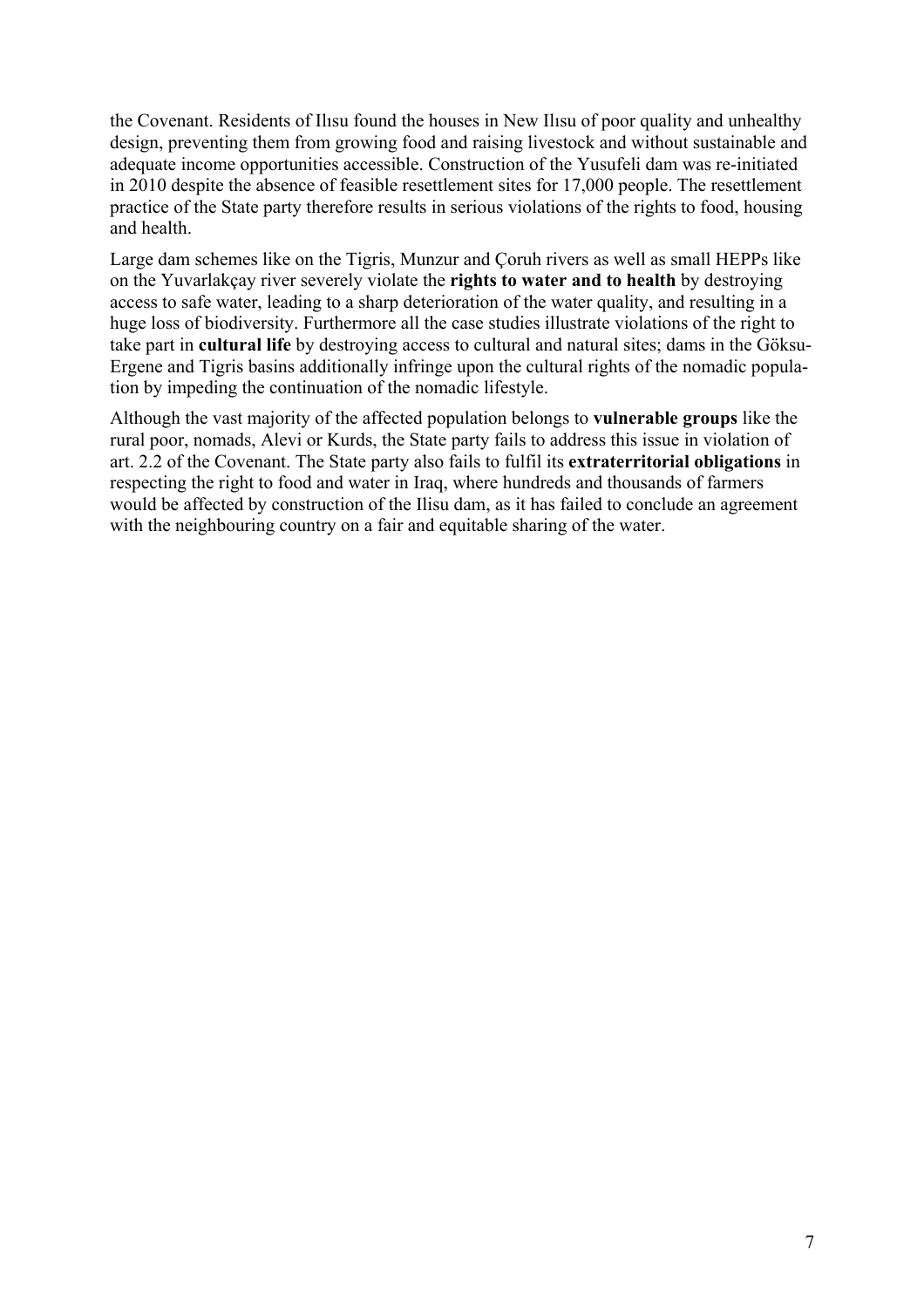# **Introduction**

The Committee on Economic, Social and Cultural Rights has addressed the issue of human rights impacts by large infrastructure projects including dams in its General Comment No. 7 on the right to adequate housing and General Comment No. 15 on the right to water, both of them relating to art. 11 of the Covenant on the right to an adequate standard of living. In addition, the Special Rapporteur on adequate housing, Miloon Kothari, has established Basic Principles and Guidelines on Development-Based Evictions and Displacement, which reflect on the right to adequate housing as a component of the right to an adequate standard of living and the right to non-discrimination in this context (E.CN.4/2006/41). Furthermore, the World Commission on Dams (WCD), which has comprehensively assessed how large dam projects infringe upon the rights of the affected population, has developed recommendations for the construction of dams<sup>4</sup>.

The State party is one of the major dam building countries in the world. It intends to build 1,783 dams and hydro-electric power plants (HEPP) by 2023 in addition to over 2,000 existing ones, which may affect up to two million people<sup>5</sup>. Implementation of the projects goes ahead already, although no environmental or social impact assessments at the basin or country level were conducted and the impacts on the biodiversity and the rural population are therefore undetermined. It is therefore pivotal that at the earliest stage possible utmost attention is given to the protection of the rights enshrined in the Covenant to the affected population. However, as the analysis provided in this submission brings to light, projects currently under construction are accompanied by major violations of the economic, social and cultural rights of those affected. These stem from relevant legislation as well as its implementation which neither allow for participation in the project planning nor protect the population from violations of their right to an adequate standard of living, including to food, water and housing (art. 11), their right to the highest attainable standard of health (art. 12) and their right to take part in cultural life (art. 15). It is therefore of great importance that the issue of dam related human rights violations be included in due form in the Committee's assessment of the state party's compliance with the Covenant.



Map 1: Key Biodiversity Areas, planned dams and HEPPs.

1  $4$  www.dams.org

<sup>&</sup>lt;sup>5</sup> Turkish Water Assembly (2011): HEPP's, Dams and the Status of Nature in Turkey.

http://anadoluyuvermeyecegiz.net/dosyalar/hepp\_report\_web.pdf. Exact figures vary slightly; the Turkish Water Authority (DSİ) itself states that as of 18.03.2011 596 dams, 50 small HEPPs and 1,590 regulator/drinking water dams exist and 318 more regulator/drinking water dams as well as 1,446 HEPPs are planned (www.dsi.gov.tr).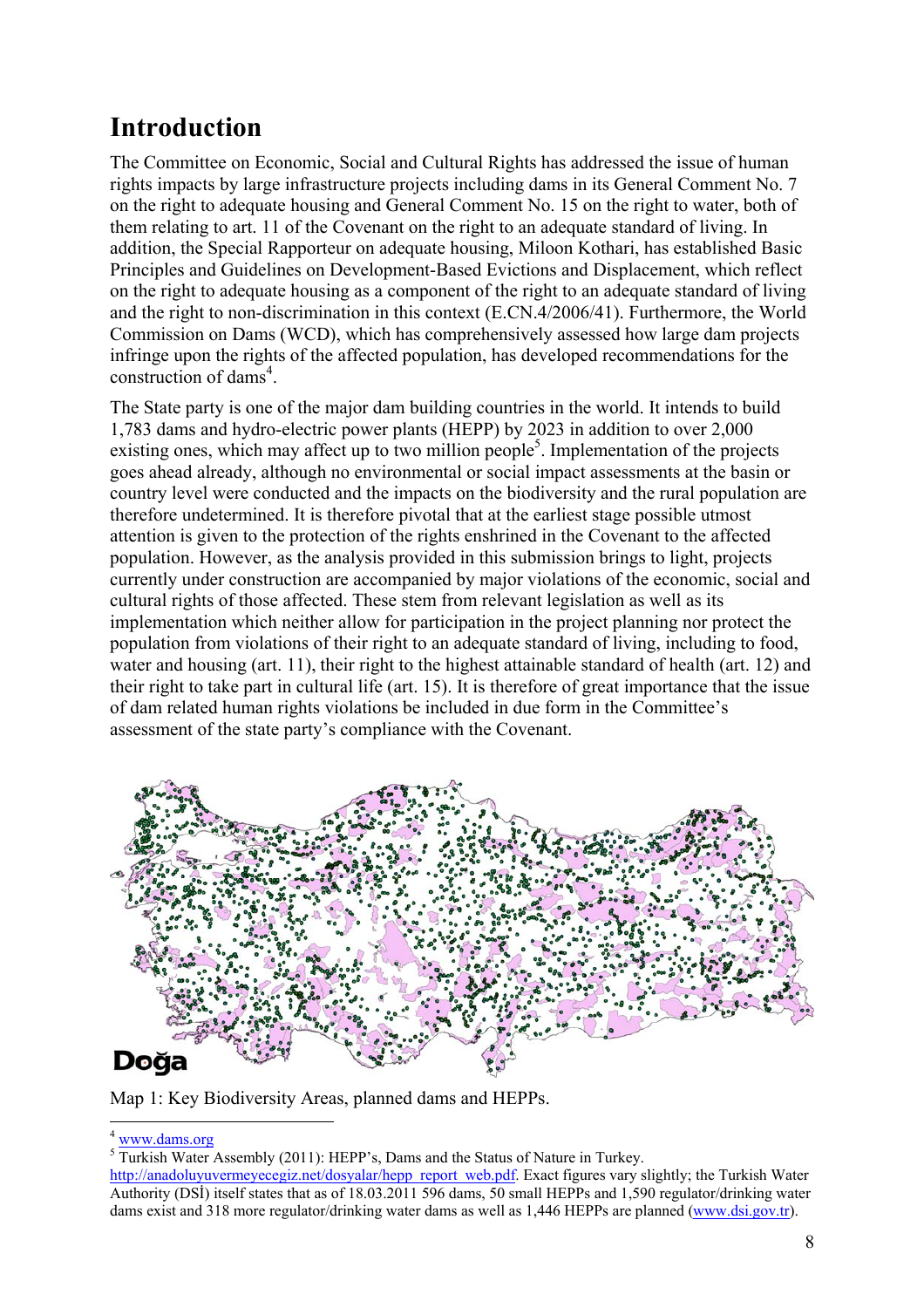### **1. Comment on the State party's reply to question no. 26 in the list of issues (E/C.12/TUR/Q/1)**

In its list of issues the Committee raised the following question regarding large infrastructure projects like the Ilısu dam:

 26. Please indicate what policies and measures the State party has undertaken to ensure that the Covenant rights of people affected by large infrastructure construction projects, including the Ilısu dam, are protected.

In its response (E/C.12/TUR/Q/1/Add.1) the State party explains that in order to protect the rights of those affected by infrastructure projects **Expropriation Law (No. 2942)** and **Settlement Law (No. 5543)** are applied to expropriate and where required resettle the affected population. As stated earlier in a submission by CounterCurrent and the Iniative to Keep Hasankeyf Alive

(http://www2.ohchr.org/english/bodies/cescr/docs/ngos/CCHI\_Turkey\_44.pdf), these laws are not adequate to safeguard the rights enshrined in the Covenant, as they do not prescribe the reestablishment of the previous standard of living which risks the impoverishment of the affected population. A more detailed analysis of these laws is contained in this submission.

The State party further contends that **Resettlement Action Plans** are prepared in large dam projects to ensure that resettlement takes place. However, while Resettlement Action Plans should be developed for ALL projects and not only for large dams, the case studies described in this submission show that in practice even in the case of large dams feasible Resettlement Actions Plans are either not developed or not known to the affected population.

Further concern rests with the quality of Resettlement Action Plans as the case of the Ilısu dam clearly demonstrates. In General Comment No. 7, para 18 the Committee states that full respect for guidelines like those by the World Bank and the Organisation for Economic Cooperation and Development (OECD) on relocation and/or resettlement is essential with a view to limiting the scale of and human suffering associated with forced evictions. As the governments of Germany, Austria and Switzerland which were requested to provide export credit guarantees for the project assessed the Iisu project against the World Bank Safeguard Policies, these will also be used as a benchmark in the following analysis.

The Ilısu dam is a hydropower project planned on the Tigris river in Southeast Turkey. Up to 78,000 people will be affected by the project in Turkey, thousands more in the downstream neighbouring country Iraq. The Ilısu reservoir will inundate more than 400 km of river ecosystem as well as 300 archaeological sites, including the 12,000 year old town of Hasankeyf. The project stirred international attention due to a broad civil society campaign in Turkey and Europe and the governments of Germany, Austria and Switzerland in 2009 withdrew the export credit guarantees they had granted for the project in 2007 due to unmet conditions designed to bring the project in line with World Bank standards.

The **Ilısu Resettlement Action Plan (RAP)** which was prepared by the Turkish consultant company ENCON in 2005 is mainly based on the Turkish laws on expropriation and resettlement. While it describes deficiencies of these laws in fulfilling World Bank standards<sup>6</sup>, it does not propose any viable solutions to fill these gaps. In addition, the RAP is not legally binding, so that project affected people cannot enforce that promises made in the RAP are actually implemented.

<sup>6</sup> General Directorate of State Hydraulic Works (DSI), Real Estate and Expropriation Department, Ilısu Consortium: Ilısu Dam and HEPP Project: Amendments on Updated Resettlement Action Plan (URAP), 12.1.2007, p.22. http://www.designconsult.com/ilisu/page.php?modul=HTMLPages&pid=32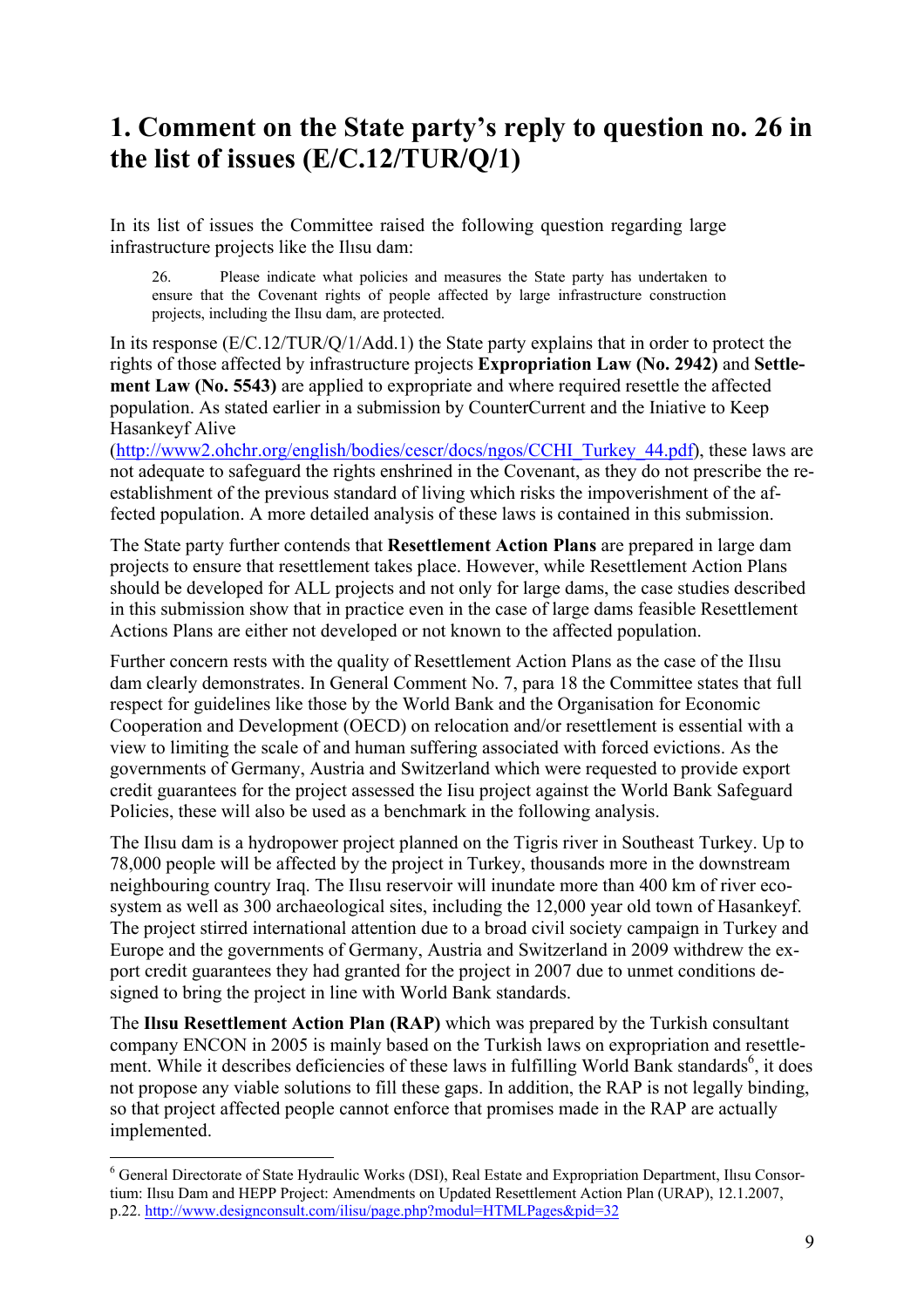Non-governmental organisations have provided detailed analysis on deficits of the RAP in fulfilling international standards<sup>7</sup>. In addition, Prof. Michael Cernea<sup>8</sup>, one of the leading social scientist in the field of population resettlement who has served as the World Bank's Senior Advisor for Social Policies and Sociology, assessed the RAP against internationally accepted policy principles and standards in resettlement like the guidelines on involuntary resettlement by the World Bank<sup>9</sup> and the OECD<sup>10</sup>. He came to the conclusion that "**international lenders intent on consistency with accepted international policies and standards cannot regard this RAP version as ready for decision making** (…) and starting actual project implementation." He states that "the most serious deficiencies of the RAP are: the absence of a fullplanning for income restoration and the absence of an adequate plan and outline for creating the organisational set up and capacity for managing the enormous process of displacing, resettling and reconstructing the economic basis for over 54,000 people (likely more)." Prof. Cernea describes three fundamental issues: a) inadequacies in Turkey's Resettlement Policy and Legal Frameworks; b) the organizational set-up and management of the resettlement and reconstruction process (…); c) gaps, inconsistencies and certain fully inadequate chapters in the RAP.

Prof. Cernea determines that the RAP **does not commit to restore and improve the welfare and livelihoods** of the vast populations involved and that there is a "reverse tilt in the document to the means for displacement rather than to the means and end-goals of resettlement. Namely, the emphasis is primarily on the conduct of expropriation and dislocation of the population resident in the project area, while much less attention and detail are dedicated to (…) the proper and well-planned, tenacious reconstruction of the economic basis, productive systems and communities of the uprooted population."

The RAP itself warns that no exact numbers on how many people will be affected by the project exist. As there is no substitute land available for the vast majority of project affected people which lives from agriculture, besides short term income at the construction site a training and consultation program to support local investment and development actions is considered most appropriate alongside with loans for the start-up of new business. These constitute a high risk of impoverishment for the population which has sacrificed all its land and assets for the construction of the project. As Prof. Cernea concludes the RAP "is not a plan for income restoration but a vague wishful thinking description of things that might happen". Grievance and redress mechanisms are also inappropriate to protect the rights of the population.

In 2006, amendments to the RAP were provided by the Turkish authorities. The State party's answer leaves it open if it still endorses these amendments.

However, as the export credit agencies from Germany, Austria and Switzerland found the RAP even with the amendments not in line with international standards, they attached 153

 $\overline{a}$ 

 $7$  WEED / Erklärung von Bern / ECA Watch Austria: Vergleich türkischer Gesetze und des Ilisu-Umsiedlungsplans mit internationalen Standards http://www2.weedonline.org/uploads/ilisu\_vergleich\_internationalestandards\_2006\_09\_14.pdf

Eberlein, Christine (2007) Evaluation of the Terms of Reference on resettlement and their implementation for the Ilisu Dam Project in Turkey. Submitted by Berne Declaration (BD/EvB), Switzerland, WEED, Germany, ECA-Watch Austria. http://m-h-s.org/ilisu/upload/PDF/Analysen/ToR\_Ilisu\_Evaluation\_resettlement\_2007-09-  $11-1.pdf$ 

<sup>&</sup>lt;sup>8</sup> Prof. M. Cernea: Comments on the Resettlement Action Plan for the Ilısu Dam and HEPP Project. Prepared for The Berne Declaration, Switzerland and the Ilısu Campaign Europe, 23<sup>rd</sup> Feb. 2006. http://www2.weedonline.org/uploads/Ilisu%20RAP\_Cernea%2002-2006%20fin2.pdf

<sup>&</sup>lt;sup>9</sup> The World Bank, OP/BP (Operations Policy and Bank Procedures) on Involuntary Resettlement No. 4.12, Washington DC: 2001.

<sup>&</sup>lt;sup>10</sup> OECD (Organization of Economic Cooperation and Development) Development Assistance Committee, Policy Guidelines for Aid Agencies on Involuntary Displacement and Resettlement in Development Projects, No. 3. OECD, Paris: 1992.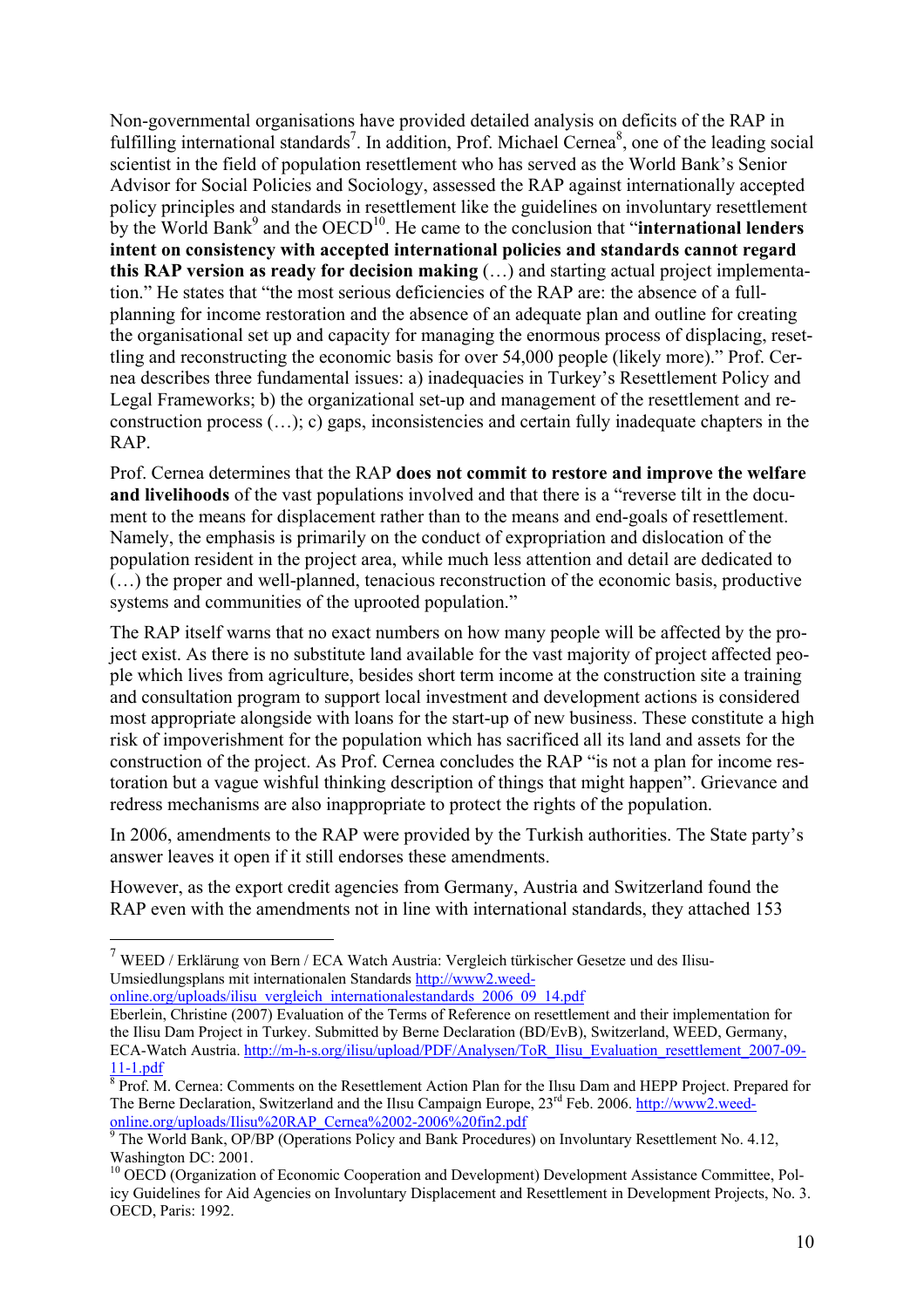conditions to the export credit guarantees which they granted for the project in 2007. While non-governmental organisations hold that even with these conditions World Bank standards would not be fulfilled, the ECAs found in 2009 that the conditions were not implemented by the Turkish authorities, which triggered the withdrawal of the export credit guarantees, an unprecedented measure in the realm of export finance $11$ .

**We conclude that the Resettlement Action Plan for the Ilısu dam project shows huge deficiencies in fulfilling World Bank standards and thus is not an adequate instrument to ensure that the rights covered by the Covenant are protected. The fact that the State party does not even commit to implement the conditions already agreed upon with the European export credit agencies to heal some of the RAP's deficits is of additional concern and substantiates the assessment by project affected people and non-governmental organisations that the rights to food, water, housing, health and to take part in cultural life will be violated by the implementation of the Ilısu project.** 

<sup>11</sup> http://www.agaportal.de/en/aga/nachhaltigkeit/umwelt/projekt/ilisu/presseinfo/2009-07-07\_ilisu.html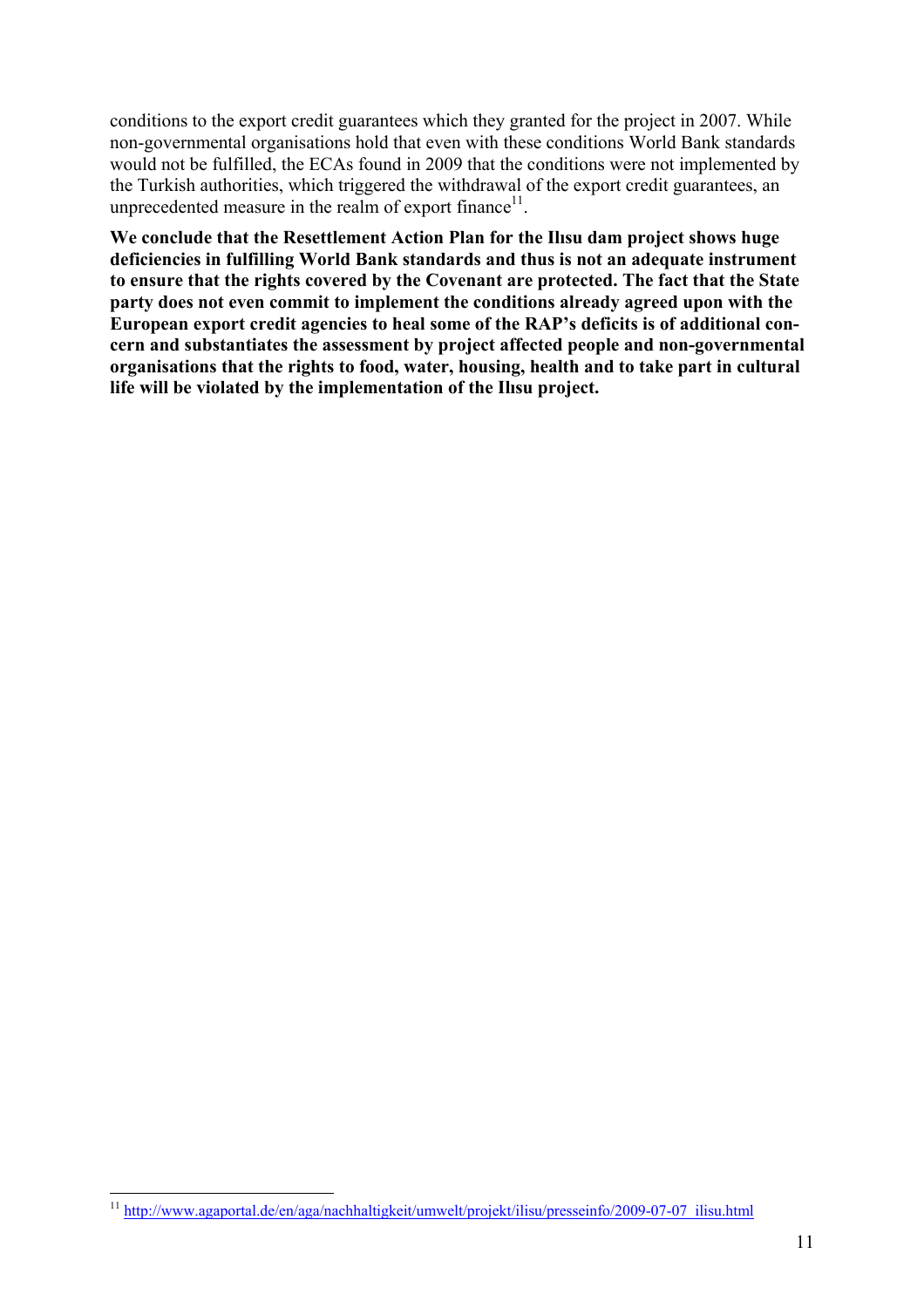### **2. Economic, social and cultural rights and dam building in Turkey**

### **2.1 The right to an adequate standard of living (Art. 11)**

In article 11 of the Covenant States Parties recognize the right of everyone to an adequate standard of living, including adequate food, water and housing, and to the continuous improvement of living conditions. The right to an adequate standard of living is further explained in the General Comments No. 4 and 7 on the right to housing, General Comment No. 12 on the right to food and General Comment No. 15 on the right to water. Further guidance is contained in the Basic Principles and Guidelines on Development-Based Evictions and Displacement established by the Special Rapporteur on adequate housing, Miloon Kothari, in 2006.

The analysis of the State Party's legislation relating to dam construction and the case studies contained in this submission illustrate that the State party's dam building policy and practice fail to respect the right to an adequate standard of living and partially include retrogressive measures not in line with the Covenant.

### **2.1.1 The State party's Legislation and the right to an adequate standard of living**

#### **2.1.1.1 Turkish legislation on expropriation**

1

In its General Comment No. 7 on housing the Committee has established that forced evictions must be avoided or at least minimized by all means. Whenever they are inevitable they must be conducted in a way "compatible with the nature of these [i.e. economic, social and cultural] rights<sup>"12</sup>. The Basic Principles and Guidelines on Development-Based Evictions and Displacement (hereafter: Basic Principles) establish further criteria for a human rights oriented conduct of evictions<sup>13</sup>. As stated above, the Committee in its General Comment No. 7

 $12$  General Comment No. 7 stresses inter alia that forced eviction should be minimized to the greatest extent possible It obliges States to ensure that no form of discrimination is involved, that all feasible alternatives are explored in consultation with the affected persons, and that all affected persons have the right to adequate compensation. The State party must take all appropriate measures, to the maximum of its available resources, to ensure that adequate alternative housing, resettlement or access to productive land is available. (General Comment No. 7, paras 10, 13 and 16)

<sup>&</sup>lt;sup>13</sup> The Basic Principles and Guidelines on Development-Based Evictions and Displacement (hereafter: Basic Principles) stress that all persons, groups and communities have the right to resettlement including the right to alternative land of better or equal quality and to adequate housing, including livelihood sources. Compensation should also cover lost opportunities, including employment, and land-to-land compensation should be prioritized. The Basic Principles state that differential impacts on marginalized sectors of society must be assessed; that timely and appropriate information to groups particularly vulnerable must be given; and the whole process should be conducted with full consultation and participation throughout the entire process. The Basic Principles clearly state that no resettlement shall take place until a comprehensive resettlement policy consistent with the Basic Principles and internationally recognized human rights principles is in place; that the right to the continu-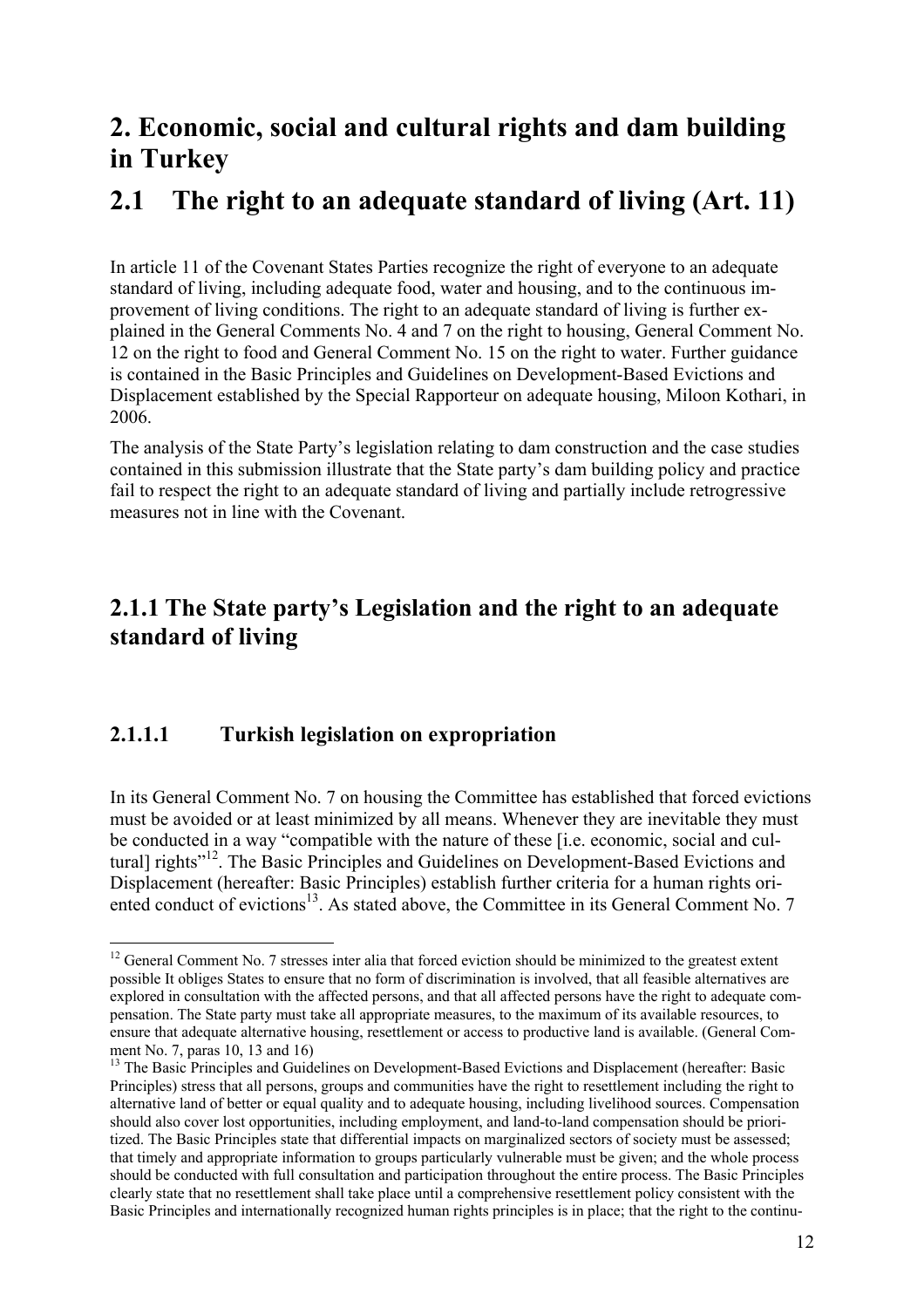also considers the fulfilment of international guidelines like those of the World Bank essential.

International experts, non-governmental organisations and even the Resettlement Action Plan for the Ilisu dam project<sup>14</sup> conclude that Turkish legislation fails to provide for the key objective of resettlement planning as perceived by the World Bank: to restore and improve the welfare and livelihoods of the displaced persons. As the World Bank has learned from numerous failed projects around the world, large-scale resettlement projects tend to fail if resettlement is not planned as a development project and well designed BEFORE construction starts. According to former World Bank expert Prof. Michael Cernea expropriation and resettlement should not be dealt with in separate laws but every expropriation should be implemented together with the entailed resettlement and economic reconstruction<sup>15</sup>. The Turkish laws however split expropriation and resettlement into two separate processes. Households need to decide whether they opt for self-resettlement which usually means moving to a city with the (usually insufficient) cash compensation they have received – or for government resettlement offering the chance to stay close to their ancestral land, but prone to the restrictions and risks described below.

The **Law on Expropriation No. 2942** regulates compensation levels for people who lose their assets due to an infrastructure project. However, the law is far from being in line with General Comment No. 7 and the Basic Principles. Owners of immovable property receive the market value of their material assets as compensation which cannot be considered "adequate" as stipulated in General Comment No. 7. The market value of e.g. a clay house and few hectars of land in a remote area will by far not be enough to buy a house and new land in the surrounding towns, especially as prices tend to rise sharply in the surrounding area as soon as the influx of resettlers is expected. This is why international standards like those of the World Bank prescribe compensation of the replacement value of lost assets. Furthermore, the loss of business opportunities is not compensated for, in contrast to the Basic Principles. This leaves people affected by dam projects with a gap in their income which in most cases will be hard to overcome.

Like General Comment No. 7 and the Basic Principles, General Comment No. 15 on water also puts great emphasis on the **participation and consultation** of the project affected population. As article 56 states: "Before any action that interferes with an individual's right to water is carried out by the State party, or by any other third party, the relevant authorities must ensure that such actions are performed in a manner warranted by law, compatible with the Covenant, and that comprises: (*a*) opportunity for genuine consultation with those affected; (*b*) timely and full disclosure of information on the proposed measures; (*c*) reasonable notice of proposed actions; (*d*) legal recourse and remedies for those affected; (…)".

According to law No. 2942, **expropriation is possible and done in many cases without the participation of the owners.** A value commission consisting of architects and engineers appraises the value of the immovable property without any active participation of the owner. Afterwards, a bargaining process with the owner takes place. If the owner agrees to compensation below the value appraised by the commission, the expropriation is done and cannot be appealed. If no agreement is reached, a court will determine the compensation amount, usually going along with the appraisal, and orders the registration of the expropriation with the title deed office. Once this is done, evacuation can take place even when objections and complaints of the owner are still pending.

ous improvement of living conditions may not be infringed upon; and affected persons, groups and communities' right to full and prior informed consent regarding relocation must be guaranteed.

 $^{14}$  Cf. chapter 1 of this submission and footnotes 6 to 8

<sup>&</sup>lt;sup>15</sup> Prof. M. Cernea, cf. footnote 8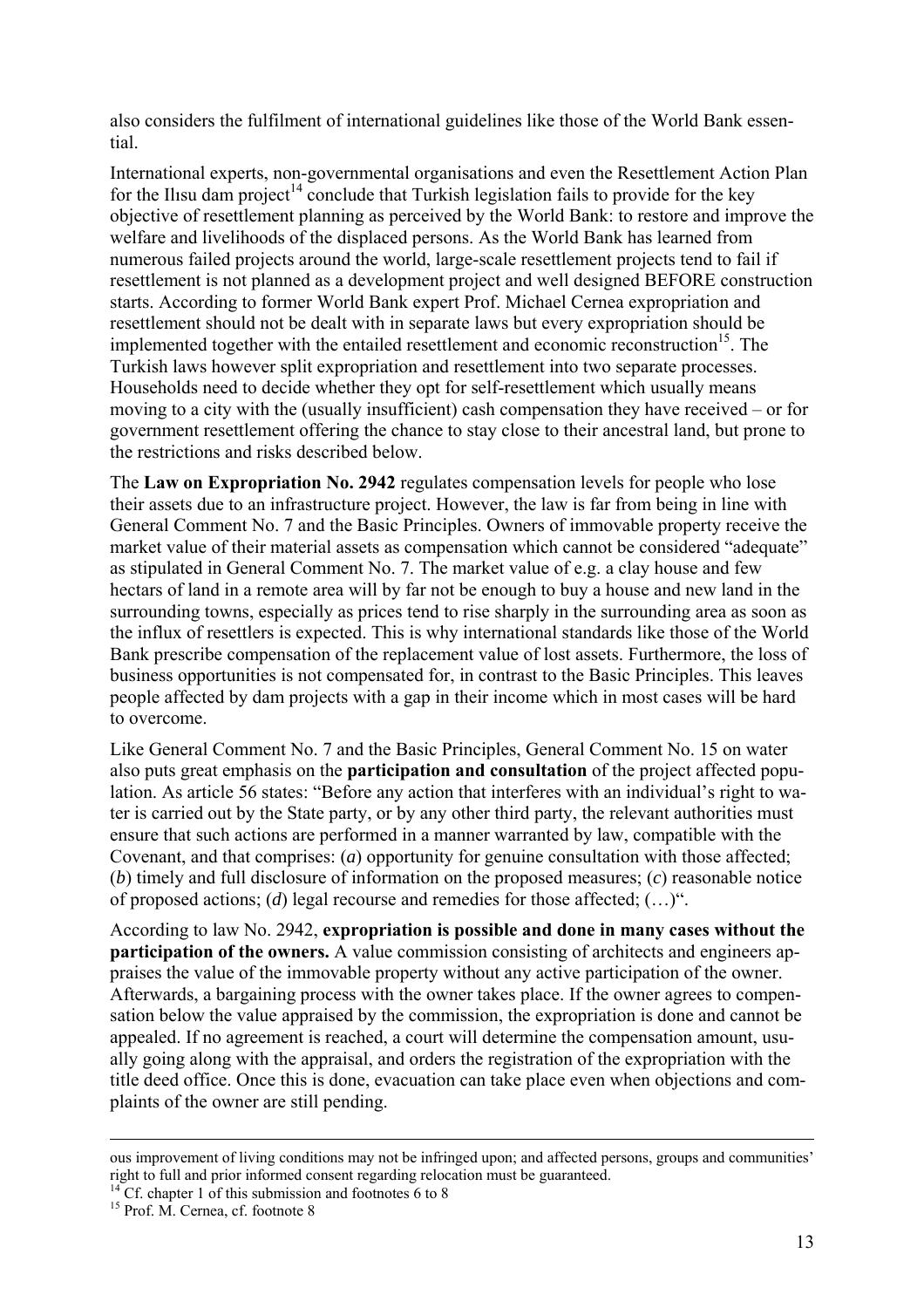It is of further concern that **Article 27 of the expropriation law allows for immediate expropriation** in cases that Cabinet decrees an emergency as per the provisions of the Law on National Defense Obligations No. 3634. Expropriations for dam projects have repeatedly been conducted by use of this article. The courts order the expropriation money - appraised by the value commission - to be deposited in an account on behalf of the owner. The owners themselves are not heard in this process. Only after the expropriation is conducted, they can go to the courts to contest the compensation value. As experience by the Turkish Water Assembly shows, the quality of the expropriated land is often inadequately taken into account and it usually takes at least a year until court cases are opened. Thus participation of the affected population is prevented by this article.

**We conclude therefore that the law on expropriation No. 2942 does not provide for the participation of the affected population as stipulated in General Comments No.7 and 15 as well as the Basic Principles and Guidelines on Development-Based Evictions and Displacement. This is especially relevant in case of immediate expropriation under art. 27 of the law. Nor does the law provide expropriated people with sufficient financial means to restore their livelihoods and obtain an adequate standard of living according to art. 11 of the Covenant.** 

#### **2.1.1.2 Turkish legislation on resettlement**

1

The new **Settlement Law No. 5543** which regulates the resettlement of those households that opt for government resettlement was enacted in 2006. Despite this recent date, it ignores what has become generally accepted as prerequisites for human rights oriented resettlement<sup>16</sup>:

- There is no provision for livelihoods having to be restored and benefits shared, for analysing risks and mitigating them, nor for minimizing resettlement. Neither a comprehensive resettlement plan nor an income restoration strategy are required.
- There is no provision for informing the affected people about their options and rights pertaining to resettlement.
- Participation of affected people in the planning of projects that are to completely uproot their lives is not provided for. Consultation of affected people on choices of technically and economically feasible resettlement alternatives is not envisaged. A resettlement commission composed of officials from different departments is authorized to determine who will be resettled and to decide on the allocation of immovable property.
- Displaced families cannot influence the resettlement location. If they do not accept the site offered by the Ministry, they lose the entitlement to be resettled.
- People who own land or infrastructure and choose resettlement have to agree that their compensation will be deposited into a resettlement fund. If the resettlement location determined by the authority is more expensive, displaced persons have to pay the difference themselves, but may take a loan to cover this expense. In case of non-payment of the debt service, the property falls back to the Treasury.
- Affected people have to apply for resettlement within 90 days after the end of the announcement period. Afterwards, the right of resettlement is lost forever. However, there is no deadline for when court cases regarding resettlement issues have to be settled.

<sup>&</sup>lt;sup>16</sup> Cf. Footnote 12 on General Comment No. 7, Footnote 13 on the Basic Principles and Guidelines on Development-Based Evictions and Displacement, Eberlein (2007) ibid., Cernea (2006) ibid.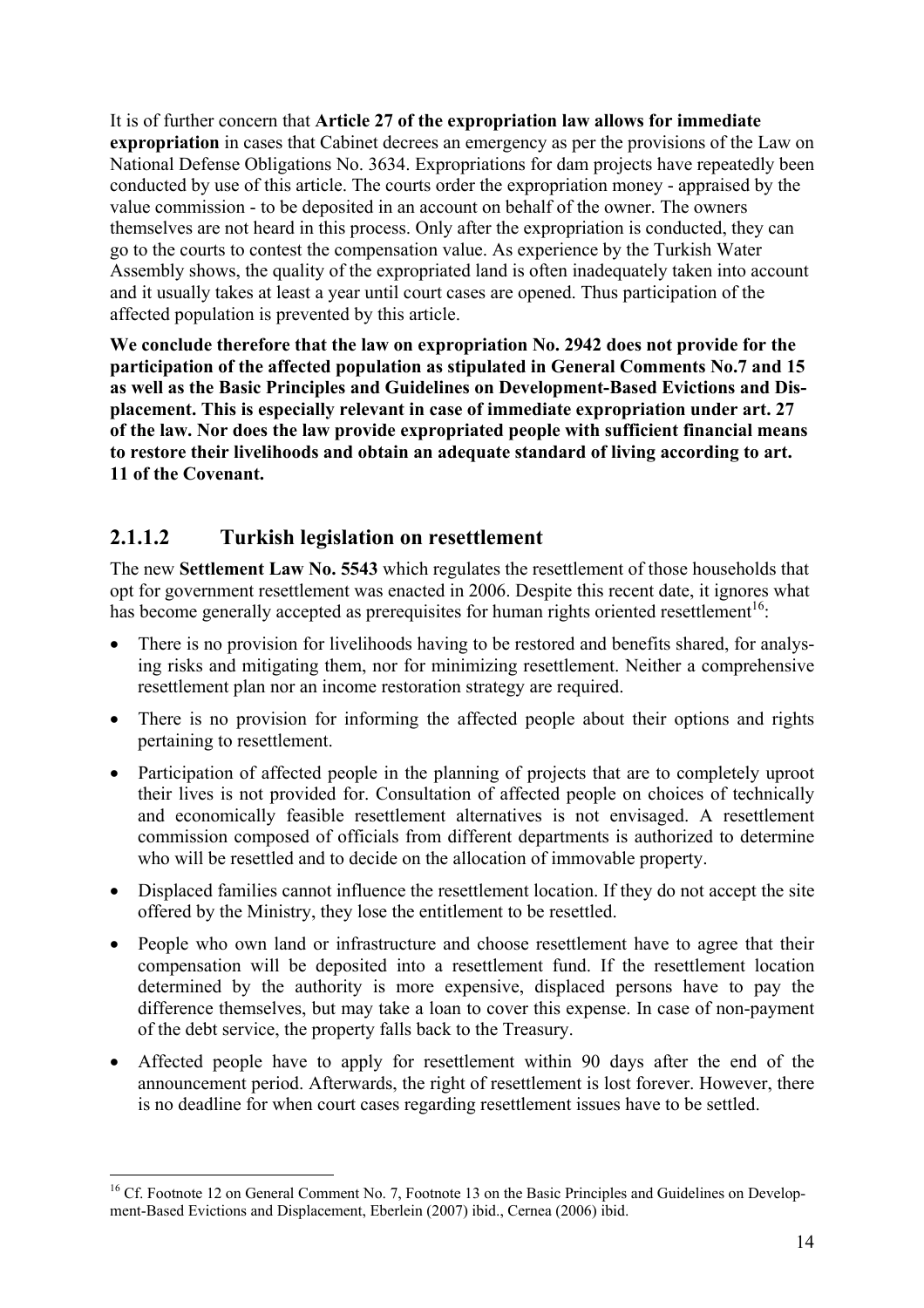- Affected people are forbidden to sell, sublet, or mortgage the new house/flat/property for the next 10 years and must live at their allocated site and pay rent to the government, otherwise they lose their entitlement. They will only become owners of their allocated property after 10 years.
- Beyond the payment of expropriation money, only loans are offered to affected people to establish new income. Loans for the replacement of economic opportunities, like agricultural loans or loans to set up a business, are charged with interest. Loan based income restoration measures are seen as completely insufficient by the World Bank, as they bear the high risk of long term indebtedness and impoverishment of large parts of the affected population.
- Preference for land-to-land resettlement strategies for displaced persons whose livelihoods are land-based is not envisaged.
- Certain groups are not entitled to resettlement, e.g. artisans and small traders earning more than 12 times the minimum official wage annually; government officers or permanent workers in government agencies who reside in the expropriation area; people who sold their immovable property within the past 3 years before the announcement of the resettlement and did not acquire new property of the same value; people who have not lived on the land at a certain cut-off-date, which may exclude those who have involuntarily left their homes due to the armed clashes in the 1990ies and will be deprived of the chances to return by the inundation of the area, thus perpetuating their vulnerability; immigrants not belonging to the "Turkish culture" (as specified in the law).
- There is no special focus on vulnerable groups.
- There are no provisions for grievance and redress mechanisms.

**We conclude that the law on settlement No. 5543 does neither provide for the minimization of resettlement nor for livelihoods to be restored or improved and thus violates the right to housing as described in General Comment No.7 and the Basic Principles and Guidelines on Development-Based Evictions and Displacement. By offering only loan based income restoration measures, it leaves resettlers with a high risk of indebtedness, preventing them from reaching an adequate standard of living according to art. 11 of the Covenant. The law furthermore infringes on the right to housing by excluding certain groups from resettlement and withdrawing property titles if settlers rent, sell or mortgage the houses or cannot serve their debts. By not providing for resettlement being conducted with the full and prior informed consent of the affected population it further violates the Basic Principles.**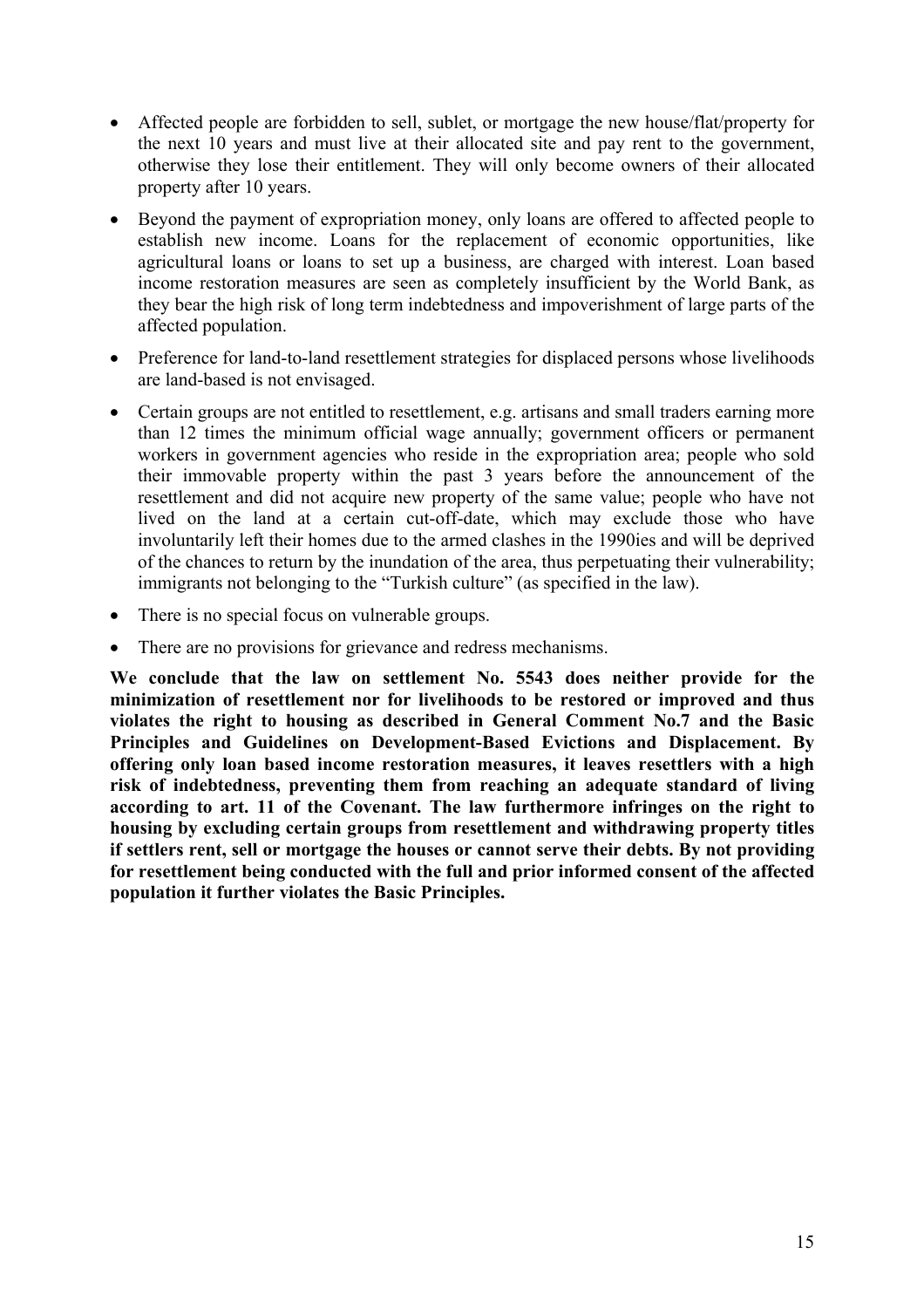### **2.1.1.3 Turkish environmental legislation**

Environmental legislation affects the right to an adequate standard of living in two ways: a) regarding the right to genuine public consultation as described in General Comment No. 15, para 56, and b) regarding the right to safe water for present and future generations as described in General Comment No. 15, para 28.

While there is no provision for Social Impact Assessments (SIA) under Turkish legislation, differing procedures exist for **Environmental Impact Assessments (EIA)**. The main legislation is the Law on Environment No. 2872; regulation on EIAs is issued under Article 10 of this Law. Although according to the law the responsible bodies should allow for the **participation of civil society**, in practice this is prevented by several factors.

- Projects that were designed before 1993 are exempt from an EIA.
- Since 17 July 2008, provincial environmental committees within the governors' offices are authorized to decide on basis of a Project Introduction Report whether an EIA is needed or not for dams and hydro-electric power plants (HEPP) between 0.5 and 25 MW. Before that date, projects below 10 MW were exempt from an EIA and for those between 10 MW and 50 MW an evaluation, whether an EIA was needed was done on basis of the Project Introduction Report. Since 1993, 26,000 projects including HEPPs were found not to be in need of an EIA. The Yuvarlakçay case described below shows how even small HEPPs can impact on the right to food and water; an exemption from a meaningful environmental impact assessment process therefore directly paves the way for breaches of the rights covered by the Covenant.
- Regulation on how participation and consultation are to take place to be meaningful is lacking. In practice even for large dams no effective participation took place and EIAs are – if they were conducted – not available to the affected population. For example, the EIA for the Ilısu dam project was only made available in Turkish after the European Ilısu Campaign had pressured the European governments considering support for the project to demand its publication in Turkish.

One of the State Party's obligations to fulfil as described in General Comment No. 15 on the right to water, para 28, is to "adopt comprehensive and integrated strategies and programmes to **ensure that there is sufficient and safe water for present and future generations**", explicitly mentioning "(d) ensuring that proposed developments do not interfere with access to adequate water; (e) assessing the impacts of actions that may impinge upon water availability and **natural ecosystems watersheds**, such as climate changes, desertification and increased soil salinity, deforestation and loss of biodiversity" as elements of these strategies and programmes.

Environmental legislation recently changed or currently under preparation by the State party, notably the Renewable Energy Resource Law and draft Law on Nature and Biodiversity Conservation, raises great concern on the State party's fulfilment of this obligation.

In December 2010, the State party decided on changes to the **Renewable Energy Resource**  Law which allows for the construction of dams, HEPPs and other energy projects in and near nature preserves.

According to the amendment No. 6094/5 from 29 December 2010,

"[i]t is permitted to construct electric power production facilities based on renewable energy resources on national parks, nature parks, natural monuments, nature protection areas, protected forests, wildlife protection and development areas and special environment protection areas. Permissions will be given with the positive opinion of the responsible Commission of the protected area."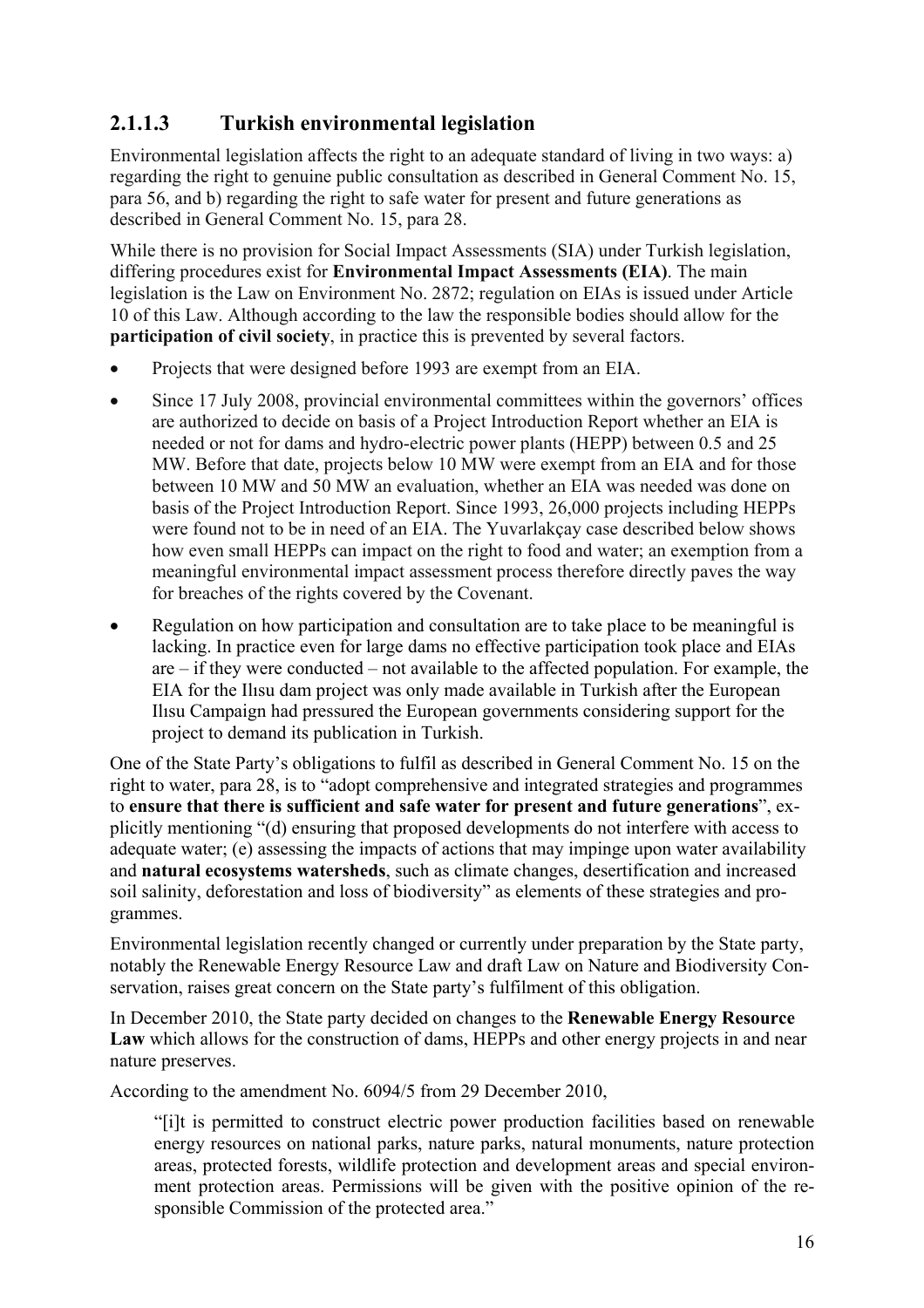In Article 3, Paragraph 11 "renewable energy resources" are defined as "wind, sun, geothermal energy, biomass, gas produced from biomass (including waste), waves, stream energy and tide turns are resources of electric power production that are appropriate to establish tunnel or run-of-the-river hydroelectric centrals or dams with a reservoir of less than 15 km squares."

By this law, national parks, nature parks, natural monuments, natural protection areas, protected forests, wildlife protection and development areas and special environmenal protection areas have become available for any facility to produce electricity by renewable energy resources.

In addition, a **draft "Law on Nature and Biodiversity Conservation"** was presented to the Turkish parliament by the Ministry of Environment at the end of 2010 which may lead to the protection status of all nature preserves being revoked.

According to art. 6 of the current draft, a to-be-founded "National Biological Diversity Board" will be established, in which representatives of national ministries and agencies including those in charge of dam construction, mining, agriculture and housing will have the voting majority. The Board will have authority over registered protected areas and would be tasked with determining whether they should keep their protected status. It will thus be able to overturn decisions by the local Boards of Protection to establish nature protection areas which until now had the sole authority to do so.

Nature Conservation organisations are deeply concerned that central concepts of the act have been re-defined compared to the previous act in a way to open the path for the utilisation of the resources, including for investments with the potential to devastate nature instead of conserving biodiversity (art. 1, 2, 3 and 4 of the draft). Also, crucial issues relating to definitions and implementation of the act are left to regulations to be drafted at a later stage, seriously weakening the main aim and effectiveness of the draft.

Although the draft law itself states that "transparency and a sufficient level of participation shall be ensured at the decision-making process of the management of nature and biodiversity", preparation of the draft law was not participatory. It was almost impossible for civil society organisations to get information regarding the legislative process.

Environmental oraganisations see a direct relation between the speedy and clandestine legislative process and the initiative by the Trabzon Board for the Protection of Cultural and Natural Artefacts in Northern Turkey to cancel 22 planned hydroelectric power plants in İkizdere Valley by declaring the area a Natural Site.

The two laws are intended to form the **basis for implementation of the State party's plans** to construct 1,738 dams and hydroelectric power plants by 2023 in addition to 2,000 already existing dams. The Turkish Water Assembly estimates that around 10,000 kilometres of rivers will be converted into reservoirs leaving hardly any healthy free-flowing river systems in the country. As no environmental nor social impact assessments at the basin or country level were conducted, it is completely unknown how these dams will impact the biodiversity and the people living in the countryside, while at the same time the implementation of the projects goes ahead. $17$ 

The Turkish Water Assembly therefore fears that more than 100 endemic plants could go extinct and additionally numerous bird, amphibian and mammal species in Turkey could disappear or sharply decline due to the construction of dams and HEPPs. As stated below, further

<sup>&</sup>lt;sup>17</sup> Turkish Water Assembly (2011): HEPP's, Dams and the Status of Nature in Turkey. http://anadoluyuvermeyecegiz.net/dosyalar/hepp\_report\_web.pdf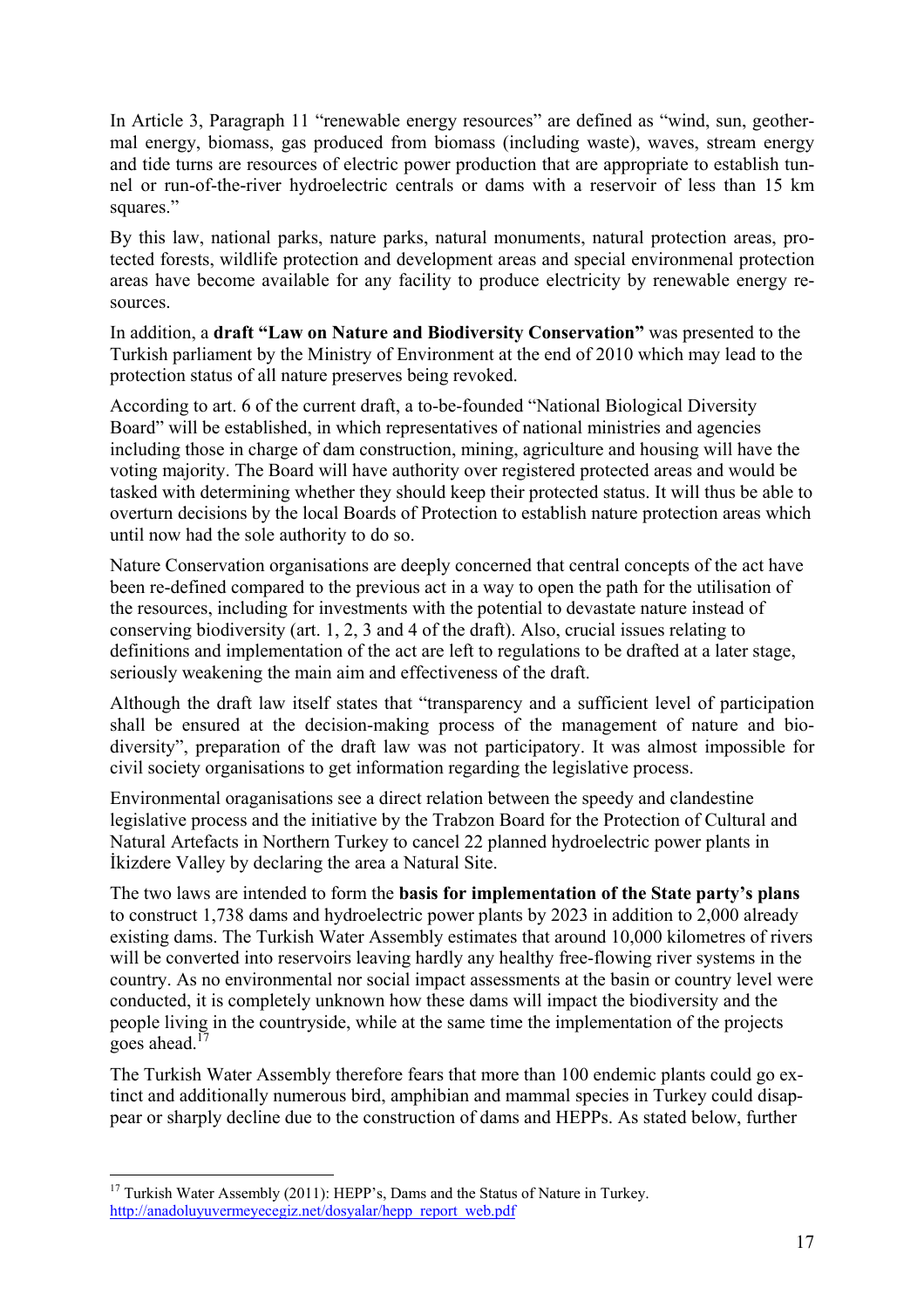impacts are to be expected on the quality of the water caught in reservoirs affecting human health and on water availability downstream of dams.

Some examples of biodiversity hotspots under threat are presented further below.

**We conclude that changes made to the Renewable Energy Resource Law and the draft Law on Nature and Biodiversity Conservation constitute retrogressive measures in respect to protecting safe water and biodiversity for current and future generations as described in General Comment No. 15, para 28. Thus they constitute a violation of the State party's core obligations to fulfil the right to water.** 

**We further conclude that the drafting process of the Law on Nature and Biodiversity Conservation as well as the Regulation on Environmental Impact Assessments provided for in the Law on Environment No. 2872 do not fulfil affected peoples' right to meaningful participation as described in General Comment No. 15, para 56.**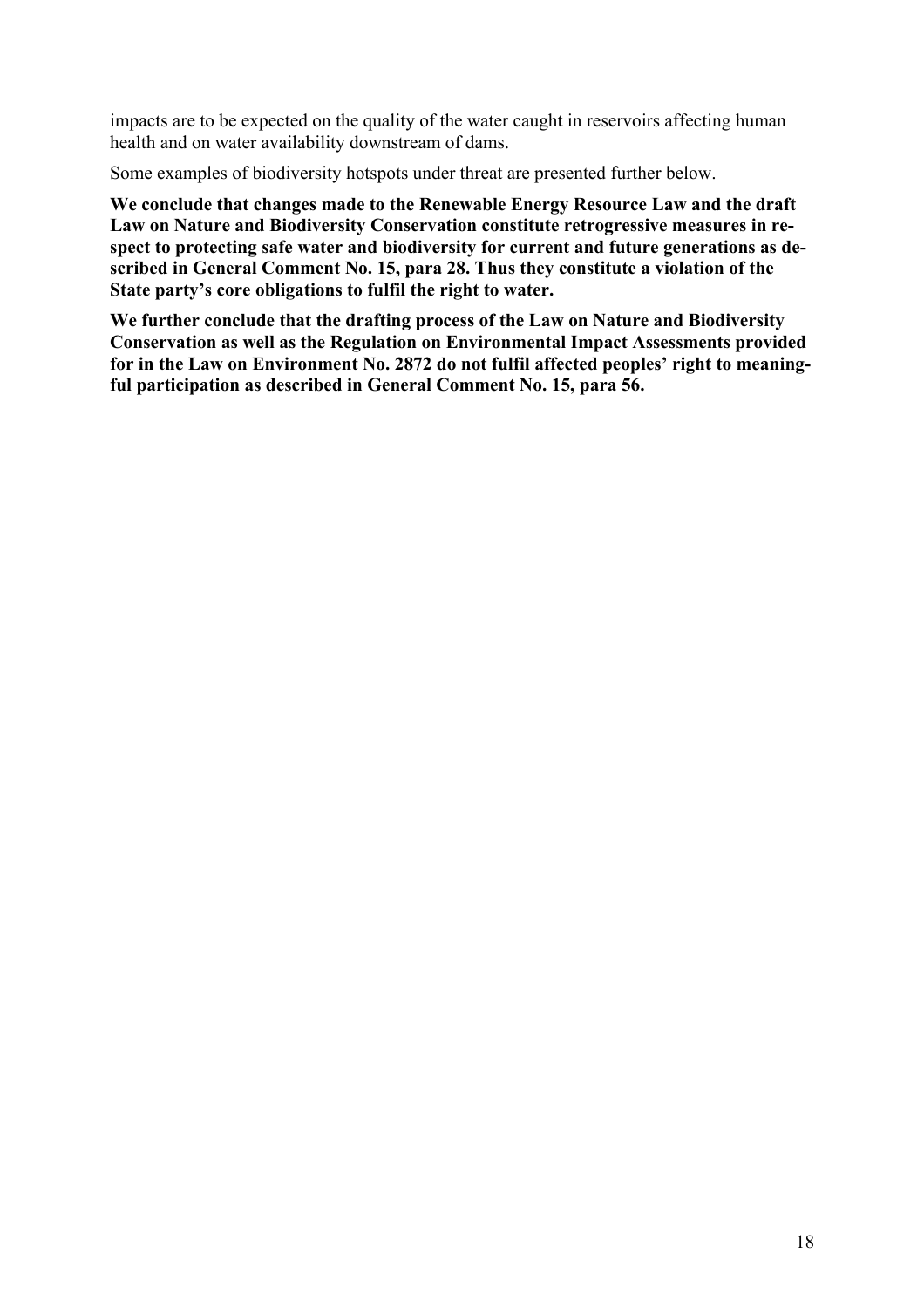### **2.1.2 Case studies**

The following case studies constitute major concerns in themselves about the failure of the State party to respect the right to an adequate standard of living for dam affected people and at the same time further highlight the deficiencies of the State party's legislation.

### **2.1.2.1 Case Study 1: The Ilısu dam**



**Basics:** The Ilısu dam is a 12,000 MW hydropower project planned on the Tigris river in Southeast Turkey. Up to 78,000 people, mainly Kurds, but also members of other ethnic origin (Aramean, Arab) and Turks, will be directly affected by the project in Turkey. Thousands more will be affected in the downstream neighbouring country Iraq. The 313 km² reservoir will inundate the habitat of numerous species, several of them, like the Euphrates soft shell turtle,

endangered, and 300 archaeological sites, including the 12,000 year old town of Hasankeyf.

Despite the withdrawal of export credit guarantees by the governments of Germany, Austria and Switzerland on grounds of unmet conditions intending to bring the project up to international standards in July 2009, the State party continues construction of the dam without an orientation towards human rights protection. The planning process as well as the current implementation show a continuous neglect to fulfil the standards established by the Committee and the Basic Principles.

**Lack of participation:** Although in reaction to the European ECAs' demand for participation of the population some consultations were held, they were not conducted in an environment that allowed for freedom of expression. After many years of armed clashes between security forces and the Kurdish Workers' Party PKK and prevailing human rights violations in the region, people were intimidated by security forces sitting in consultation meetings. Furthermore, the state authorities threatened to terminate the meetings if people continued to voice their opposition against the project. In addition several military posts around the construction site were established, leading to a further militarization of the area.

Also, although the Turkish Water Authority (DSI) agreed to take peoples' views on the reset-

tlement site for the village of Ilısu into account when visiting the place with international experts, it did not keep these promises and decided itself on the place of the new resettlement area without any participation of the affected population. The resettlement site had insistently been objected by the villagers as it was not seen fit for agricultural purposes.

**Current state:** Construction at the dam site and the resettlement sites for the villages to be affected first (including Ilısu) as well as for Hasankeyf, the only town in the reservoir area, was started in 2010.

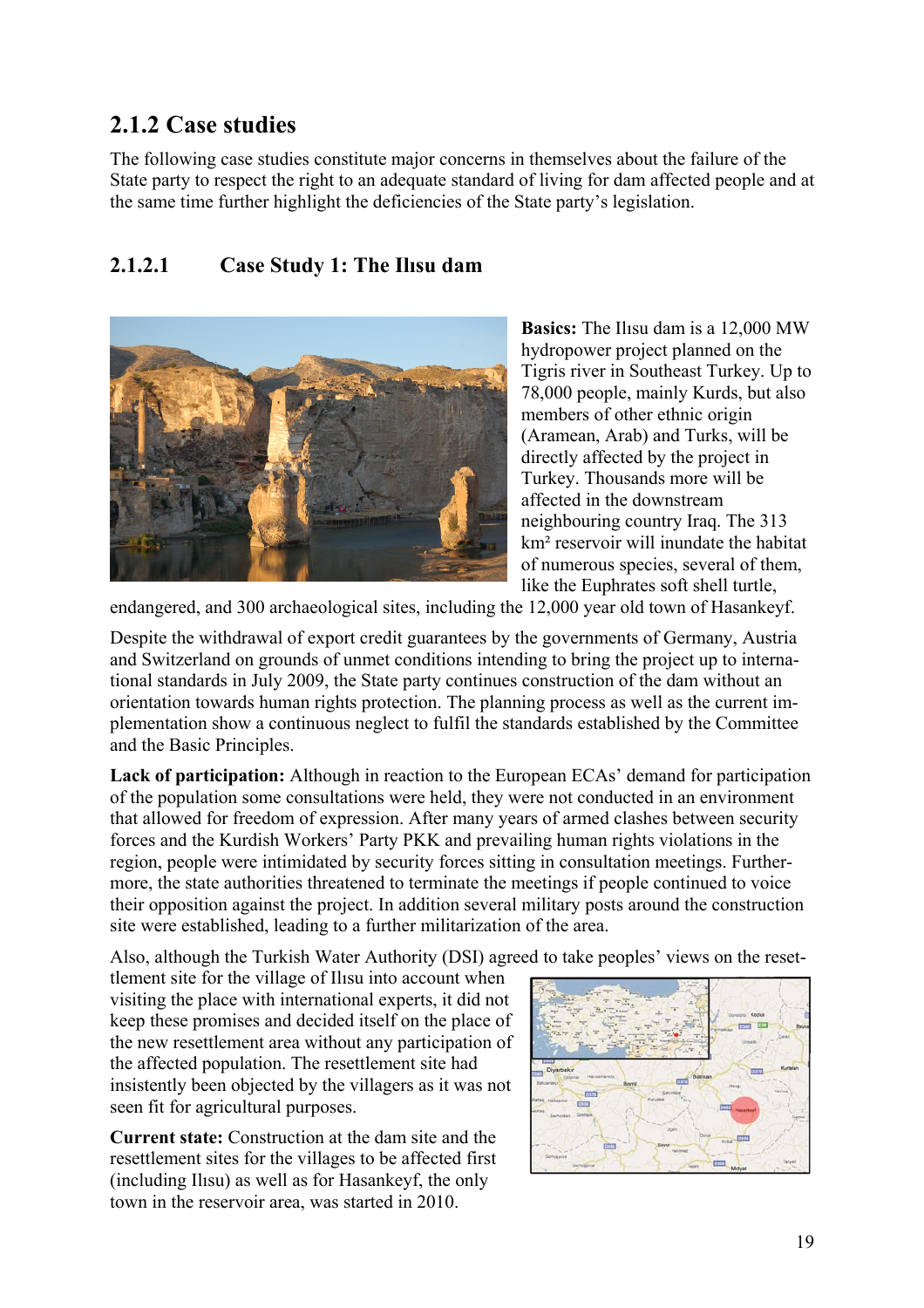**Expropriation in Ilisu:** Expropriations near the construction site (Ilısu and Karabayır villages) started in 2008 on the basis of article 27 of the expropriation law, allowing for immediate expropriation and further impeding participation and legal redress mechanisms (see above). In February 2011, the expropriation announcement for two more villages in the area (Ilica and Koctepe) was made in the official gazette, also referring to article  $27^{18}$ .

Villagers of Ilısu had to move into the new houses at the end of 2010, as life in the old village got insupportable by the dust and noise created by the construction site. While villagers received some 20,000 to 35,000 Turkish Lira as compensation for their old houses, they are charged 70,000 Lira for the new houses. As the Turkish newspapers Hürriyet and Radikal report, compensation for their land has been token even for orchards with trees hundreds of years old. Many family members ended up with shares of 2,000 Lira which will soon be spent on daily needs.<sup>19</sup>

Life in New Ilisu – inadequate housing, lack of income<sup>20</sup>: Villagers contend that the houses are of very poor quality and not adapted to their needs. For example, sheds for livestock were built next to the kitchens which rendered them unusable.

In New Ilısu there is no land to grow grains for the livestock, as all the fields in the vicinity are owned by people from other villages. As there were no suitable sheds built for the animals, the villagers were forced to sell their livestock before moving to the new place. In New Ilısu it is forbidden to grow vegetables, which is especially hard for the former subsistence farmers.

Up to now, no income restoration measures have been conducted; neither the land, nor suitable sheds nor the greenhouses that were promised in reaction to the European ECAs' demand have been provided. Nor have any training courses as described in the RAP been conducted. Grievance procedures or other sorts of redress mechanisms are lacking as well.

Income is derived from some work on the construction site. Wages are very low though. In early 2011, unrest took place at the construction site which in consequence was closed for some days as local workers protested the presence of workers from other parts of the country earning much higher wages than themselves<sup>21</sup>. The low wages will make it impossible to serve the debt incurred for the new houses. Once construction is over, villagers will be forced



to search for work in the metropolises of the country. By doing so, working individuals will have to leave their families, or else, if the families move, they will lose the entitlement to the new houses. So many of the inhabitants of New Ilısu are facing ruin with huge debts and no place to go.

**Thousands more affected:** As not even in the case of Ilısu and the other villages closest to the construction site adequate income restoration measures have been implemented, it is of great

<sup>&</sup>lt;sup>18</sup> Rezmi Gazete, 16 February 2011, announcing decision No 2011/1402 from February 1<sup>st</sup>, 2011.<br><sup>19</sup> http://www.hurriyetdailynews.com/n.php?n=an-absurd-village-for-Ilisu-villagers-2010-12-13<br><sup>20</sup> This paragraph is based note noted that it is difficult to obtain first hand information as villagers appear very intimidated by the heavy military presence in the area and access to the site is difficult due to its remoteness and strict controls by the military.

<sup>&</sup>lt;sup>21</sup> Firat News Agency, 10 March 2011.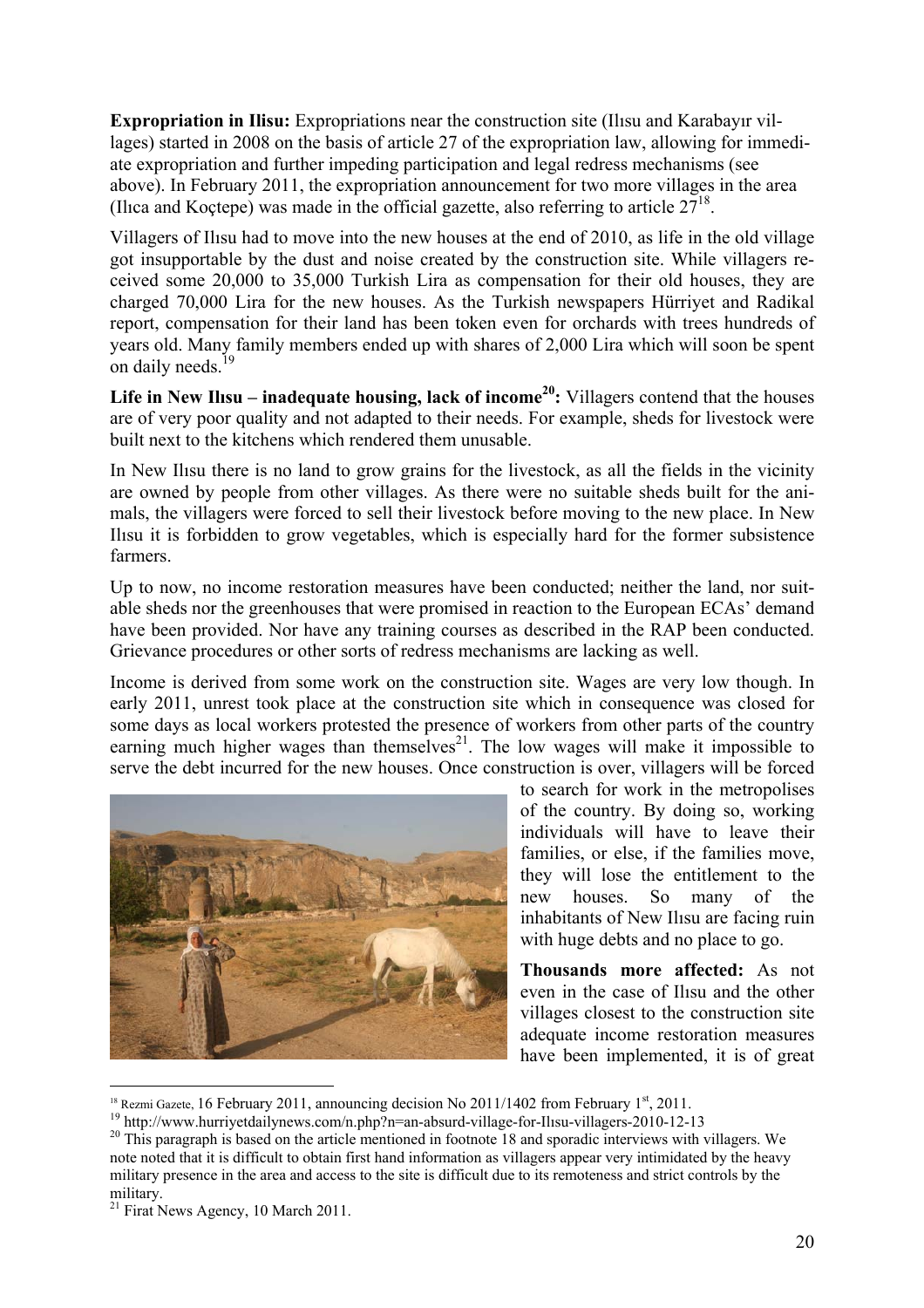concern that at least 11,000 more people will lose all their land and houses in the Ilısu reservoir, while estimates regarding the total number of affected people in Turkey range from 55,000 to 85,000. The situation for them will be even worse without work at the construction site providing at least a small income.

**The fate of Hasankeyf:** Inhabitants of Hasankeyf 77 km upstream of the dam site are especially affected as the town completely depends on tourism. With the inundation of the town, people will lose their income<sup>22</sup>. The State party states that some of the monuments will be transferred to an archaeological park. However, after many years of research, there is still no evidence that the relocation of the monuments is feasible. Furthermore, the design of the archaeological park has been disqualified by the international experts working for the European ECAs as not being fit to attract tourists.

In addition, inhabitants of the village Kesmeköprü III were expropriated in 2009 to make space for the relocation of the antique town of Hasankeyf. The compensation awarded to them left them with an amount totally inadequate to start a new life (43 ct per square meter), as their land was classified as pasture, while it is actually also used for agriculture and will be sold as construction land at much higher amounts. Acquiring apartments in the surrounding towns would cost several times the amounts they received.<sup>23</sup>

Villagers around Hasankeyf have been summoned to apply for relocation in December 2010. According to state plans resettlement houses will be built for them at the "New Hasankeyf" site. However, social tensions between the inhabitants of Hasankeyf, mostly of Arab origin, and the surrounding villages are common so that people of Hasankeyf are very reluctant to be resettled at the same site as the neighbouring villages. Nonetheless, no consultation was conducted and the affected population again was not able to participate in the resettlement planning.

**Extraterritorial impacts:** Another issue of major concern are the impacts on the right to food and water of the farmers downstream in Iraq. The issue will be dealt with further in the section on the State party's extraterritorial obligations.

**We conclude that construction of the Ilısu dam has been started without meaningful participation of the affected population violating the rights to food and to housing24. Expropriation and resettlement near the construction site further violate the right to an adequate standard of living as they were conducted without any measures in place to avoid impoverishment. A severe infringement on the right to food occurs from the fact that subsistence agriculture is not possible anymore. Resettlers are highly indebted and face a deadlock from not having access to substitute land, nor to sustainable income restoration measures, nor being able to leave without losing their entitlement to the houses. Construction of the houses not according to the needs of the families and of poor quality constitutes a further violation of the right to housing. The fact that 50,000 to 78,000 more people will be affected without feasible income restoration measures being designed is utterly disturbing.** 

 $22$  After a rockfall on 13 July 2010 most of the tourist attractions, including the Roman fortress on the cliff, and access to restaurants on the river bench were closed by the State authorities leaving residents in a very precarious situation. Fortunately, the authorities have reacted to local protests and announced to re-open the sites in April 2011.

<sup>23</sup> http://www.swr.de/blog/tuerkei/2009/12/08/der-Ilısu-staudamm-verstaatlichung-auf-tuerkisch/,

http://www.gegenstroemung.org/drupal/node/67<br><sup>24</sup> The Basic Principles and Guidelines on Development-Based Evictions and Displacement demand full and prior informed consent of those affected; General. Comment No. 7, paras 13 and 15.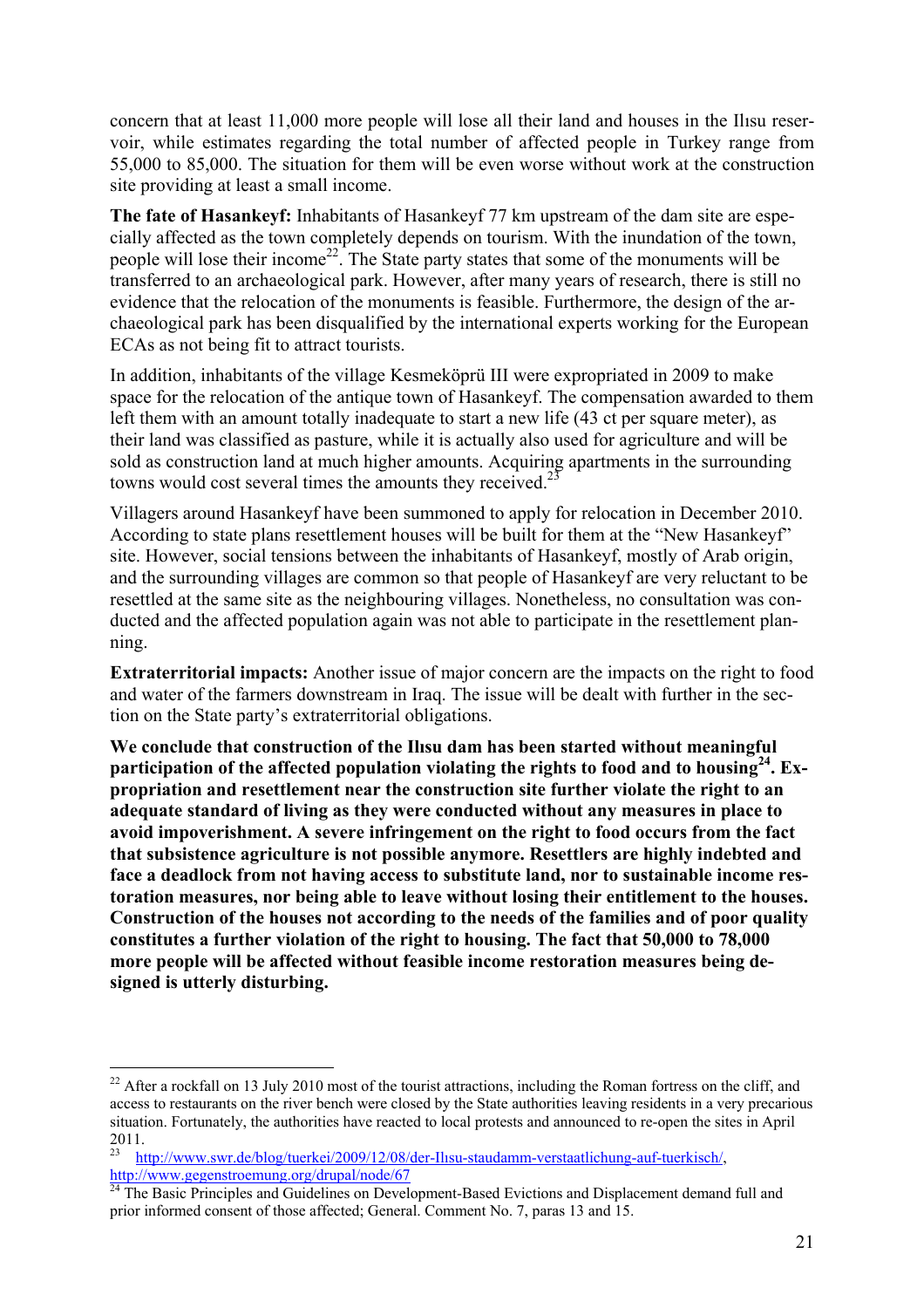#### **2.1.2.2 Case Study 2: The Munzur Valley**



8 large and 12 smaller dams are planned on the Munzur river in the province of Dersim (Tunceli). Out of these, one small dam is under construction and three have been finished, including the large Uzunçayır dam which was impounded in fall 2009. Two large dams, Konaktepe I and II, are currently suspended by court decisions as no development plan for the river basin has been designed. All hydro-electric power plants in Dersim combined have a designated

capacity of 534 MW by expected costs of 1,4 bn  $EUR^{25}$  (compared to the Ilisu dam which is designed to produce 1.200 MW by 1.2 to 2 bn EUR construction costs).

The construction of the dams would have severe economic impacts on the population, as the valley of the Munzur and its tributaries is protected as a nature reserve. The whole region depends on the tourism attracted by the natural beauty of the area. The inundation of the river valleys would severely impair its attractiveness and reduce the income in the region.

The Uzunçayır reservoir flooded several villages; inhabitants were expropriated according to Turkish legislation. If all of the planned dams should be constructed, 84 more villages will be displaced and lose their houses, fields and pasture for their livestock in the reservoirs. No expropriations were conducted until now except for those dams under construction, but as experience with other dam projects shows, compensation amounts will not be sufficient to resettle and generate new income without additional support. Although construction of some dams has been started, the affected population, mostly small landowners, has been neither informed of any resettlement options nor offered any income restoration measures.

The Uzunçayır reservoir divides the provincial capital Dersim into two parts. Should the other dams be built and the river be turned into a sequence of reservoirs, these will separate the district cities from the capital. It is unclear if alternative roads will be built to all affected settlements. This will infringe on the possibilities of inhabitants of the smaller towns to access medical services and higher education which can only be found in the provincial capital. Residents of the city Dersim will be affected by losing access to the Munzur river and the towns hinterland, and by construction of the Pülümür dam which is planned in the municipal

area. In addition, severe health impacts must be expected, as the town will be surrounded by dam reservoirs (cf. section 2.2).

Despite the massive impacts on its lives, the affected population was completely denied any participation in the planning of the dams and the resettlement of the eight large dams. As according to Turkish legislation no Environmental Impact Assessments (EIAs) are necessary for projects planned before 1997, neither EIAs nor Resettlement Action Plans



 $25$ 25 Turna, Celal: The Munzur Valley and the Problem of Dams, Tunceli Solidarity commission and Dersim Initiative, Istanbul 2009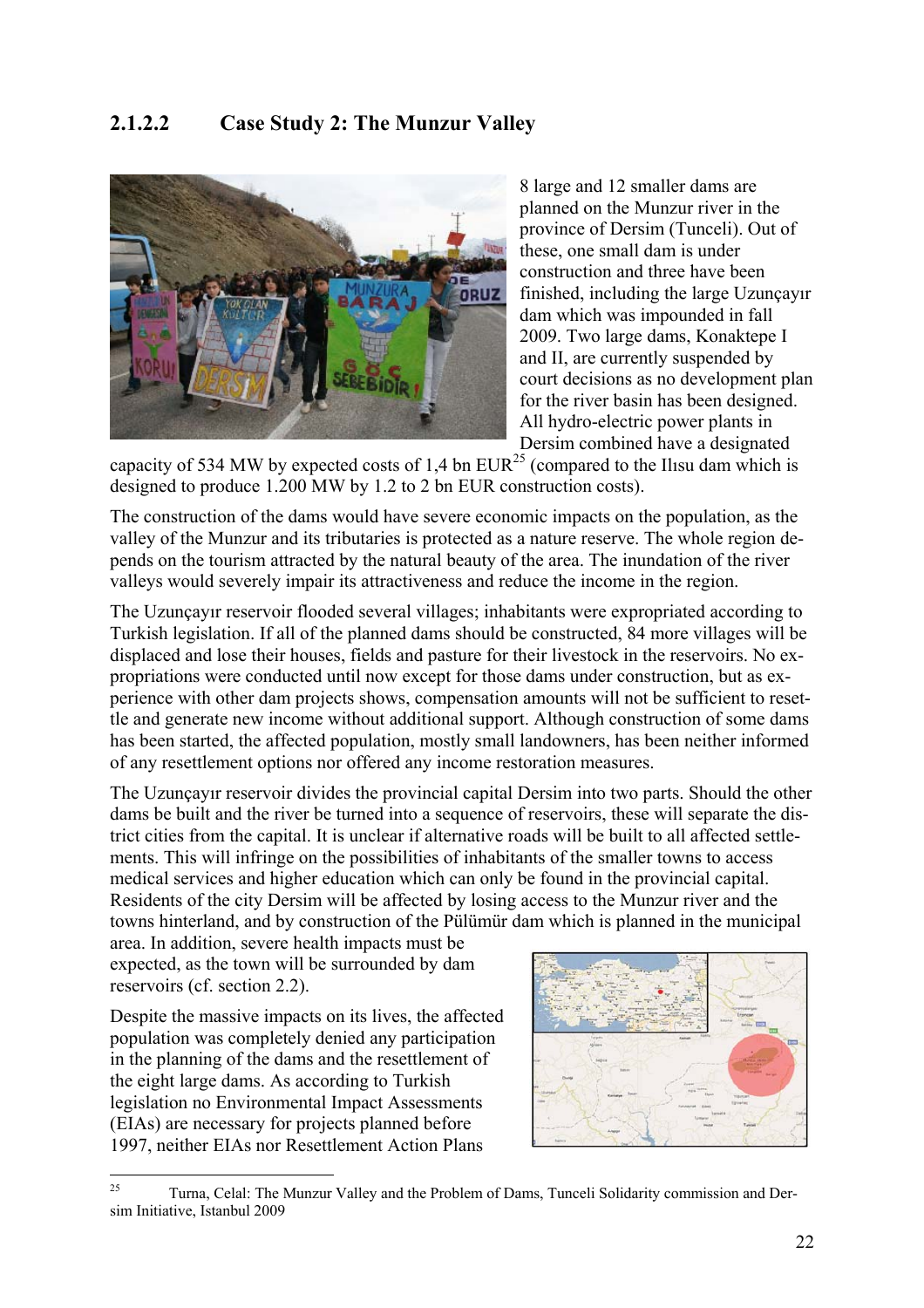were conceived. For at least 3 out of the 12 newly planned HEPP, EIAs were conducted and public meetings held with the attendance of hundreds of residents and community representatives. Participants almost unanimously voted against the construction of the HEPPs. It is unclear though in which way the position of the affected population will be addressed by the State authorities.

Resistance against the dams and HEPP is widespread in the region. On 10 October 2009 20,000 people demonstrated against the Uzunçayır and other dams, making up the largest manifestation on an environmental issue in Turkey up to today. On 8 January 2011 another manifestation took place with 10,000 participants against the commissioning of a Turkish company to build the Pülümür dam at the end of December 2010.

**We conclude that the Munzur dams will uproot the communities of the valley and severely infringe upon the right to an adequate standard of living, including the rights to food, water and housing, by depriving the valley of it natural wealth and income generated from it. Participation and expropriation for projects in operation have been insufficient to non-existent; participation for dams currently under preparation was improved, but sincere doubts on its meaningfulness persist and there is no indication that the State party is intending to obtain the full and prior informed consent of the affected population.** 

#### **2.1.2.3 Case Study 3: The Çoruh River**



The Çoruh river runs from near Erzurum in Northeast Turkey through the province of Artvin in the neighbouring country Georgia where it flows into the Black Sea. Several large dams on the Çoruh and its tributaries as well as 170 HEPP in the province of Artvin alone are planned. Upstream from the Georgian border, two large dams have already been built: Muratlı (completed in 2005) and Borçka (completed in 2006). A third major dam, Deriner, is under construction

since 1998 and scheduled to be completed this year<sup>26</sup>. Further large dams include the Artvin and Yusufeli dams on the middle part of the river and the Laleli, Işpir, Güllübağ, Aksu und Arkun projects upstream.

The Çoruh valley is famous for its **natural beauty and high biodiversity**. It is world-famous for its rafting opportunities and the beauty of the surrounding mountains attracts many tourists as well. Due to the mild climate and fertile ground in the valley, the agricultural productivity is very high. Fruit, olives, rice and other produce flourishes, enabling three harvests per year. Olive oil from the region has won international awards.

Approximately 30 villages have been **expropriated** for the dams already built. As no surveys were conducted, the exact number of affected people is unknown. Most people have moved to

<sup>1</sup> <sup>26</sup> http://www.derinerprojesi.com/en/Deriner-Baraji.aspx. Accessed 03/03/2011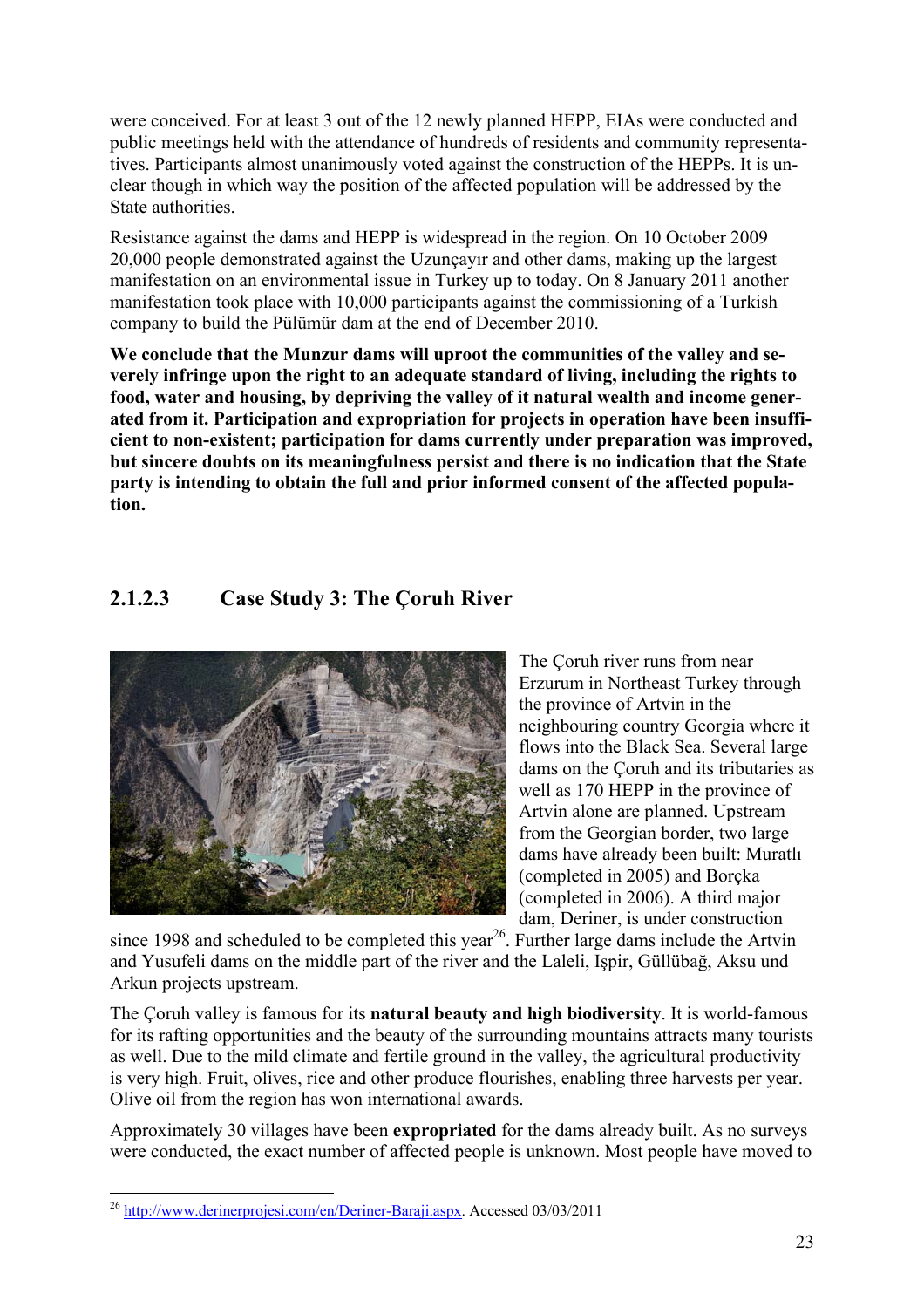the provincial capital Artvin or other cities throughout the country where they are striving to survive. Expropriation amounts paid to land owners were higher per acre as in Central Anatolia, however, as families usually only owned small albeit productive plots, the total amounts were small. While some land owners still await payment of their compensation, residents who did not own land were left without any compensation or support whatsoever to find a new life as no resettlement or income restoration scheme was developed.



Although the dam projects in the Çoruh basin are propagated as a huge state investment for the development of the region, a sharp **population decrease** in the province of Artvin from 192,000 in 2000 to 164,000 in 2010 is noted. The insecurity of the population about their fate in the wake of the projected dams is seen as a major cause for this, highlighting the lack of a genuine scheme to share the benefits of the projects with the affected population.

No meaningful participation of the population occurred. On the contrast: On 11 March 2011 the governor of Artvin province **prohibited a public hearing** on the impacts of dams and hydro-electric power plants organised by the Green Artvin Society. In the case of the Arkun dam for which preliminary construction started in 2010, people learned about the project when machinery was detected in the area. Although there are no villages in the reservoir area as it is situated far upstream, the area is used as pasture and the land users should have been notified and consulted.

The centrepiece of the Çoruh dam projects is the **Yusufeli dam**. The project was stalled temporarily in 2004 and again in 2008, when the export credit agencies (ECAs) from Switzerland and France announced that they would only grant guarantees for the project under conditions derived from international standards<sup>27</sup>. The State party in consequence refrained from drawing on the ECA backed financing and in 2010 acquired funding from Turkish sources. Preparations for the construction site and road building were initiated. About 17,000 people are directly affected by the Yusufeli dam, including the 7,000 inhabitants of the district capital Yusufeli. A Resettlement Action Plan was drafted for the European ECAs in 2006/7. Site visits at the projected resettlement site uphill from the reservoir revealed however that the ground was completely inadequate. In the mountainous extremely rocky area it would not even be possible "to dig a grave", as villagers contended. Agricultural experts confirmed that a permanent conversion of the site into farmland was impossible even with huge investment. As road construction in the steep mountains would demand tremendous costs not provided for in the state budget, residents feared that the resettlement sites – as well as villages cut off from the district centre by the reservoir – would not or only partially be connected to the outside world. Up to date, no other resettlement site has been found. Notwithstanding construction has been initiated again.

**Dams in the Çoruh valley violate the right to an adequate standard of living in several respects: They threaten to flood highly productive agricultural land. Past expropriation utterly failed to compensate for the loss of this land. The fact that the State party has reinitiated construction work on the Yusufeli dam without having presented a resettlement site for the affected population is utterly disturbing. Equally, the Arkun dam highlights that the lack of participation of the affected population is still ongoing even for projects for which construction is being started in 2010.** 

 $27$  For more information on the Yusufeli dam and envisaged ECA support cf. Berne Declaration: http://www.evb.ch/p17384.html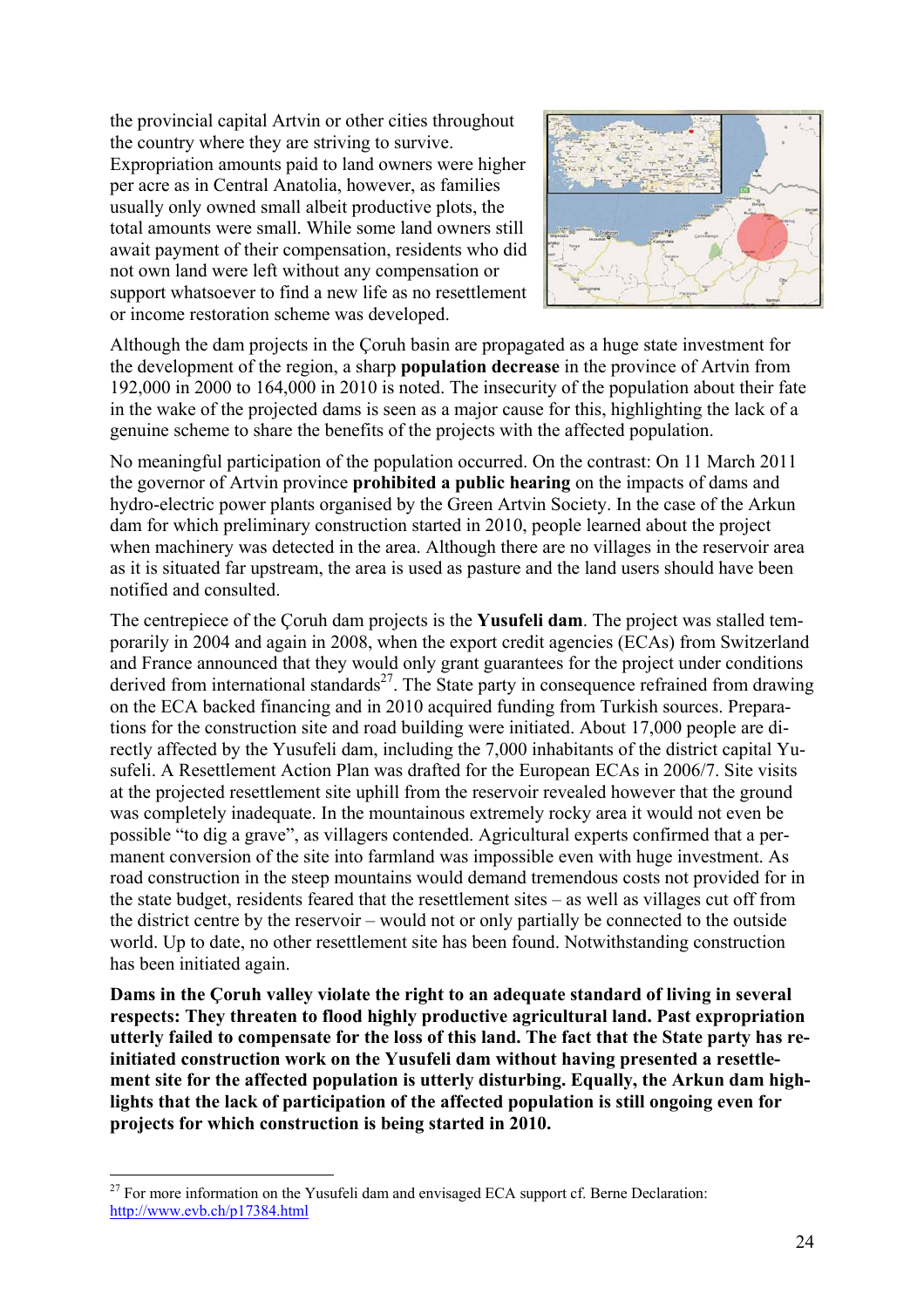#### **2.1.2.4 Case Study 4: The Yortanlı Dam**



The Yortanlı dam on the Yortan river is planned for irrigation of the Kınık area in the West of Turkey. It achieved international attention as it threatened to inundate the Allianoi archaeological site described in section 2.3. About 1,500 people in the reservoir were affected, the two villages of Paşaköy and Çaltıkoru were completely evacuated. Expropriation was conducted in two stages, with lower compensation paid in the second stage. The mostly poor farmers convey that

they were not informed of their rights and a "hidden message to take the money now or never" was conveyed to them by the state officials, so that they felt too powerless to contest the decrease in compensation. Residents were not offered any resettlement nor counselling on how to spend the compensation money which constituted an amount they had never seen before. After moving to the city of Bergama, families are individually striving to survive and build up new lives. There was no research done however on whether they managed to adapt to the new situation and how many of them fell into poverty.

The Yortanlı reservoir and the ancient site Allianoi were flooded in February 2011 despite court cases still pending.

**We conclude that by expropriating residents of the Yortanlı dam reservoir the State party did not respect the right of affected people to take part in decisions concerning their lives. Further violations of the rights covered by the Covenant are likely to have occurred, but cannot be documented as no assessment was done on whether people managed to restore their livelihoods after they left their land.**

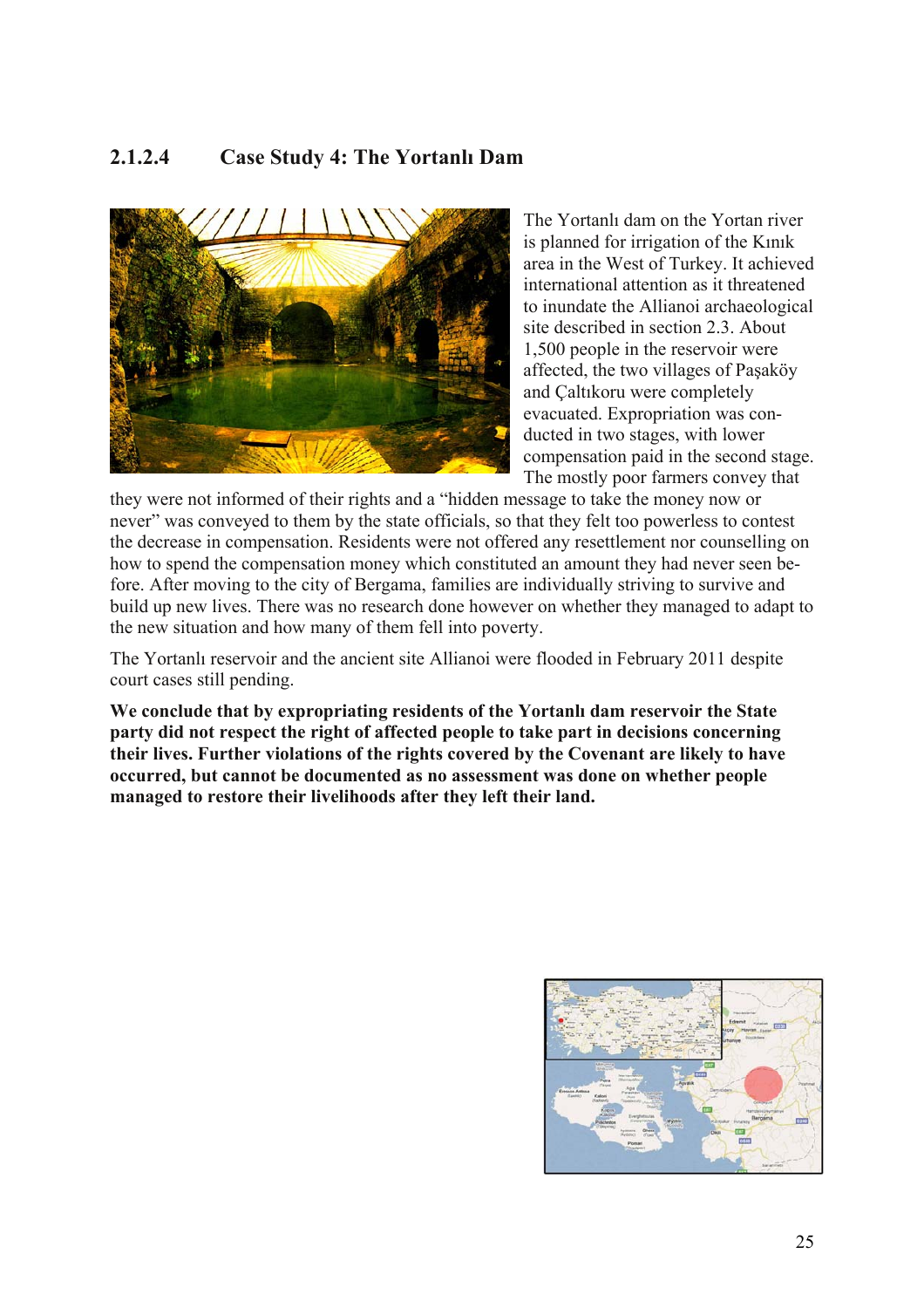

The impacts of small hydroelectric power plants (HEPP)are highlighted by the Yuvarlakçay power plant project on the Yuvarlakçay river, which lies within Köyceğiz town territory in the province of Muğla in the Southwest of Turkey.

The project is a canal-type HEPP and consists of a regulator dam to be built just off the river source in order to collect the water, a 2,5 km long concrete canal that will divert the water from its natural

bed and carry it to the power plant area, an artificial collector reservoir to be built 75m above the power plant, and a 3.4-MW hydro-electric power plant with two turbines to be built on the river bed about 3-km downstream from the regulator dam. The project area has been rented by the constructing company from the Ministry of Environment and Forestry for 48 years and 2 months.

Yuvarlakçay is an important element of the whole Köyceğiz-Dalyan basin, feeding Lake Köyceğiz as the only cold carstic water source that runs year round and strongly helps prevent the lake to be salinated. It serves as **major water source** for the rich flora and fauna, as well as for some 14,000 locals living in 6 villages and a municipality located around it. The river flow is around 3,500 ccm per second on the average and just enough to feed the area. It flows into the lake of Köyceğiz, which is connected to the Mediterranean Sea by the famous river reed bedded delta of Dalyan.

The area affected, 14,000 m², lies within the Köyceğiz -Dalyan Special Environmental Protection Area (Köyceğiz- Dalyan Özel çevre Koruma Bölgesi) and the river spring section is located at an officially declared "Group of Oriental Plane Monumental Trees" area. It consists of government owned forest and private fields which are used by small farmers to grow different sorts of vegetables and fruits, primarily citrus and pomegranate, on a very fertile soil. Until construction started (in the form of cutting all the trees to clear the project area) the farmers were not expropriated and had not received any compensation and were not even informed of the upcoming loss of their fields and water. Also affected were approximately 100 out of 6,000 people living in the forest. Although dwelling on government owned land is illegal, their presence has been tolerated for more than 20 years, some with paid penalties as well as jail sentences of various periods, and some of them have been used as outsourced forest workmen by the Ministry of Forestry. In reaction to their resistance to the project, the very same people were questioned and taken to court for their illegal dwelling and houses. If construction of Yuvarlakçay HEPP project was to go ahead, they would lose their houses and their land which fully depends on the river water.

Above all, **villagers fear the loss of their drinking water**. Six villages with approximately 14,000 inhabitants obtain their drinking water directly from more than 50 springs of the river. As according to scientific analysis the water quality is very good, the villages withdraw the water by simply laying pipes into the springs without any further equipment or treatment of the water. As the HEPP is planned very close to the source of the river, villagers fear that the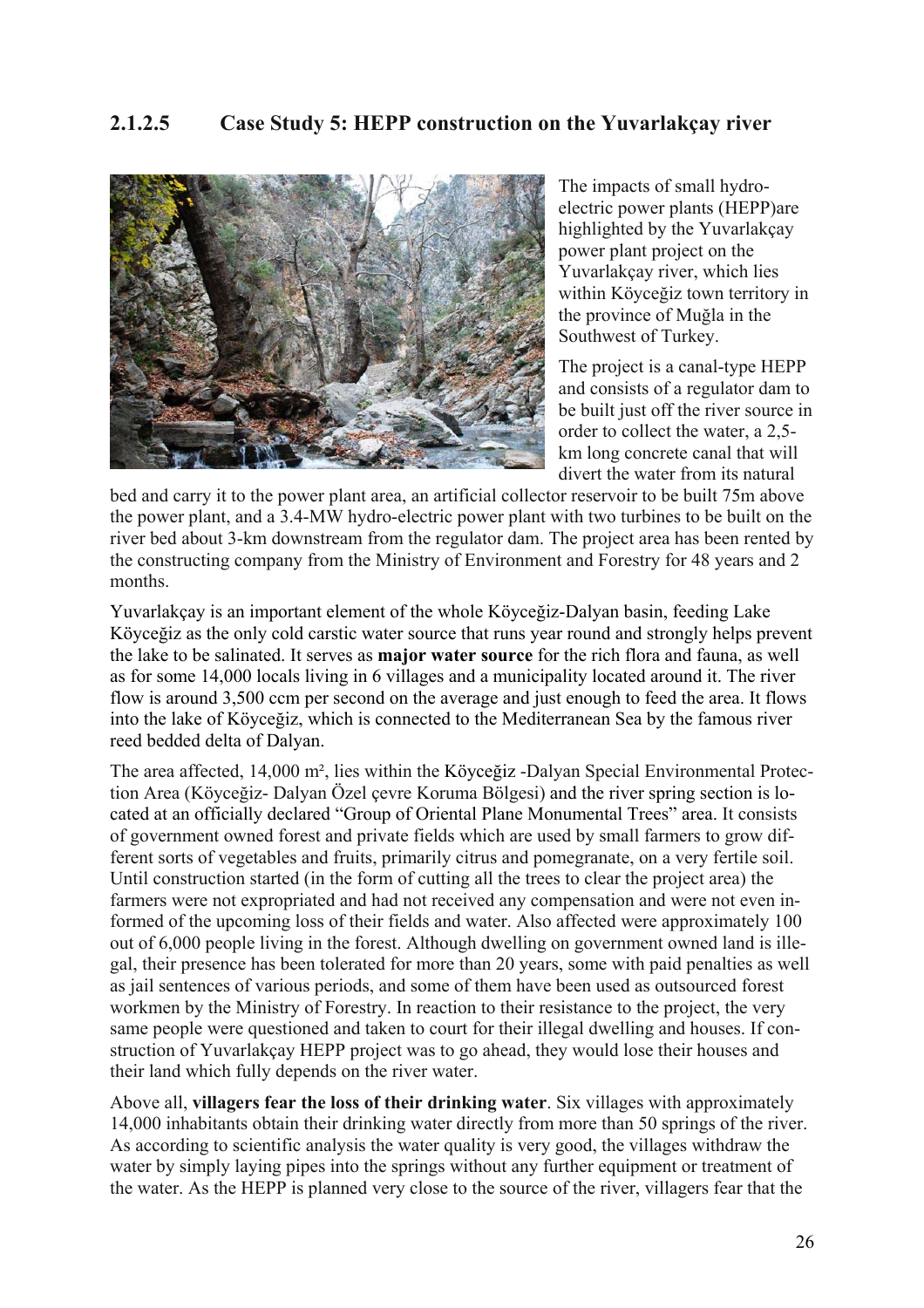water will be contaminated by turbulences created from it which will stir up mud and pebbles and the reservoir created by the dam will lead to the spread of bacteria and diseases in the up to now very pure water.

The loss of access to the water may be permanent, because the reservoir dam would leave the water springs under water suppressing them with high pressure and river silt and eventually forcing the



water to escape to some other unknown media, a common phenomenon which is said to happen in this carstic landscape. Also, out of the total average amount of water of 3,500 ccm/second, villagers use some 1,500 to 2,000 ccm for irrigation and drinking. But according to the project plan, only 450 ccm were set aside for the use of the villagers and 500 ccm were to flow through the original river bed for wild life, while the remaining more than two thirds were to flow through the canal to the turbines. Although this amount would be released into the river bed afterwards, it would be of no use for the villages upstream, as this would be beyond the village borders, nor would it be of the same quality as before, especially due to warmer waters collected at the reservoir in summer months and thrown through the turbines. Hence, conflict over the use of water with neighbouring villages and an eventual migration of villagers due to lack of water and an over-all deterioration of their welfare is predictable.

The effect on the flora and fauna would also be substantial as the river feeds Liquidamber trees (*Liquidamber orientalis)* which are endemic, endangered and under special protection; monumental Plane trees (*Platanus orientalis*), located near the source and some are already cut for the project, and Otters (*Lutra lutra)* which live near the source and are also endangered and under protection.

Despite of these impacts, no Environmental Impact Assessment (EIA) was conducted as the project was exempted from an EIA on grounds of the 2003 Environmental Impact Assessment Regulation<sup>28</sup>.

Nor was there any social impact assessment, **nor any official announcement** of the project to the affected population. Villagers learnt about it when machinery appeared in the valley in order to prepare the construction site. When requesting access to the detailed construction plans, the administration referred them to Akfen Holding, the company constructing the HEPP and has a total of 19 canal-type HEPP projects and a dam-type HEPP under construction or in planning stage throughout Turkey, which in return denied release of the plans. Only a brief description of the project was published.

Villagers set up a protest camp on the designated construction site from Dec. 2009 to Nov. 2010 and lawyers filed 16 court cases against the various permissions granted for the project. As several judgements ruled in favour of the affected population, the project is currently stopped. Permissions overturned by the courts include the water using agreement between the governor's water office and the company; the permission by the Muğla Regional Board for Protection of Cultural and Natural Heritage for the cutting of old monumental trees; and the architectural plan for the power plant. Cases contesting the granting of a license to the company and the governor's decision to exempt the project from an EIA are still pending.

**We conclude that the granting of a license without conducting an Environmental Impact Assessment and without any participation of the affected population severely infringes** 

<sup>&</sup>lt;sup>28</sup> The Environmental Impact Assessment Regulation was changed in 2008.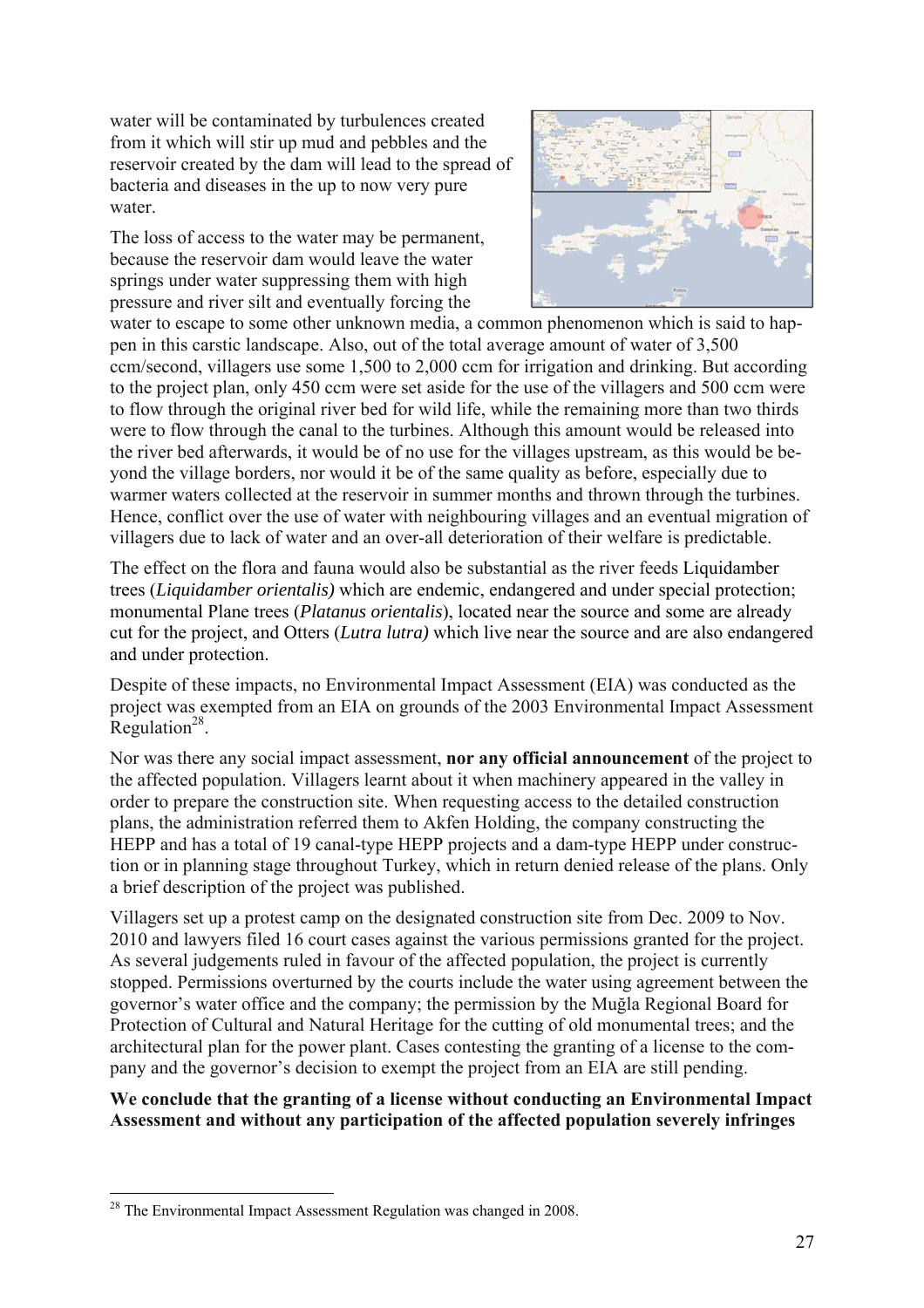**upon the rights covered by the Covenant. 29Implementation of the project would constitute a serious violation of the right to housing, food and most notably the right to water, as the water quality would be severely deteriorated and access to the water restricted. This is in special violation of para 16 (c) of General Comment No. 15 stating that access to traditional water sources in rural areas should be protected.** 

### **2.1.2.6 Case Study 6: Impacts on the nomadic population**

The construction of dams and HEPPs also severely impacts on nomadic life in Turkey.

In the Göksu-Ergene-basin hundreds of nomadic families face the extinction of their traditional lifestyle and culture, as the Association for Assistance and Solidarity with the Sarıkeçili Yürük (Sarıkeçili Yardımlasma ve Yaşatma Derneği) reports. Leading a subsistence life based on their herds, nomads completely depend on intact river valleys and the access to water and pasture which they provide. Dam



construction therefore poses a major threat to the nomadic culture and its economic basis. With the construction of many small dams and hydroelectric power plants in the Göksu-Ergene-basin, the traditional routes between winter and summer pastures are obstructed by construction works or inundation. Between the HEPPs, water is lacking, as rivers are reduced to creeks. Over the past years, it has become increasingly difficult to find alternative routes. Currently many families in their winter quarters are in a dire condition, as they do not know how to move their herds to the summer pasture on the higher plateaus. With the lack of water and food for the herds being the main problems, herding is further complicated by the need to move the herds out of the paths they are used to and to calm the animals disturbed by the noise of the construction works.

As a fact-finding mission by CounterCurrent and Berne Declaration in May 2009 established, thousands of nomads in the Tigris and Botan valleys face the same difficulties should the Ilısu dam be built $30<sup>30</sup>$ 

It must be noted that the nomadic population already faces severe problems in keeping up its traditional lifestyle. The Law On Forestry from 2004 poses a major threat for their culture and livelihood, as the law prohibits them to enter the forests to graze their goat herds. Thus the basis for their economy is further reduced, with heavy fines for trespassing in place.

Over the past years, about 2,000 nomads in the South of Turkey were forced to give up nomadism due to lacking access to water and pasture and have settled in the region, many of them in the provincial capital Karaman. The settlement established for them by the Ministry of Public Works and Housing lacks central infrastructure like a mosque or shopping centre. A school was only built last year, until when many children could not access a school due to the long distance. The unemployment rate of settled nomads is high, and the fact that settlers have to pay for the houses they live in leads to high indebtedness. In some houses electricity has

<sup>1</sup> <sup>29</sup> as described General Comments No. 15, para 48 on the right to water as well as General Comment No. 21, para 55 (e) and in the Basic Principles and Guidelines on Development-based Evictions and Displacement de-

<sup>&</sup>lt;sup>30</sup> Ilısu Trip Report from May 18 to 24, 2009. Report of a fact-finding mission by Berne Declaration and CounterCurrent. http://www.gegenstroemung.org/drupal/sites/default/files/Report%20NGOs%20Ilisu%20May2009 p\_0.pdf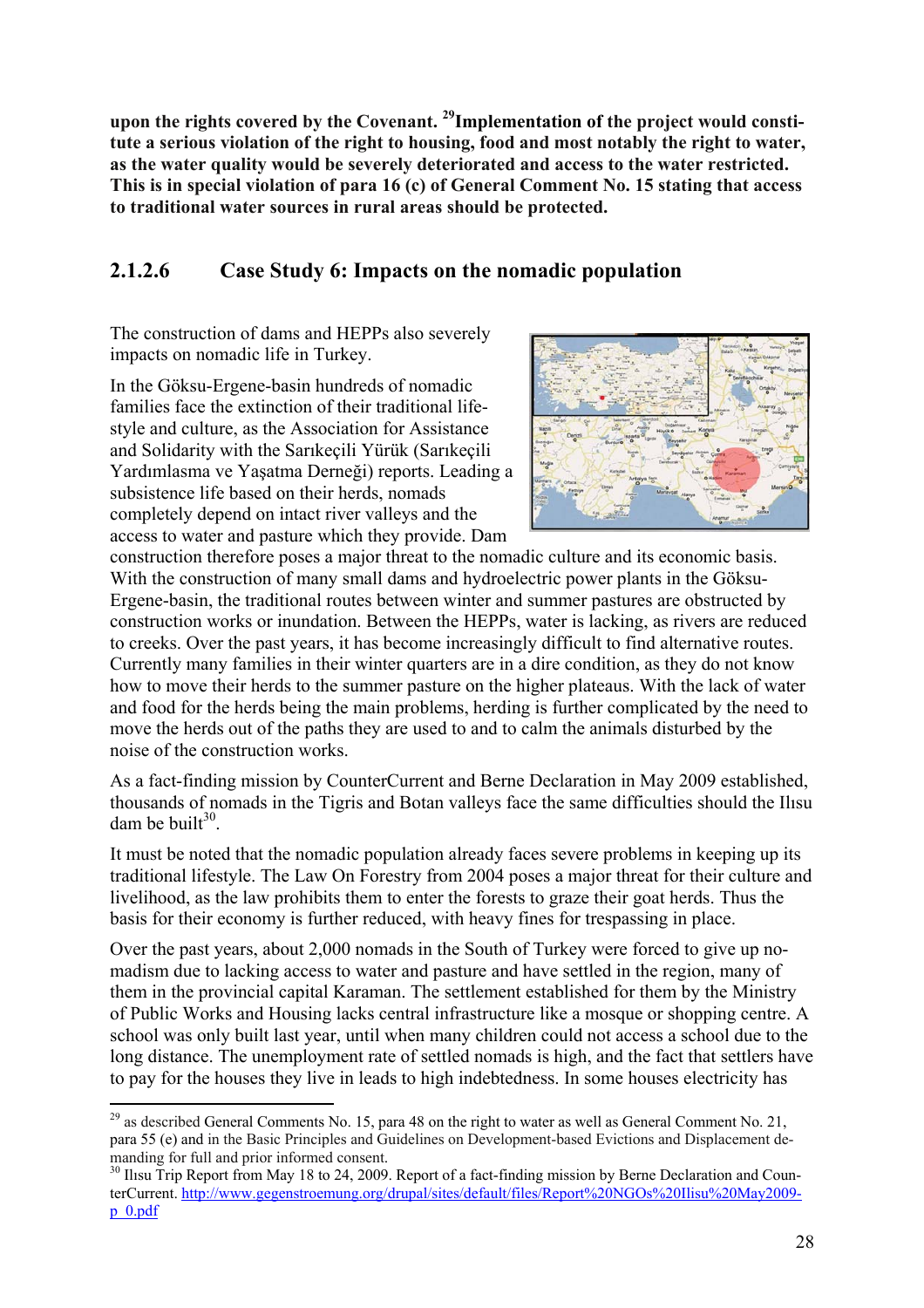been cut off in reaction to unpaid rent. Both women and men show great difficulties in adapting to the new way of life and bad living circumstances, leading to an increase in psychological disorders and violence. Should more dams in the valleys used by nomads be constructed, even more families will experience this situation.

Despite the severe impacts on the economic situation and culture of the nomads, neither in the Göksu-Ergene basin nor in the case of the Ilısu dam, any information about the planned construction has been put forward to the affected families. Nor have any consultations taken place or any support or compensation been offered to them. The affected population which belongs already to the most vulnerable part of the society, is completely left on its own to cope with the threat of its very livelihood through projects conducted by the state party.

**We conclude that the construction of dams severely impacts on the ability of nomads to sustain themselves. It constitutes a severe infringement on their economic wellbeing and a violation of their rights to food and water. The State party specifically fails to fulfil its obligations under General Comment 15, para 16(e) that nomadic and traveller communities must have access to adequate water at traditional and designated halting sites. We conclude further that this constitutes a discrimination in effect on the nomadic population by putting an unjustifiable burden onto a group which is already vulnerable. Dam construction thus also violates art. 2.2 of the Covenant prescribing non-discrimination in the enjoyment of the economic, social and cultural rights. In addition we note that the lack of infrastructure at the settlement site in Karaman is not adequate in respect the right to housing.** 

#### **2.1.2.7 Case Study 7: Impacts on biodiversity**

Representative for many more dams planned in or near nature protection sites, the three following cases highlight the tremendous impact of dam building on the biodiversity of the country.

The valley of the **Munzur** river and its tributaries are protected as a nature reserve, the "Munzur Vadisi Milli Parkı".They host 1,518 plant species out of which 227 are endemic to Turkey and 55 to the Munzur valley<sup>31</sup>. The implementation of the dam scheme would lead to the total flooding of 165 km of the Munzur river and its main tributary Pülümür (also known as Harçik). Downstream the large Keban dam has already converted the river into a reservoir. This would severely impact the biodiversity of the region. In addition, scientists fear that the creation of large scale reservoirs would alter the local climate further increasing stress on the ecosystem $^{32}$ .

The **Çoruh** valley is famous for its natural beauty and high biodiversity. Surrounded by 4,000 meter high mountains, the valley displays five climatic zones from Siberian climate on the mountain tops to Mediterranean climate in the valley bottom. This results in the Çoruh basin being recognized a biodiversity hotspot: it contains 7 Key Biodiversity Areas, 104 nationally threatened plant species of which 67 are endemic to Turkey as well as many endangered animal species like bears, wolves, mountain goats, several butterfly and trout species. The Çoruh salmon trout has already become extinct as it cannot reach the upper part of the river anymore for spawning.

<sup>31</sup> Ulaşılabilir Yaşam Derneği – Association for accesible Life: Munzur Vadisi'nin Biyolojik Çeşitliliğinin

Korunması. Research conducted by Prof. Dr. Mehmet Koyuncu and Prof. Dr. Neşet Arslanç Ankara 2009. 32 Mikdat Kadioğlu, Chamber of Meteorology Engineers, Marmara Region, 2001.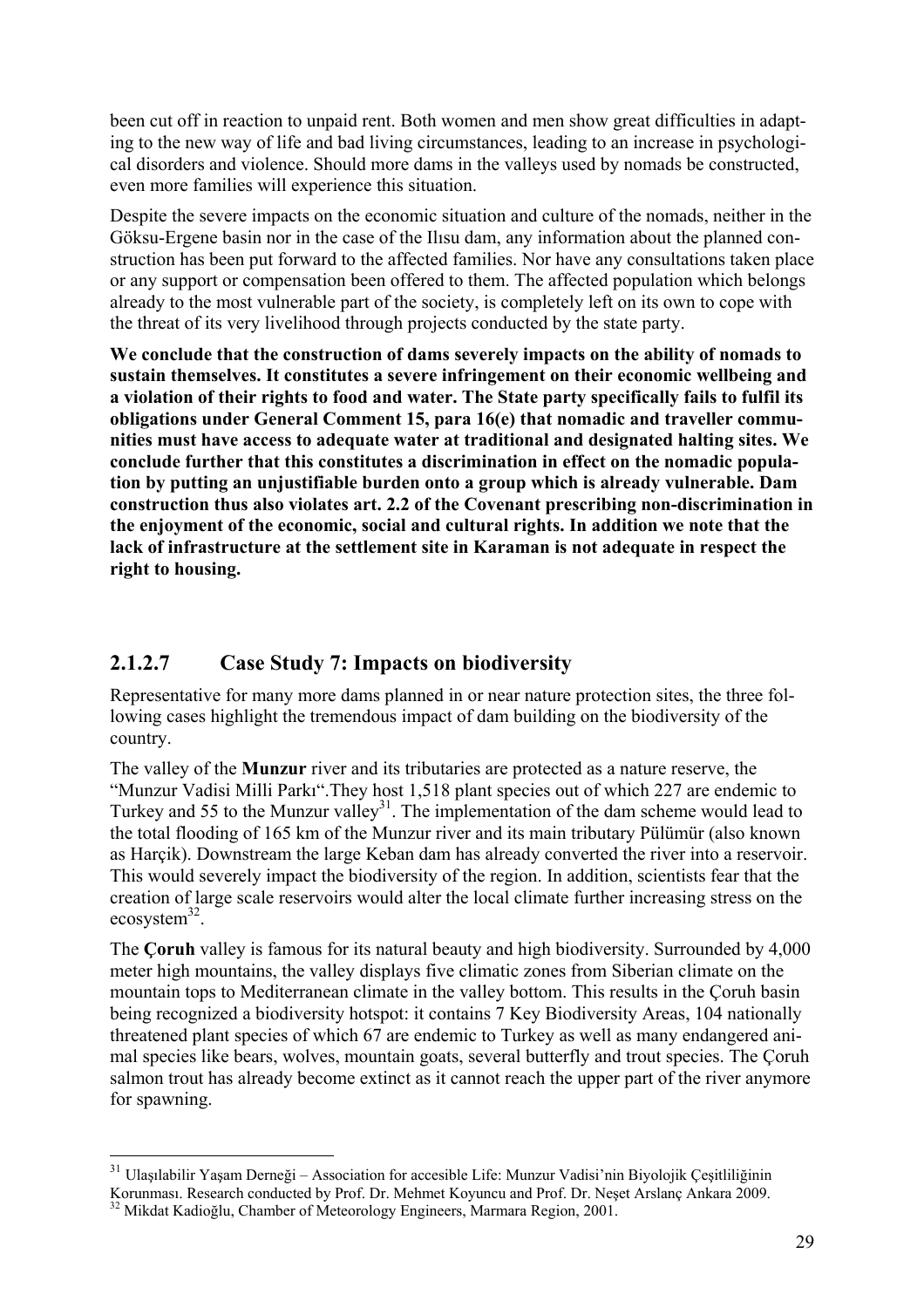The far reaching damming of the country's rivers will have cumulative impacts which until now have not been addressed by the State party. For example, the endemic - up to one meter long - Euphrates soft shell turtle is almost extinct on the Euphrates river from which it derived its name. As it is dependent on flowing water, the last large populations nowadays inhabit the Tigris valley. The construction of the **Ilısu dam** and other dams on the Tigris river will deprive the species of its last habitats. However, no assessment of cumulative dam impacts was conducted although this is part of the World Bank standards.

**We conclude that a comprehensive and integrated strategy as suggested by General Comment No. 15, para 28 assessing the impacts of the State party's dam building plans upon the watersheds and their biodiversity is urgently needed. The continued construction of dams in the absence of such a strategy constitutes a severe violation of the right to water for present and future generations. It also constitutes violations of the rights to health and to take part in cultural life as described below.**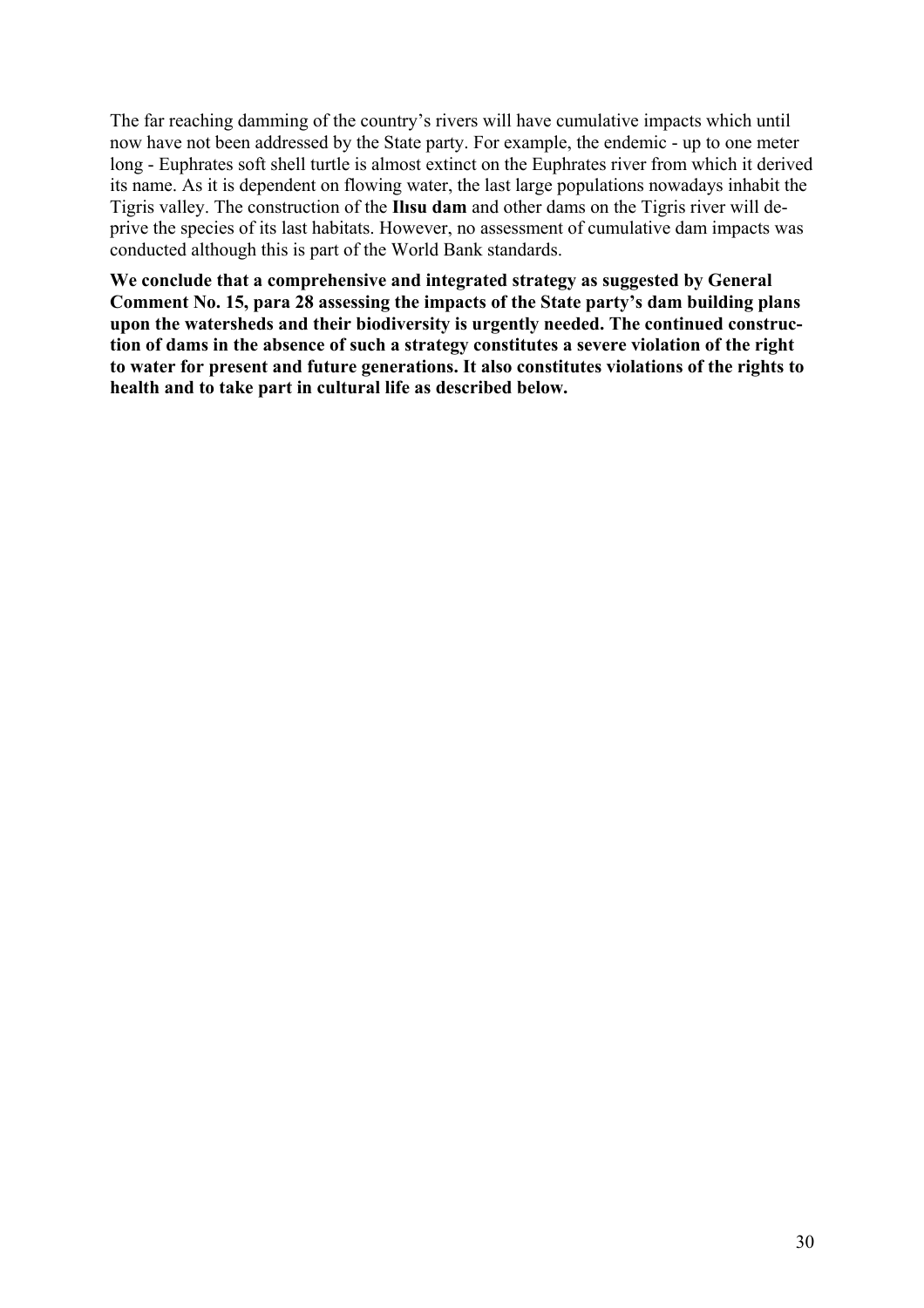### **2.1.3 The State party's extraterritorial obligations**

General Comment No. 15 on the right to water, para 31 explicitly states that "States parties have to respect the enjoyment of the right in other countries".

Turkey hosts numerous springs of transboundary rivers, including the Çoruh running into Georgia, the Euphrates flowing through Syria into Iraq and the Tigris forming the border to Syria for some 40 km and then also passing on into Iraq.

In Iraq, thousands of farmers depend on the Tigris river. Over the past three years, the country has experienced severe droughts. As the UNESCO notes, "the continuing water crisis has directly contributed to rising levels of food deprivation, displacement and poverty in Iraq<sup>333</sup>. This has led to riots in the country and heavy political tensions between the governments of Iraq and Turkey over amounts of Euphrates water to be released to Iraq.

Hydrologists<sup>34</sup> have pointed out that the Ilisu dam would have severe impacts on Iraq: it would lead to a severe deterioration of the water quality and to variations in the seasonal flows as well as an overall reduction in water flows, especially when seen in connection with the smaller Cizre dam, which is planned directly downstream of the Ilisu dam and designed for irrigation purposes.

However, no assessment has been done of the downstream impacts of the Ilisu dam, nor have there been any substantial negotiations with the riparian countries<sup>35</sup>. As no agreement has been reached between the countries on the sharing of the Tigris waters, the Iraqi government has voiced its strong opposition against the project. It fears that its own population may face severe impacts on its food security if the spring floods are kept back in the Ilısu reservoir.

**We conclude that the State party is failing to fulfil its extraterritorial obligations to respect the right to water of the farmers and other residents in Iraq depending on the Tigris river and thus affected by the Ilısu dam project.** 

For a comprehensive analysis of the Ilisu dam's impacts on Iraq cf. The Corner House and Kurdish Human Rights Project (2007), Ilisu Dam. Downstream Water Impacts and Iraq. Report of Fact Finding Mission to Iraq.

<sup>&</sup>lt;sup>33</sup> http://www.unesco.org/en/iraq-office/natural-sciences-in-iraq/water-in-iraq/

<sup>&</sup>lt;sup>34</sup> Philip Williams and Associates (2006) A Review of the Hydrologic and Geomorphic Impacts of the proposed Ilisu Dam.

EAWAG aquatic research (2006) Independent review of the Environmental Impacts Assessment Report (EIAR) 2005 on the future Ilisu Dam (Turkey).

<sup>&</sup>lt;sup>35</sup> The State party has for a long time rejected the notion of sharing rivers in an equitable and fair manner as stipulated by international law. It was one out of three countries voting against the 1997 UN Convention on the Law of the Non-navigational Uses of International Watercourses which establishes the principles of equitable and reasonable utilization, of not doing harm, of cooperation between riparian countries, and of notification and consultation. According to international law experts, these principles form part of the customary law binding also those countries that have not ratified the relevant conventions. The obligation to inform and consult with riparian countries at an early stage and to conclude an agreement before a project is realized is also part of the World Bank Safeguard Policies.

Cf. Epiney, Astrid (2000) Völkerrechtliche Aspekte des Staudammprojekts Ilisu (Türkei). Freiburg. Boisson de Chazournes, Laurence, James Crawford, Kate Cook and Philippe Sands (2007), Note on Ilisu Dam project/South-eastern Anatolia Project ("GAP").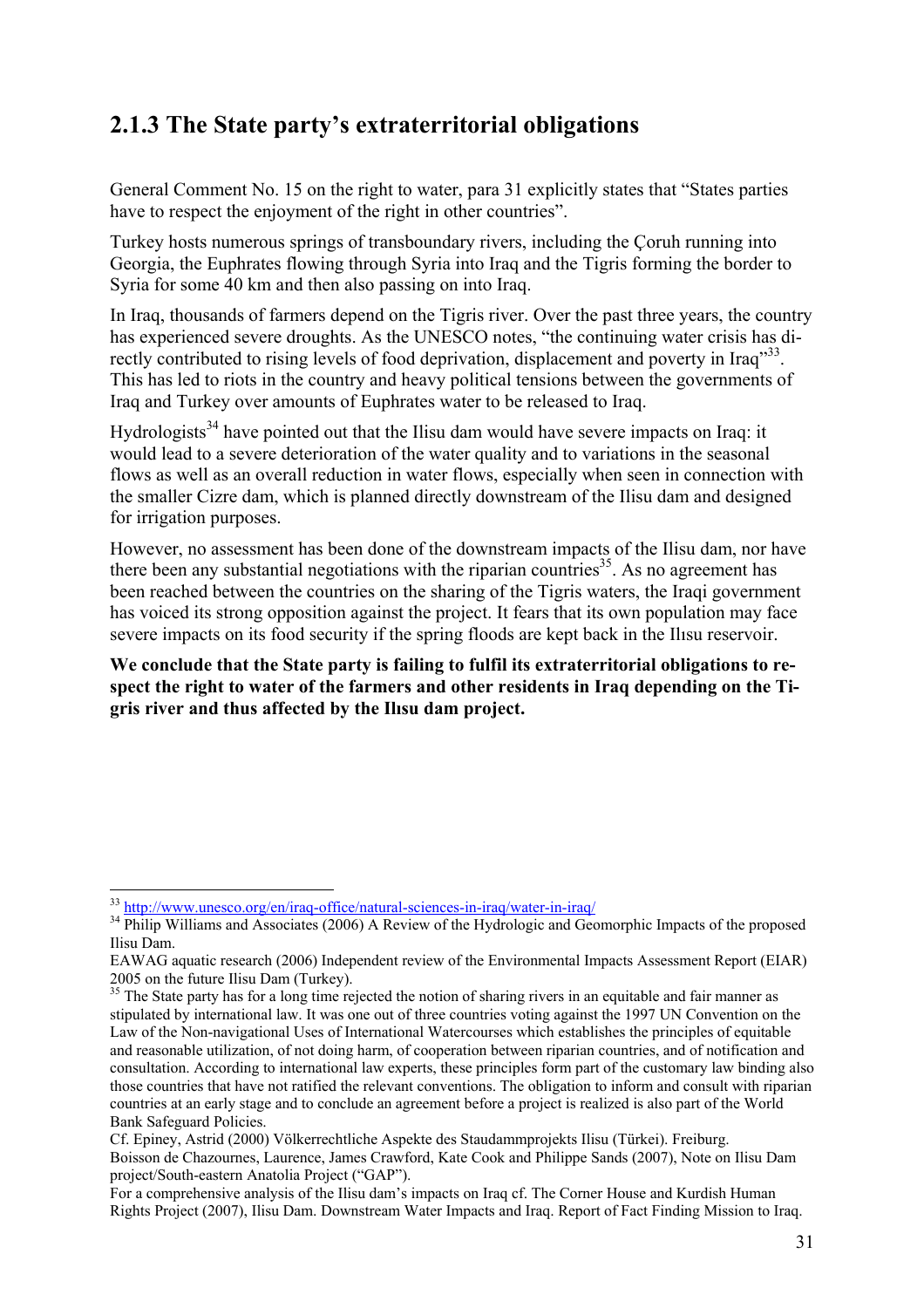## **2.2 The right to the highest attainable standard of health (Art. 12)**

Besides their impacts on the income and livelihoods of project affected people, dams also have severe impacts on their health.

The conversion of running rivers into stale reservoirs leads to a **dangerous deterioration of water quality**. As many cities in the Eastern part of Turkey have either none or only mechanical waste water treatment, a high influx of pollutants into the rivers occurs. As damming reduces the oxygen input into the water, the water quality severely suffers. Therefore hydrologists<sup>36</sup> have warned that the Ilisu dam would lead to a massive dying of fish, leaving the water unsuitable for many species. It can be inferred from this that the remaining fish will not be suitable for human consumption either, nor will the water released from the dam be suitable for agricultural use.

A report by the Secretary General of the Chamber of Medical Doctors in Dıyarbakır, Dr. Ugur  $I$ substantiates these concerns. He states that for example the waste water of Adıyaman, a the city of 200,000 inhabitants, is directly led into the Atatürk dam reservoir. This water is then used for agricultural purposes.

A further impact is an alarming **increase of diseases**. As Dr. Işık states that in the 1990ies typhus has increased in Turkey, with 95 % of the increase occurring in the GAP region, GAP (= Southeast Anatolia Project) being a huge dam and irrigation scheme comprising 22 dams in the nine Southeastern provinces of Turkey. As he states, incidents of malaria, which had become almost extinct in the 1950ies, also sharply increased since 1994. He further states that Leishmania Tropica is fastly increasing as well and cites a study by the Medical Chamber of the province of Şanlıurfa coming to the same conclusion. Şanlıurfa is capital of the province in which the Atatürk (817 km², completed 1992) and Birecik dams (56 km², completed 2000) are located. A fact-finding mission to the region conducted in 2000 was also told that malaria had strongly increased since the flooding of the reservoir<sup>38</sup>. A similar situation with a sharp increase in diseases must be expected for other regions of Turkey, if the State party's dam building plans are implemented.

In the case of the Çoruh river, **solid waste** creates a major problem as well. As it is usually dumped into the water, but no longer washed away by the river, all the waste, including dead animals, stays in the stale water converting it into a contaminative sewer and a constant threat to the health of the population. The municipality of Artvin completely lacks the financial means to address the problem, with no support from the state party.

It is of great concern that even the **newly built resettlement houses in New Ilısu do not fulfil adequate health standards**. Villagers bitterly complain that sheds for their livestock (besides being too small for their animals) are built right next to the kitchens of their houses, posing a severe risk to their health from insects flying back and forth between sheds and kitchens.

Dams also impact on the **mental health** of affected people in several ways. In many instances, the decade-long insecurity about their fate is showing an increasing effect on the in-

<sup>&</sup>lt;sup>36</sup> Philip Williams and Associates (2006) A Review of the Hydrologic and Geomorphic Impacts of the proposed Ilisu Dam.

EAWAG aquatic research (2006) Independent review of the Environmental Impacts Assessment Report (EIAR) 2005 on the future Ilisu Dam (Turkey).

<sup>&</sup>lt;sup>37</sup> Dr. Ugur Isik (2006) The Dam Lakes generated by Hydroelectric Power Plants affecting Health.<br><sup>38</sup> Hildyard, Nick et.al. (2000) , If the river were a pen…". The Ilisu Dam, the World Commission on Dams and Export Credit Reform. The Final Report of a Fact-Finding Mission to the Ilisu Dam Region. p. 94.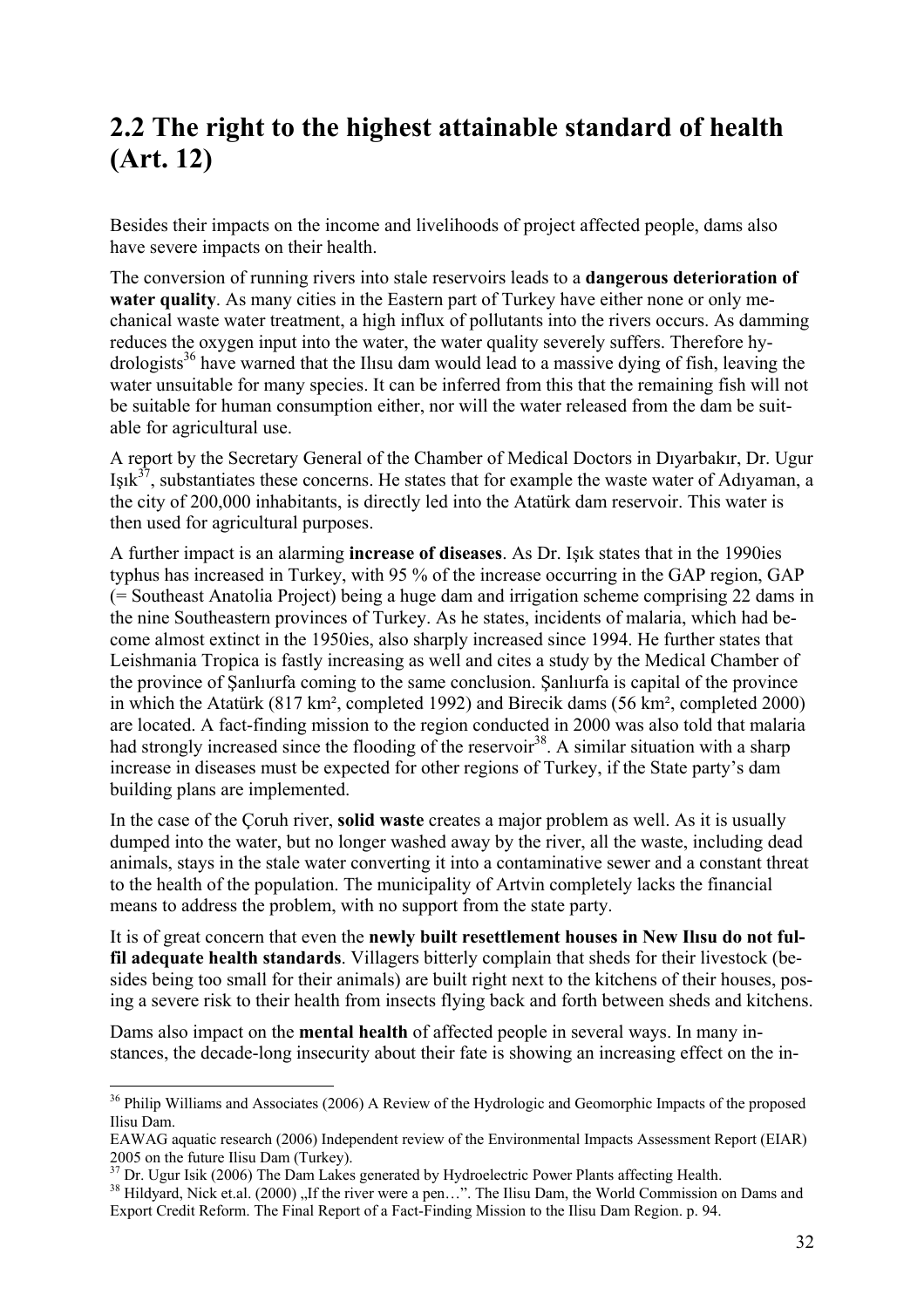habitants of the regions slated for inundation, with depression and psychological disorders on the rise and stalled economies. People who have lost their homes and livelihoods in the reservoirs and are mostly left completely to their own to build up a new existence, as well as the nomadic population forced to settle, are under great stress. No research has been done however to assess this problem and no help is offered to any of the affected people.

As the Committee states in its General Comment No. 14, para 4 the right to health "embraces a wide range of socio-economic factors that promote conditions in which people can lead a healthy life, and extends to the underlying determinants of health, such as food and nutrition, housing, access to safe and potable water and adequate sanitation, safe and healthy working conditions, and a healthy environment."

It is therefore of utmost concern that – as described above - the overall impacts of the State party's dam building plans on the **right to a healthy environment** have not been assessed. While the State party's constitution recognizes the right of the people to a healthy environment, at the same time legislative changes and the implementation of dam schemes are underway, resulting in almost all rivers in the country being affected by dams and HEPPs and tremendous impacts on water quality, biodiversity and subsequently health.

Courts have referred to this article and lifted licenses for dams due to the lack of a watershed plan demonstrating that the right to a healthy environment is protected<sup>39</sup>. While for none of the dams planned or under construction a watershed management plan has been conducted, the State party fails to draw consequences from this and change its dam building policy.

**We conclude that the State party does not fulfil its obligation to protect the right to health of its population affected by dam construction as the State party's actions provoke a deterioration of the water quality, an increase in diseases and the loss of healthy environments.** 

**The planned construction of more than 1,700 additional dams and HEPPs until the year 2023 without an overall impact assessment as well as changes to the Renewable Energy Resource Law and the draft Law on Nature and Biodiversity Conservation constitute a retrogressive measure in relation to the right to health and thus are a violation of the State party's core obligations.** 

<sup>&</sup>lt;sup>39</sup> E.g. the administrative court in Rize province has lifted the license for the Ikizdere Barajı on this ground, cf. http://www.hurriyetdailynews.com/n.php?n=environmentalists-to-have-strong-card-to-play-against-hydroplants-2010-02-02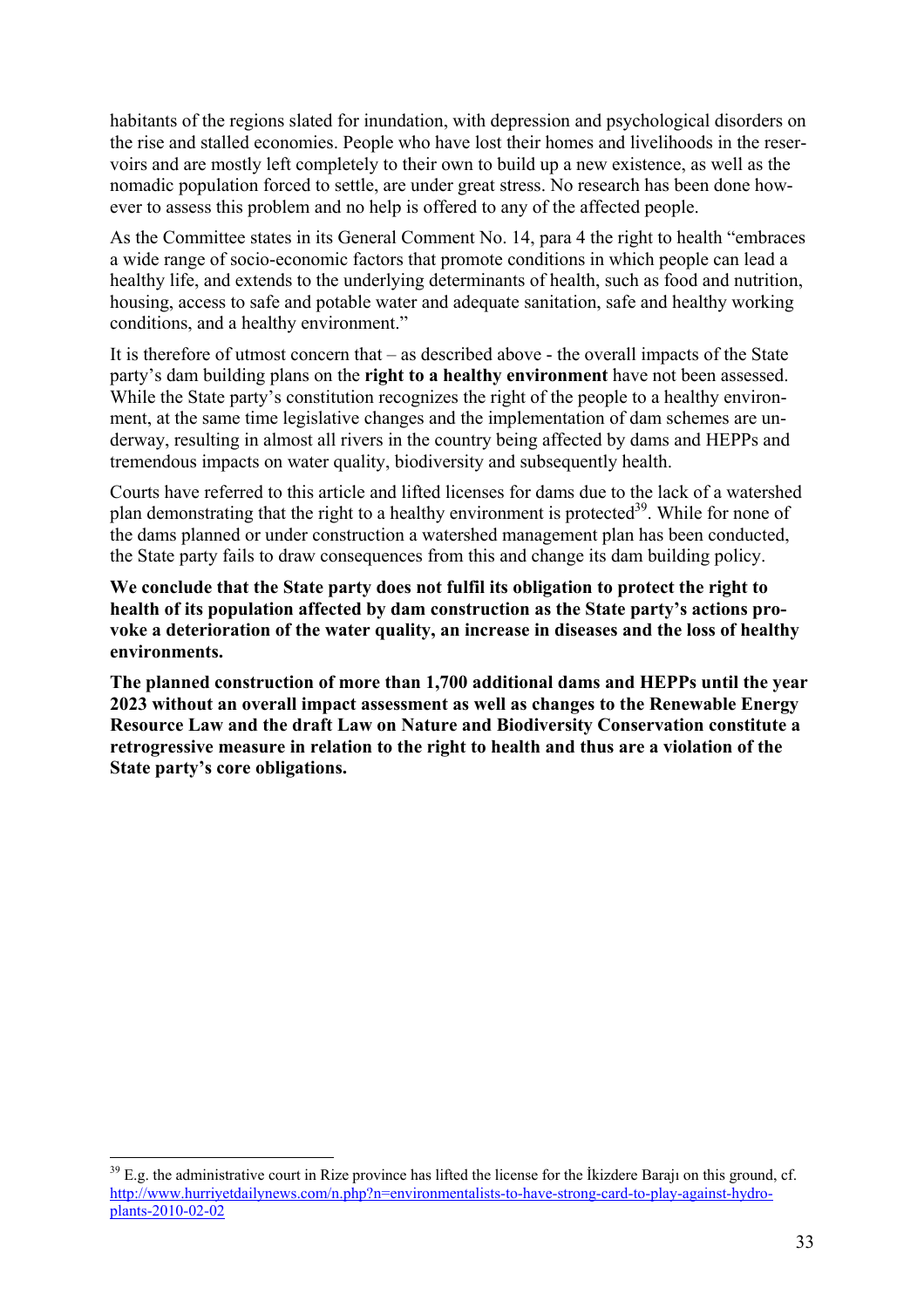# **2.3 The right to take part in cultural life (Art. 15)**

The Committee in its General Comment No. 21 states that availability of cultural goods is a necessary condition for the full realization of the right of everyone to take part in cultural life. It explicitly includes nature's gifts which shape the character and biodiversity of a nation in this paragraph (16a). It further states that States parties are obliged to respect and protect cultural heritage in all its forms (para 50a) and that the obligation to respect includes measures "to take part freely in an active and informed way, and without discrimination, in any important decision-making process that may have an impact on his or her way of life and on his or her rights under article 15, paragraph 1(a)." Para 55 (e) lists as one of the States parties' core obligations applicable with immediate effect the obtainment of the "free prior informed consent of persons belonging to minority groups, indigenous peoples or to other communities when the preservation of their cultural resources, especially those associated with their way of life and cultural expression, are at risk".

The ongoing and impending destruction of biodiversity without even conducting a comprehensive environmental impact assessment as described in section 2.1.2.7 therefore also constitutes a violation of the right of the population to take part in cultural life.

Furthermore, tremendous cultural heritage is threatened. Some examples are given below.

The **Ilısu dam** project will inundate 300 archaeological sites of which only few have been excavated. The scientific progress that could be derived from them will be forever lost. Of special significance is the 12,000 year old town of **Hasankeyf**, which is of great importance to the local Kurdish population and was classified a  $1<sup>st</sup>$  degree national monument under Turkish Law No. 2863 on the protection of cultural and natural assets in 1978. Twenty distinct cultures of the East and the West have left traces in the town, and hundreds of monuments and up to 6,000 man-made caves carved into the steep rocks along the riverside reflect the importance of the place throughout the centuries. Researchers from universities in Turkey indicate that Hasankeyf fulfills 9 of 10 UNESCO World Heritage Criteria. Its significance does not only stem from its cultural monuments, but also from its unique blending with the natural cliff mounting over the river bend. While the Turkish government has promised to save Hasankeyf by transposing some of the monuments to an archaeological park, international experts came to the conclusion in 2009 that there was no proof of the feasibility of these plans; according to the International Council on Monuments and Sites Turkey (ICOMOS) most of the monuments even cannot be transposed without causing serious damages. This means that the cultural goods will be submerged and inaccessible if construction is contin $ued<sup>40</sup>$ . In the affected region and throughout Turkey, there is widespread opposition against the flooding of Hasankeyf due to its cultural significance. The affected population insists that Hasankeyf must be preserved in situ in order to provide access to its cultural heritage. An alternative plan to build five smaller dams instead of the big Ilısu dam which would save Hasankeyf was presented by scientists from the Middle East Technical University in Ankara, but has been ignored by the State authorities. A case against the inundation of Hasankeyf was accepted by the European Court of Human Rights in 2006 and is still pending.

In February 2011, the **Yortanlı reservoir** was flooded and inundated the ancient thermal spa of **Allianoi**, an ancient thermal spa dating back to at least the Roman Empire period. The site was discovered in the 1990ies and in 2001 it was designated a  $1<sup>st</sup>$  class archaeological site by the Ministry of Culture and Tourism. As it lies within the reservoir area, affected people and

<sup>&</sup>lt;sup>40</sup> Ilisu Trip Report from May 18 to 24, 2009. Report of a fact-finding mission by Berne Declaration and CounterCurrent. http://www.gegenstroemung.org/drupal/sites/default/files/Report%20NGOs%20Ilisu%20May2009 p\_0.pdf , http://www.designconsult.com/Ilisu/page.php?modul=HTMLPages&pid=67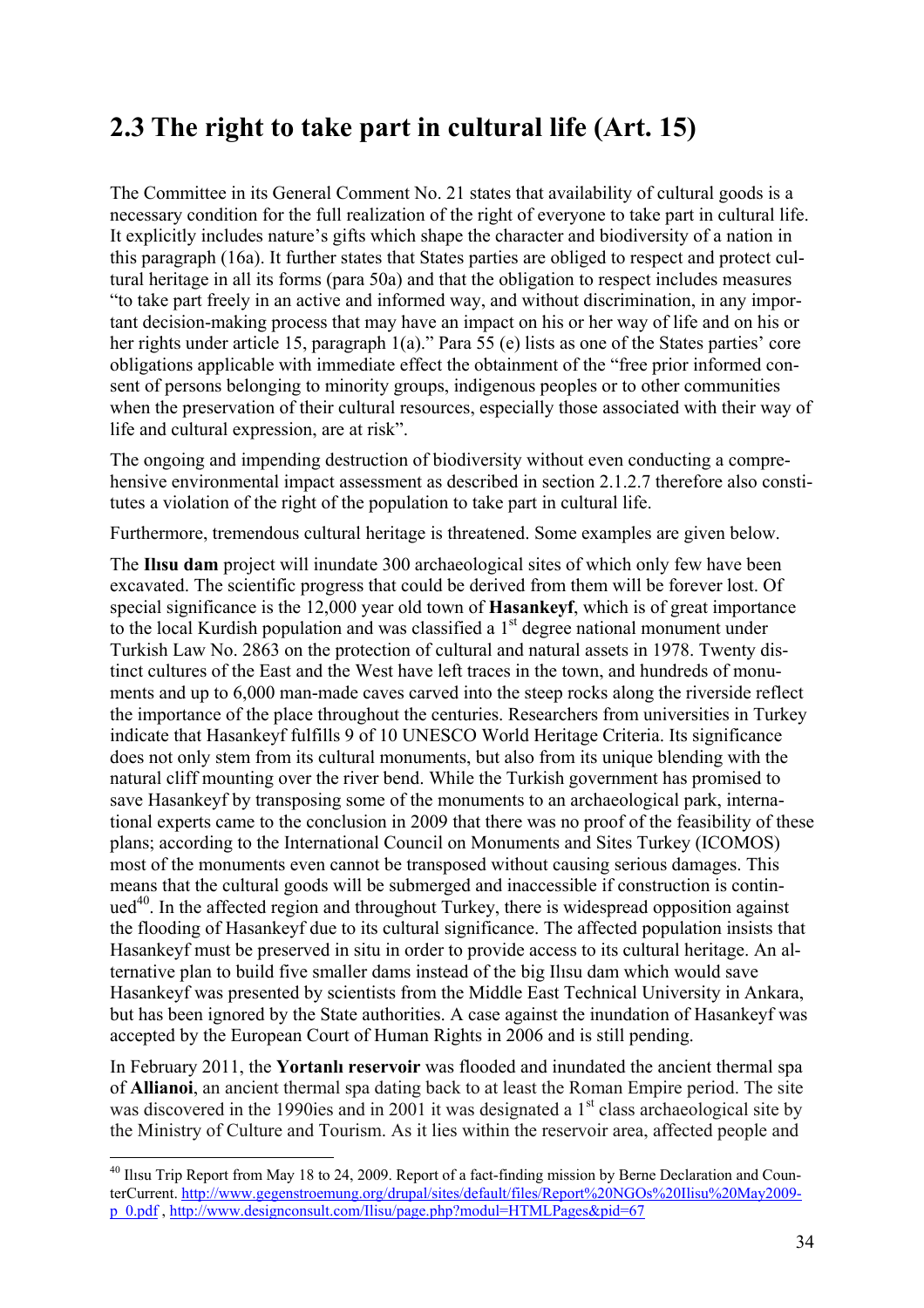initiatives in the region suggested to develop the site as a geothermal and tourist area as an alternative to the Yortanlı dam. This suggestion was however ignored by the state authorities and no impact assessments or feasibility studies undertaken. At least 14 court cases were opened with numerous rulings passed for the protection of the site and against its flooding. However, as lawyers and scientists dealing with the cases contend, the High Committee for Monuments and the Regional Committee for the Protection of Heritage circumvented implementation of the court rulings by repeatedly enacting minimal changes in the permissions and the executional setup of the project, like changing the material to cover the site before flooding, which rendered the rulings void. At the time of the flooding, court cases were still pending, including a case with the European Court of Human Rights accepted by the Court in 2008.

Dersim province with the **Munzur valley** is the only part in Turkey where **Alevi** form the majority of the population and sacred sites are located. Most Alevi religious sites are situated along flowing waters to honour water as the source of life. The most famous are the Munzur River sources and 'Gole Çetu', a holy water source in the city of Dersim which was flooded by the Uzunçayır dam in 2009 and sparked a heated controversy about cultural destruction provoked by the dam. In addition, the **Kurdish culture** which is under general repression in Turkey, will be further impacted by the Munzur dams. The Kurds in Dersim speak mostly the smaller Kurdish dialect "Kirmancki" (also called Dimili, Zazaki) which is more under threat than the bigger dialect Kurmanci. Dispersion of the population by resettlement would degrade both the Kurdish and Alevi culture.

The **Çoruh** valley is an area of high cultural diversity hosting population of inter alia Armenian, Greek and Georgian origin. **Georgian churches** from the 9<sup>th</sup> to 11<sup>th</sup> centuries and places of pilgrimage will be lost to reservoirs, if the planned dams are built.

As described above, dam construction also poses a major threat to the **nomadic culture**. Leading a subsistence life based on their herds, their culture is deeply connected to the surrounding landscape. Knowledge about the environment and migration routes has been passed on over generations, along with songs and myths reflecting natural features of the region. Should the migratory life-style not be possible anymore, this important intangible part of cultural heritage will be lost –while the affected population has expressed its strong wish to continue their traditional lifestyle and their consent has not been sought. The Association for Assistance and Solidarity with the Sarıkeçili Yuruks as well as the nomads interviewed by a factfinding mission in  $2009^{41}$  state that they wish to follow their traditional lifestyle and do not want to setttle to a sedentary life.

By inundating biodiversity and cultural heritage to such a tremendous extent, the State party violates numerous **international treaties** which according to Article 90 of the State party's constitution are considered domestic law as well, including the European Convention on the Protection of the Archaeological Heritage, Convention on Biological Diversity et. al.<sup>42</sup>.

In its Initial Report, the State party contends that determination, documentation and propertysaving works are carried out by the Ministry of Culture and Tourism in coordination with other public and non-public institutions. The State party refers to a model project on archaeo-

<sup>&</sup>lt;sup>41</sup> Ilısu Trip Report from May 18 to 24, 2009. Report of a fact-finding mission by Berne Declaration and CounterCurrent. http://www.gegenstroemung.org/drupal/sites/default/files/Report%20NGOs%20Ilisu%20May2009 p\_0.pdf

<sup>&</sup>lt;sup>42</sup> For more detailed information cf: Turkish Water Assembly (2011): HEPP's, Dams and the Status of Nature in Turkey. http://anadoluyuvermeyecegiz.net/dosyalar/hepp\_report\_web.pdf.

Setton, Daniela and Heike Drillisch (2006) Zum Scheitern verurteilt. Der Ilisu-Staudamm im Südosten der Türkei. http://www2.weed-online.org/uploads/060710\_weed\_ilisu\_netzversion.pdf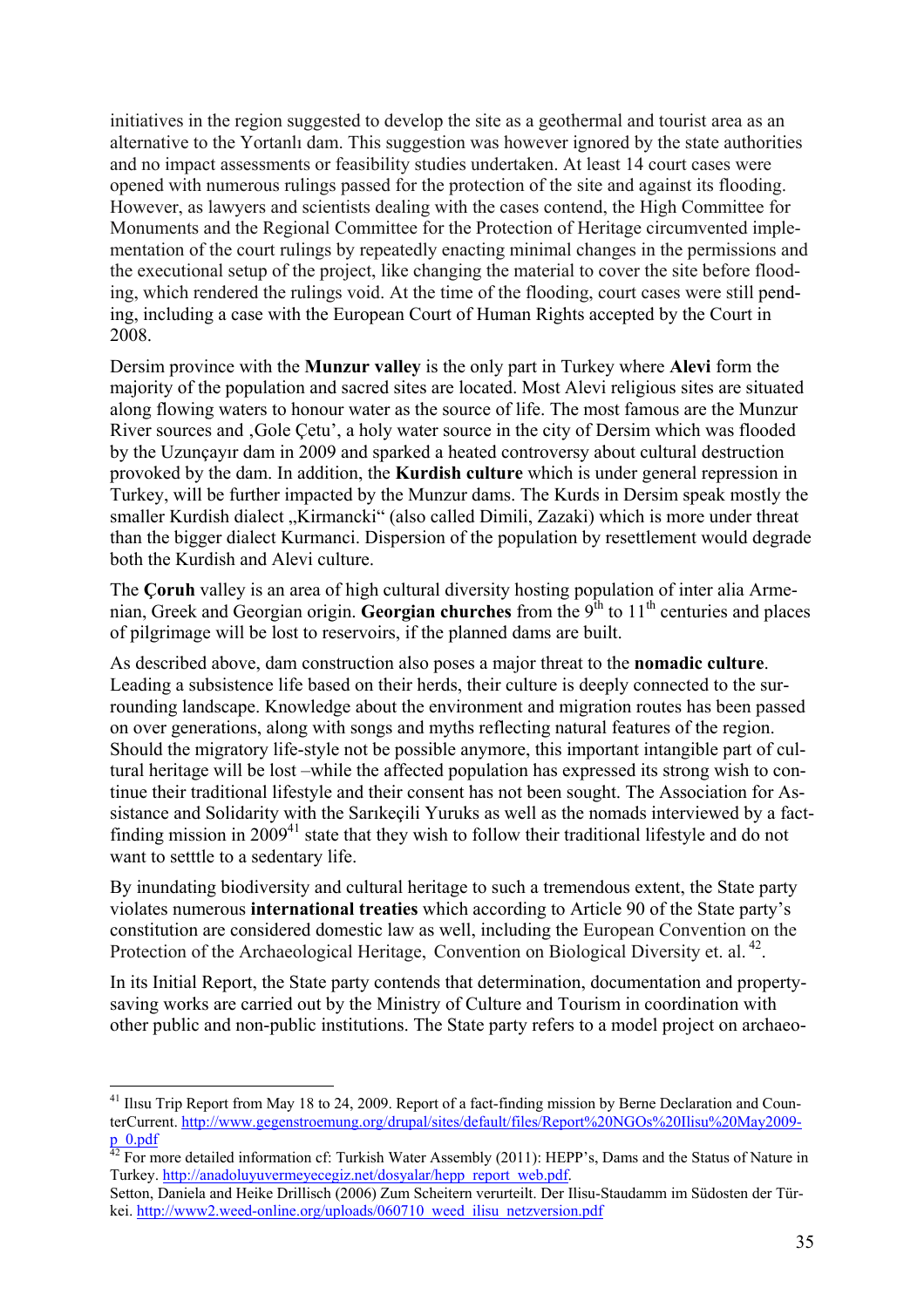logical sites submerged by the Keban dam and to other excavations including the antique city of Zeugma which was flooded by the Birecik dam.

However, most of the excavations are not adequate to preserve the cultural heritage. Usually archaeological work only takes place during the construction period of the dams. Furthermore, as it was documented for the Ilisu dam, excavations take place only during part of the year and with limited capacities. This is fully inadequate to at least document the voluminous heritage concerned in cases like the Keban and Ilisu dam with hundreds of sites. For example, in the Ilisu reservoir area with its approximately 300 sites and the town of Hasankeyf, excavations at only 14 archaeological sites have been conducted. Once the dams are completed, excavations are usually stopped and sites submerged. Only in few cases like Zeugma and Allianoi a delay of the flooding was granted, case of Zeugma as little as three months. In the case of the Keban dam, the level of documentation was very limited and far from fulfilling international standards. Many sites were only mentioned without further description. A bridge, which the State party had promised to rebuild when construction of the dam started in 1966, still has not been re-erected. The current effort undertaken by the State party must therefore be considered to be insufficient in relation to the valuable heritage at stake.

**We conclude that the large-scale inundation of cultural and natural heritage without the participation of the affected population and without comprehensively assessing possible alternatives violates art. 12 of the Covenant on the right to take part in cultural life43 and also violates the core obligation of the State party to obtain the free prior informed consent of the groups affected when the preservation of their cultural resources is at**  risk<sup>44</sup>. Several dams like those in the Munzur valley and those affecting nomads also vio**late the rights of minorities to conserve, promote and develop their own culture45. As vulnerable groups like the rural poor, Kurds, Alevi and nomads are disproportionately affected by the dams, we conclude that the State party's dam building policy constitutes a discrimination in effect in violation of art. 2.2 of the Covenant.** 

 $43$  General Comment No. 21, paras 16 (a) and 50 (a)

 $44$  General Comment No. 21, para 55 (e)

<sup>45</sup> General Comment No. 21, para 32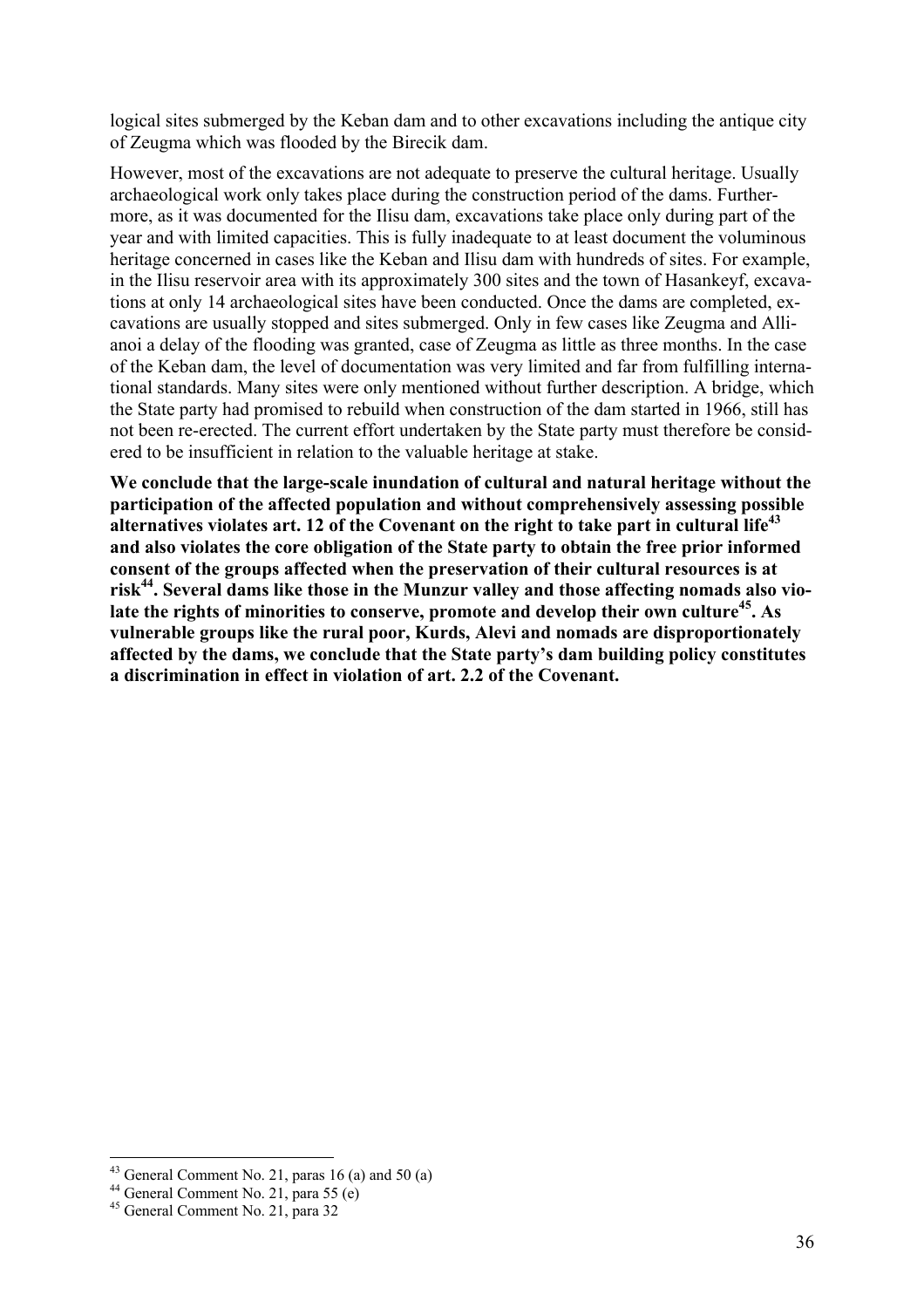### **3. Conclusion and Recommendations**

As this report demonstrates, in regards to dam construction the State party violates several of the rights covered by the Covenant on Economic, Social and Cultural Rights, notably the right to an adequate standard of living including the right to food, water and housing (art. 11), to health (art. 12) and to take part in cultural life (art. 15). It also violates some of the State party's core obligations, namely the obtainment of the free and informed prior consent of minorities and other communities in the design and implementation of policies affecting them when the preservation of their cultural resources is at risk <sup>46</sup> and to adopt and implement a national water strategy on the basis of a participatory and transparent process<sup>47</sup>. The fact that vulnerable groups like nomads, Alevi, Kurds and the rural poor carry a disproportionate burden of dam-related impacts constitutes a discrimination in effect, violating art. 2.2 of the Covenant. The failure of the State party to pursue a human rights oriented approach to forced evictions further violates art. 4 of the Covenant<sup>48</sup>.

In light of these violations of the Covenant on Economic, Social and Cultural Rights in the wake of dam construction, we recommend that the State party reconsider its dam policy as a matter of principle. In doing so it should give special attention to considering the cumulative nation-wide impacts of its dam policy and to ensure a participatory approach providing for meaningful consultation of civil society and the free prior and informed consent of affected communities as well as that appropriate measures are taken to ensure that no form of discrimination is involved.

Bearing in mind that the Basic Principles and Guidelines on Development-Based Evictions and Displacement state that no resettlement shall take place until such a time that a comprehensive resettlement policy consistent with the present guidelines and internationally recognized human rights principles is in place, and that it is a core obligation of the State party to adopt a national water strategy, we suggest that the State party should take the following steps:

- Construction of dams and hydroelectric power plants including the Ilisu dam and dams in the Munzur and Çoruh valley – should be halted until social and environmental impact assessments on the river basin and/or national level have been conducted and the feasibility of mitigation measures has been proven. Assessments and mitigation plans should give special attention to the restoration of livelihoods, the situation of vulnerable groups and impacts on the rights covered by the Covenant such as, but not limited to: the right to an adequate standard of living including the rights to adequate housing, food, safe water for present and future generations, protection from the loss of cultural and biological diversity; the right to health including protection from water borne diseases and the right to a healthy environment; and the right to take part in cultural life. Assessments and plans should be conducted with the full and effective participation of the affected population.
- The laws No. 2942 on expropriation and No. 5543 on settlement should be amended to ensure that livelihoods are restored in a sustainable way, the rights covered by the Covenant are protected and full and effective participation of project affected people is

<sup>1</sup> 46 General Comment No. 21, para 55 (e)

 $47$  General Comment No. 15, para 37 (f)

<sup>&</sup>lt;sup>48</sup> "The States Parties to the present Covenant recognize that, in the enjoyment of those rights provided by the State in conformity with the present Covenant, the State may subject such rights only to such limitations as are determined by law only in so far as this may be compatible with the nature of these rights and solely for the purpose of promoting the general welfare in a democratic society."